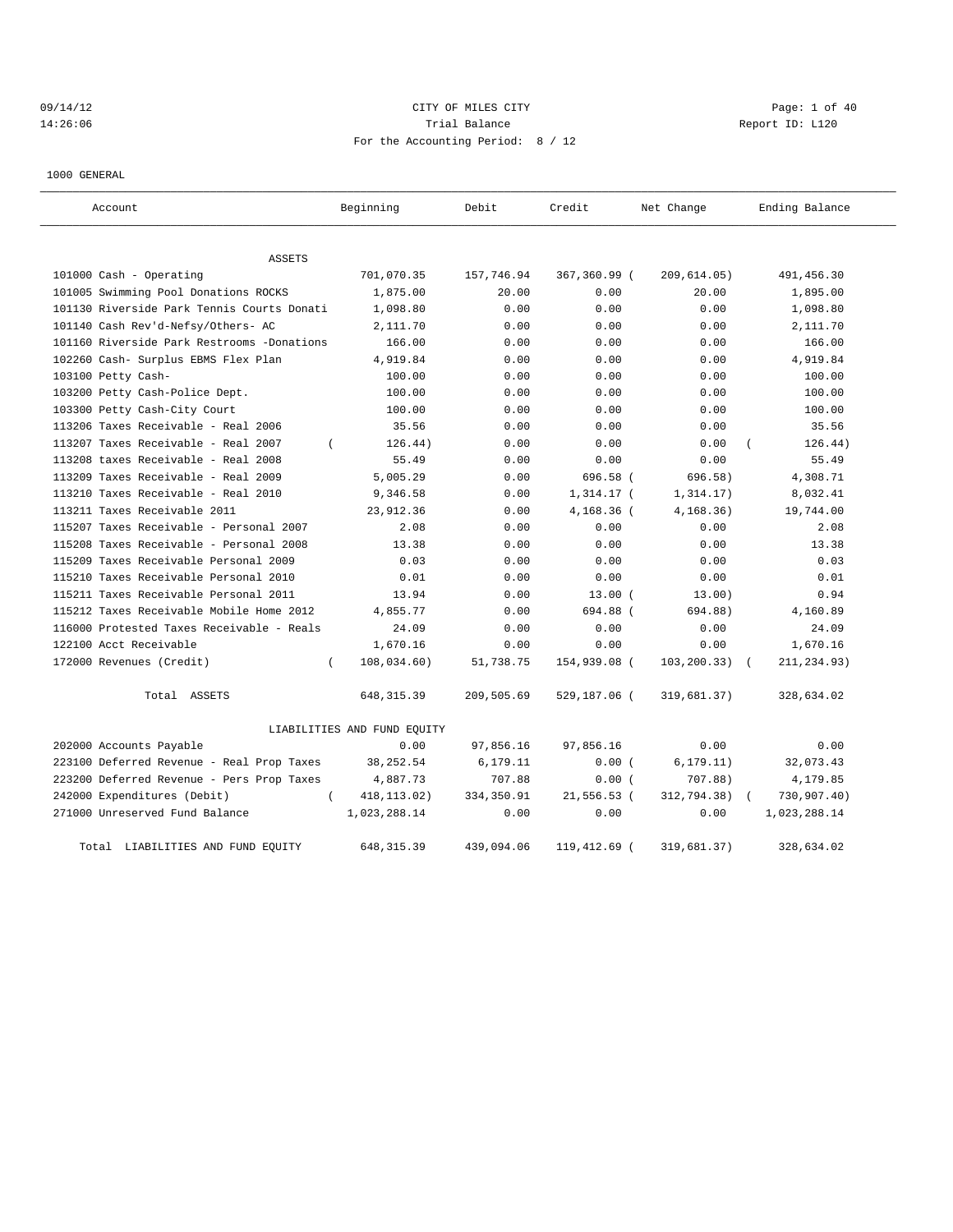### 09/14/12 Page: 2 of 40 14:26:06 Trial Balance Report ID: L120 For the Accounting Period: 8 / 12

#### 2220 LIBRARY

| Account                              |            | Beginning                   | Debit     | Credit      | Net Change   | Ending Balance |
|--------------------------------------|------------|-----------------------------|-----------|-------------|--------------|----------------|
|                                      |            |                             |           |             |              |                |
| ASSETS                               |            |                             |           |             |              |                |
| 101000 Cash - Operating              |            | 3,261.98                    | 23,518.51 | 24,451.02 ( | 932.51)      | 2,329.47       |
| 101031 Cash - Library Building Fund  |            | 35,000.00                   | 0.00      | 0.00        | 0.00         | 35,000.00      |
| 103000 Petty Cash                    |            | 75.00                       | 0.00      | 0.00        | 0.00         | 75.00          |
| 172000 Revenues (Credit)             |            | 23,673.51)                  | 0.00      | 23,518.51 ( | 23,518.51) ( | 47, 192.02)    |
| Total ASSETS                         |            | 14,663.47                   | 23,518.51 | 47,969.53 ( | 24,451.02) ( | 9,787.55)      |
|                                      |            | LIABILITIES AND FUND EQUITY |           |             |              |                |
| 202000 Accounts Payable              |            | 0.00                        | 1,474.16  | 1,474.16    | 0.00         | 0.00           |
| 242000 Expenditures (Debit)          | $\sqrt{2}$ | 33,879.95)                  | 24,451.02 | 0.00(       | 24,451.02) ( | 58,330.97)     |
| 271000 Unreserved Fund Balance       |            | 48,543.42                   | 0.00      | 0.00        | 0.00         | 48,543.42      |
| LIABILITIES AND FUND EQUITY<br>Total |            | 14,663.47                   | 25,925.18 | 1,474.16 (  | 24,451.02) ( | 9,787.55)      |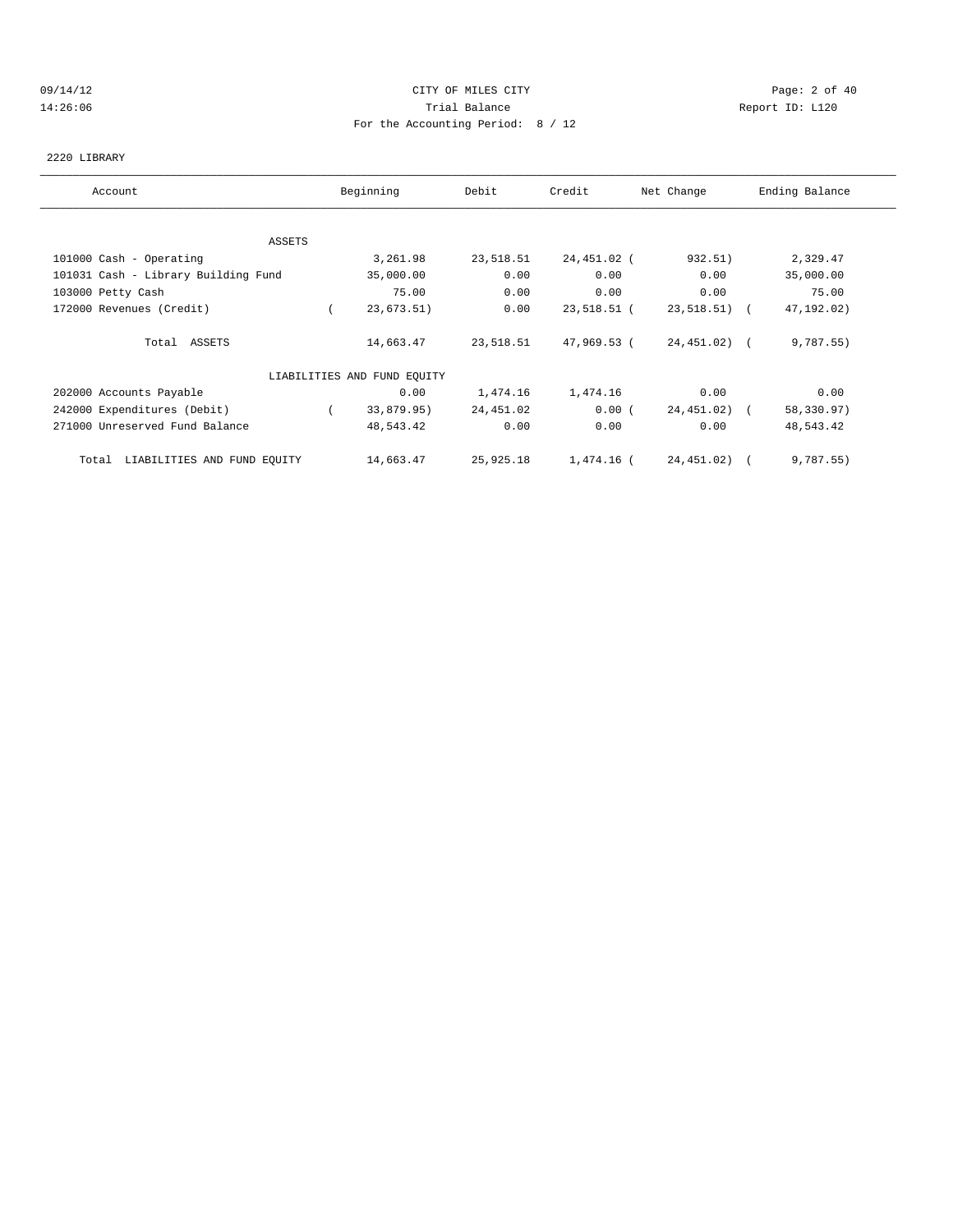### 09/14/12 Page: 3 of 40 14:26:06 Trial Balance Report ID: L120 For the Accounting Period: 8 / 12

#### 2260 EMERGENCY DISASTER

| Account                                   | Beginning                   | Debit     | Credit      | Net Change                | Ending Balance |
|-------------------------------------------|-----------------------------|-----------|-------------|---------------------------|----------------|
| ASSETS                                    |                             |           |             |                           |                |
| 101000 Cash - Operating                   | 22,613.79                   | 48.96     | 13,249.48 ( | 13,200.52)                | 9,413.27       |
| 113211 Taxes Receivable 2011              | 227.87                      | 0.00      | 39.72 (     | 39.72)                    | 188.15         |
| 115212 Taxes Receivable Mobile Home 2012  | 46.26                       | 0.00      | $6.63$ (    | 6.63)                     | 39.63          |
| 172000 Revenues (Credit)                  | 56.06)                      | 0.00      | 48.96 (     | 48.96) (                  | 105.02)        |
| Total ASSETS                              | 22,831.86                   | 48.96     |             | 13, 344. 79 (13, 295. 83) | 9,536.03       |
|                                           | LIABILITIES AND FUND EQUITY |           |             |                           |                |
| 202000 Accounts Payable                   | 11,250.00                   | 13,249.48 | 13,249.48   | 0.00                      | 11,250.00      |
| 223100 Deferred Revenue - Real Prop Taxes | 227.87                      | 39.72     | 0.00(       | 39.72)                    | 188.15         |
| 223200 Deferred Revenue - Pers Prop Taxes | 46.26                       | 6.63      | 0.00(       | 6.63)                     | 39.63          |
| 242000 Expenditures (Debit)               | 0.00                        | 13,249.48 | 0.00(       | 13,249.48) (              | 13, 249. 48)   |
| 271000 Unreserved Fund Balance            | 11,307.73                   | 0.00      | 0.00        | 0.00                      | 11,307.73      |
| Total LIABILITIES AND FUND EQUITY         | 22,831.86                   | 26,545.31 | 13,249.48 ( | 13,295.83)                | 9,536.03       |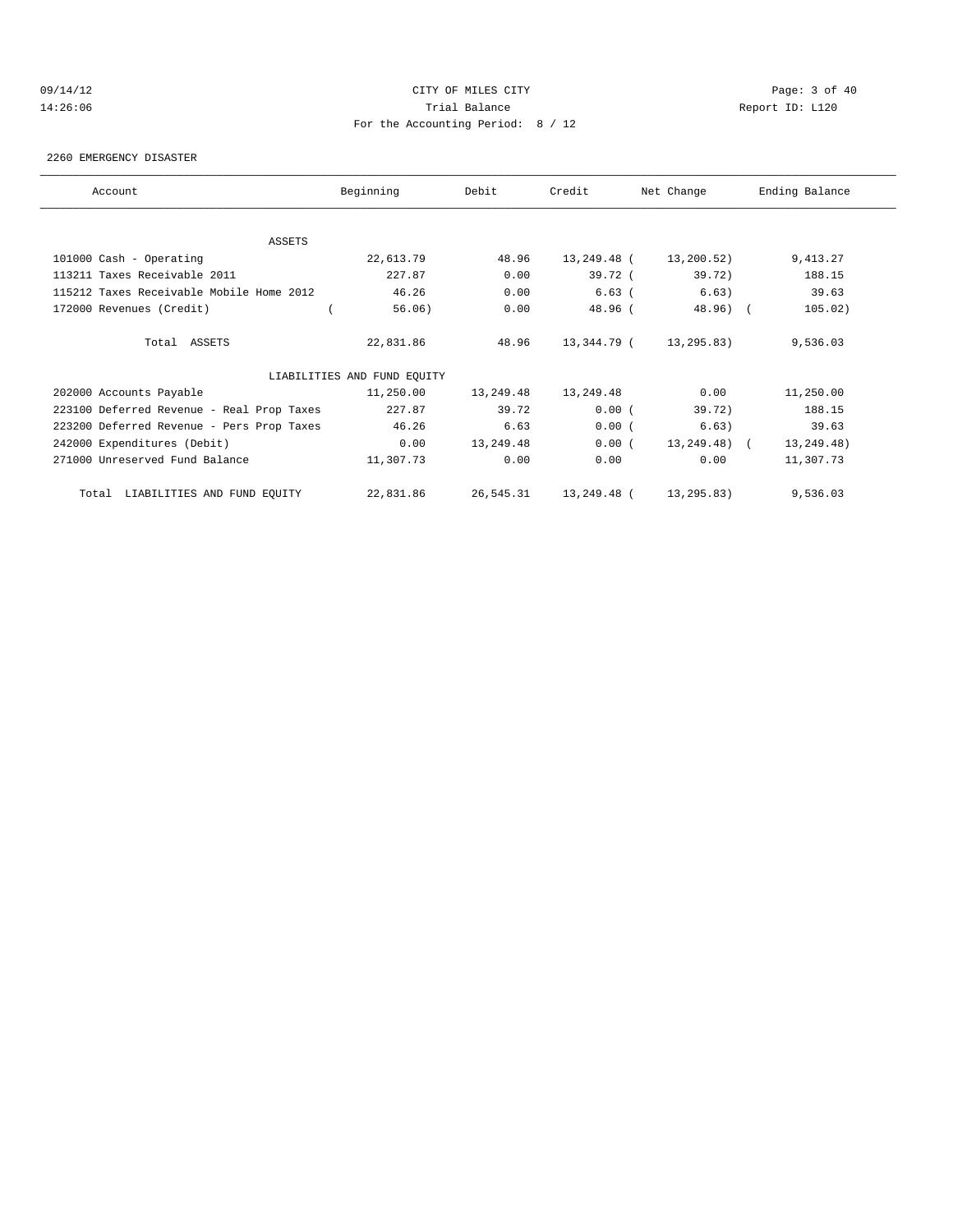### 09/14/12 Page: 4 of 40 14:26:06 Trial Balance Report ID: L120 For the Accounting Period: 8 / 12

#### 2270 Health

| Account                              |               | Beginning                   | Debit    | Credit       | Net Change    | Ending Balance |
|--------------------------------------|---------------|-----------------------------|----------|--------------|---------------|----------------|
|                                      |               |                             |          |              |               |                |
|                                      | <b>ASSETS</b> |                             |          |              |               |                |
| 101000 Cash - Operating              |               | 1,193.39                    | 85.00    | $2,752.11$ ( | $2,667.11)$ ( | 1,473.72)      |
| 172000 Revenues (Credit)             |               | 0.00                        | 85.00    | 85.00        | 0.00          | 0.00           |
| Total ASSETS                         |               | 1,193.39                    | 170.00   | 2,837.11 (   | $2,667.11)$ ( | 1,473.72)      |
|                                      |               | LIABILITIES AND FUND EQUITY |          |              |               |                |
| 202000 Accounts Payable              |               | 0.00                        | 2,751.66 | 2,751.66     | 0.00          | 0.00           |
| 242000 Expenditures (Debit)          |               | 2,666.66)                   | 2,667.11 | 0.00(        | 2,667.11)     | 5,333.77)      |
| 271000 Unreserved Fund Balance       |               | 3,860.05                    | 0.00     | 0.00         | 0.00          | 3,860.05       |
| LIABILITIES AND FUND EQUITY<br>Total |               | 1,193.39                    | 5,418.77 | 2,751.66 (   | 2,667.11)     | 1,473.72)      |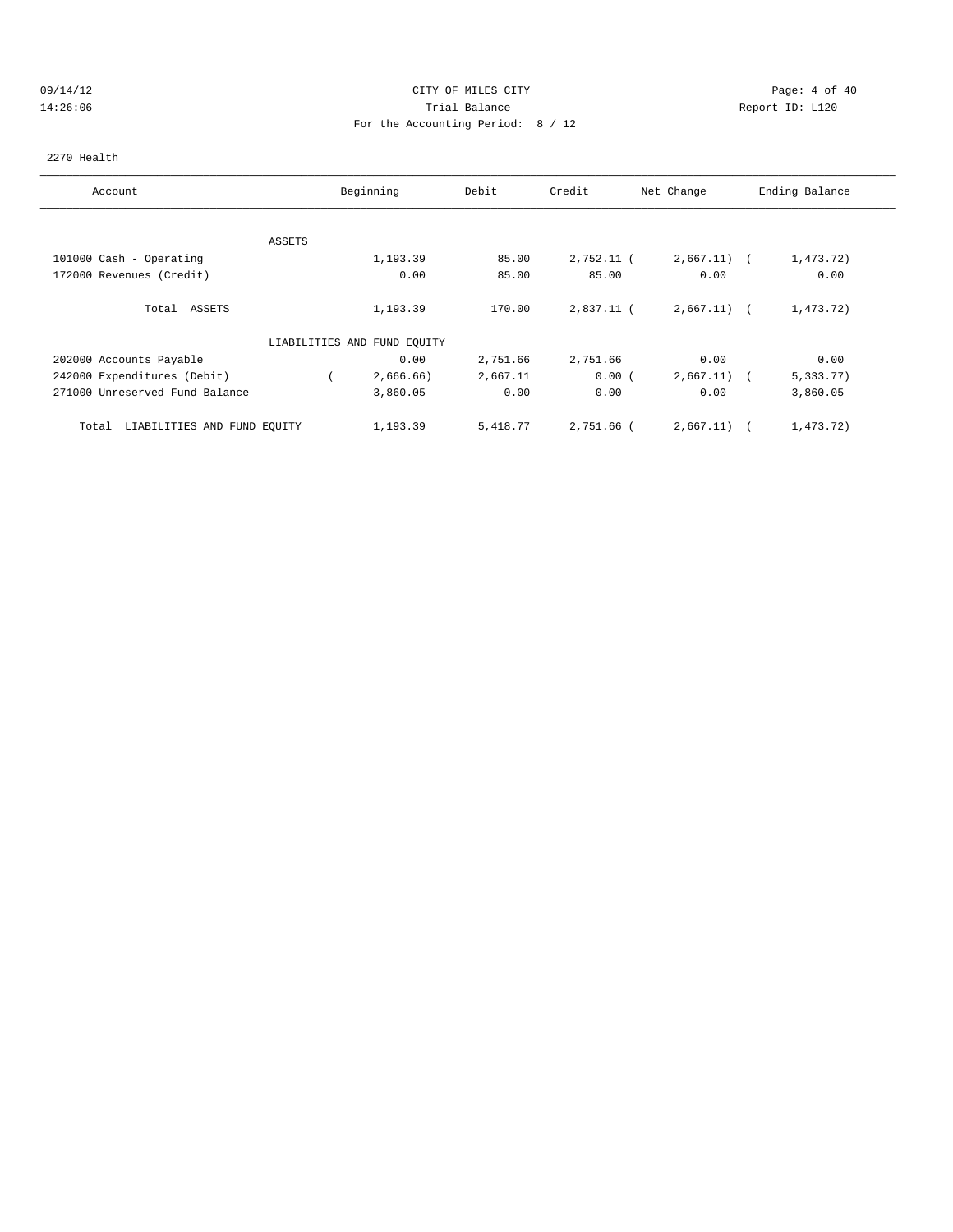## 09/14/12 Page: 5 of 40 14:26:06 Trial Balance Report ID: L120 For the Accounting Period: 8 / 12

#### 2372 Permissive Medical Levy

| Account                                   | Beginning                   | Debit  | Credit     | Net Change  | Ending Balance |
|-------------------------------------------|-----------------------------|--------|------------|-------------|----------------|
|                                           |                             |        |            |             |                |
| ASSETS                                    |                             |        |            |             |                |
| 101000 Cash - Operating                   | 326.84                      | 242.32 | 0.00       | 242.32      | 569.16         |
| 113209 Taxes Receivable - Real 2009       | 183.48                      | 0.00   | 25.54(     | 25.54)      | 157.94         |
| 113210 Taxes Receivable - Real 2010       | 231.53                      | 0.00   | $33.12$ (  | 33.12)      | 198.41         |
| 113211 Taxes Receivable 2011              | 797.51                      | 0.00   | $139.02$ ( | 139.02)     | 658.49         |
| 115211 Taxes Receivable Personal 2011     | 0.44)                       | 0.00   | 0.33(      | $0.33)$ (   | 0.77)          |
| 115212 Taxes Receivable Mobile Home 2012  | 161.94                      | 0.00   | 23.17(     | 23.17       | 138.77         |
| 172000 Revenues (Credit)                  | 326.84)                     | 0.00   | $242.32$ ( | $242.32)$ ( | 569.16)        |
| Total ASSETS                              | 1,374.02                    | 242.32 | 463.50(    | 221.18)     | 1,152.84       |
|                                           | LIABILITIES AND FUND EQUITY |        |            |             |                |
| 223100 Deferred Revenue - Real Prop Taxes | 1,212.49                    | 197.68 | 0.00(      | 197.68)     | 1,014.81       |
| 223200 Deferred Revenue - Pers Prop Taxes | 158.90                      | 23.50  | 0.00(      | 23.50)      | 135.40         |
| 271000 Unreserved Fund Balance            | 2.63                        | 0.00   | 0.00       | 0.00        | 2.63           |
| Total LIABILITIES AND FUND EQUITY         | 1,374.02                    | 221.18 | 0.00(      | 221.18)     | 1,152.84       |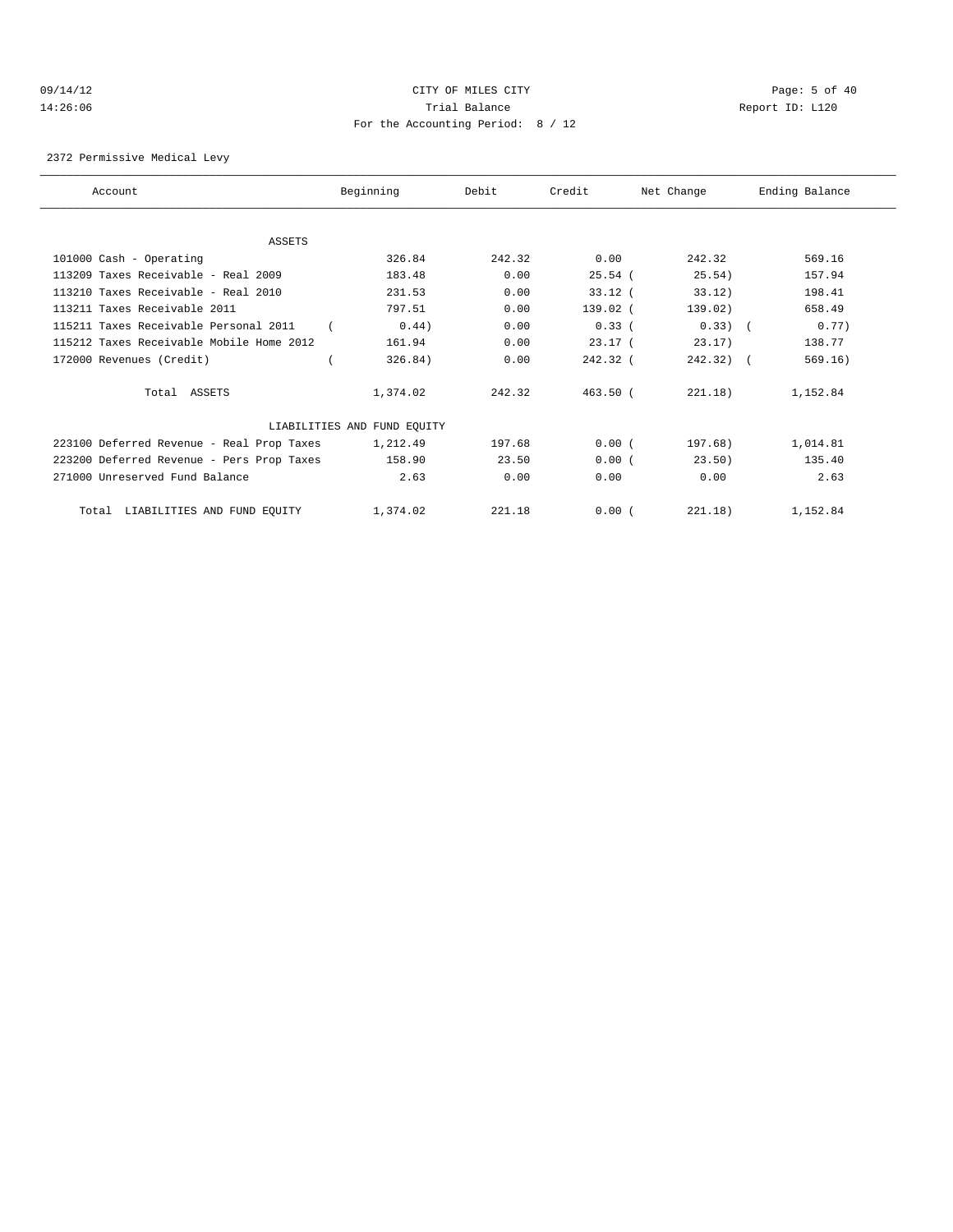## 09/14/12 Page: 6 of 40 14:26:06 Trial Balance Report ID: L120 For the Accounting Period: 8 / 12

2394 BUILDING CODE ENFORCEMENT

| Account                              |        | Beginning                   | Debit     | Credit      | Net Change      | Ending Balance |
|--------------------------------------|--------|-----------------------------|-----------|-------------|-----------------|----------------|
|                                      |        |                             |           |             |                 |                |
|                                      | ASSETS |                             |           |             |                 |                |
| 101000 Cash - Operating              |        | 81,219.09                   | 23,443.95 | 17,647.90   | 5,796.05        | 87,015.14      |
| 172000 Revenues (Credit)             |        | 5,322.00                    | 0.00      | 23,443.95 ( | $23, 443, 95$ ( | 28,765.95)     |
| Total ASSETS                         |        | 75,897.09                   | 23,443.95 | 41,091.85 ( | 17,647.90)      | 58,249.19      |
|                                      |        | LIABILITIES AND FUND EQUITY |           |             |                 |                |
| 202000 Accounts Payable              |        | 0.00                        | 16,339.91 | 16,339.91   | 0.00            | 0.00           |
| 242000 Expenditures (Debit)          |        | 5,040.59)                   | 17,647.90 | 0.00(       | 17,647.90) (    | 22,688.49      |
| 271000 Unreserved Fund Balance       |        | 80,937.68                   | 0.00      | 0.00        | 0.00            | 80,937.68      |
| LIABILITIES AND FUND EQUITY<br>Total |        | 75,897.09                   | 33,987.81 | 16,339.91 ( | 17,647.90)      | 58,249.19      |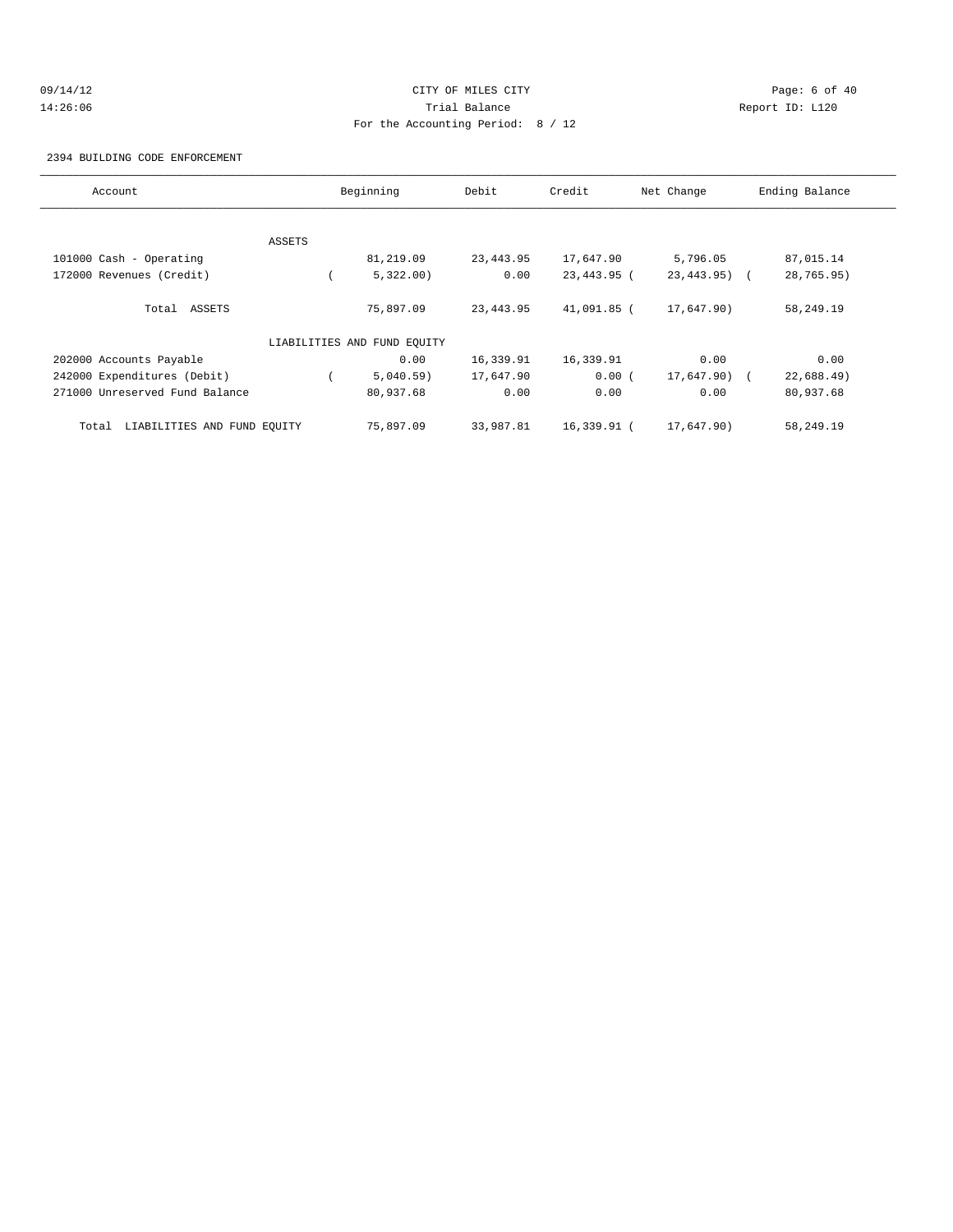## 09/14/12 Page: 7 of 40 14:26:06 Trial Balance Report ID: L120 For the Accounting Period: 8 / 12

2400 LTG M D#165-(Gen City)

| Account                                    | Beginning                   | Debit       | Credit       | Net Change   | Ending Balance |
|--------------------------------------------|-----------------------------|-------------|--------------|--------------|----------------|
|                                            |                             |             |              |              |                |
| ASSETS                                     |                             |             |              |              |                |
| 101000 Cash - Operating                    | 39,081.18                   | 1,435.50    | 13,105.16 (  | 11,669.66)   | 27, 411.52     |
| 118080 Special Assessments Receivable 2008 | 88.05                       | 0.00        | 0.00         | 0.00         | 88.05          |
| 118090 Special Assessment Receivable 2009  | 1,032.41                    | 0.00        | 328.17 (     | 328.17       | 704.24         |
| 118100 Special Assessments Receivable 2010 | 1,838.13                    | 0.00        | $314.28$ (   | 314.28)      | 1,523.85       |
| 118110 Special Assessments Receivable 2011 | 5,063.92                    | 0.00        | 609.77 (     | 609.77)      | 4, 454. 15     |
| 172000 Revenues (Credit)                   | 2,614.90)                   | 0.00        | $1,435.50$ ( | $1,435.50$ ( | 4,050.40)      |
| Total ASSETS                               | 44,488.79                   | 1,435.50    | 15,792.88 (  | 14,357.38)   | 30,131.41      |
|                                            | LIABILITIES AND FUND EQUITY |             |              |              |                |
| 202000 Accounts Payable                    | 0.00                        | 13,105.16   | 13,105.16    | 0.00         | 0.00           |
| 223000 Deferred Revenue/Uncollected Taxes  | 8,022.51                    | 1,252.22    | 0.00(        | 1,252.22)    | 6,770.29       |
| 242000 Expenditures (Debit)                | 14,038.90)                  | 13, 105. 16 | 0.00(        | 13,105.16) ( | 27, 144.06)    |
| 271000 Unreserved Fund Balance             | 50,505.18                   | 0.00        | 0.00         | 0.00         | 50,505.18      |
| Total LIABILITIES AND FUND EQUITY          | 44,488.79                   | 27,462.54   | 13,105.16 (  | 14,357,38)   | 30, 131.41     |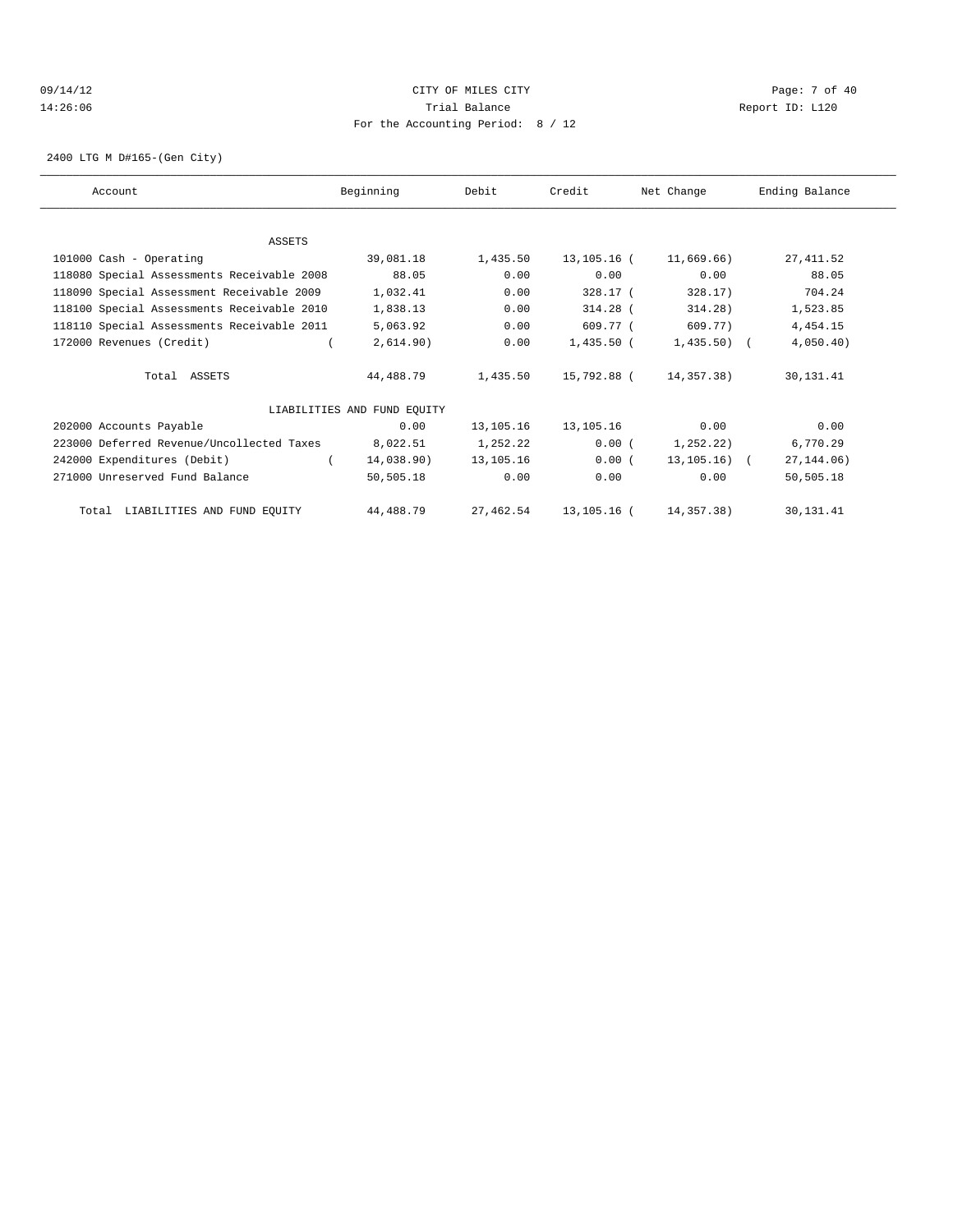## 09/14/12 Page: 8 of 40 14:26:06 Trial Balance Report ID: L120 For the Accounting Period: 8 / 12

2420 LTG M D#167-(MilesAddn Etc)

| Account                                    | Beginning                   | Debit    | Credit       | Net Change   | Ending Balance |
|--------------------------------------------|-----------------------------|----------|--------------|--------------|----------------|
|                                            |                             |          |              |              |                |
| ASSETS                                     |                             |          |              |              |                |
| 101000 Cash - Operating                    | 9,081.16                    | 342.82   | 2,320.82 (   | 1,978.00)    | 7,103.16       |
| 118090 Special Assessment Receivable 2009  | 387.47                      | 0.00     | 0.00         | 0.00         | 387.47         |
| 118100 Special Assessments Receivable 2010 | 122.85                      | 0.00     | 0.00         | 0.00         | 122.85         |
| 118110 Special Assessments Receivable 2011 | 1,507.41                    | 0.00     | 321.45 (     | 321.45)      | 1,185.96       |
| 172000 Revenues (Credit)                   | 32.14)                      | 0.00     | 342.82 (     | $342.82)$ (  | 374.96)        |
| Total ASSETS                               | 11,066.75                   | 342.82   | $2,985.09$ ( | 2,642.27)    | 8,424.48       |
|                                            | LIABILITIES AND FUND EQUITY |          |              |              |                |
| 202000 Accounts Payable                    | 0.00                        | 2,320.82 | 2,320.82     | 0.00         | 0.00           |
| 223000 Deferred Revenue/Uncollected Taxes  | 2,017.73                    | 321.45   | 0.00(        | 321.45)      | 1,696.28       |
| 242000 Expenditures (Debit)                | 3,312.72)                   | 2,320.82 | 0.00(        | $2,320.82$ ( | 5,633.54)      |
| 271000 Unreserved Fund Balance             | 12,361.74                   | 0.00     | 0.00         | 0.00         | 12,361.74      |
| Total LIABILITIES AND FUND EQUITY          | 11,066.75                   | 4,963.09 | 2,320.82 (   | 2,642.27)    | 8,424.48       |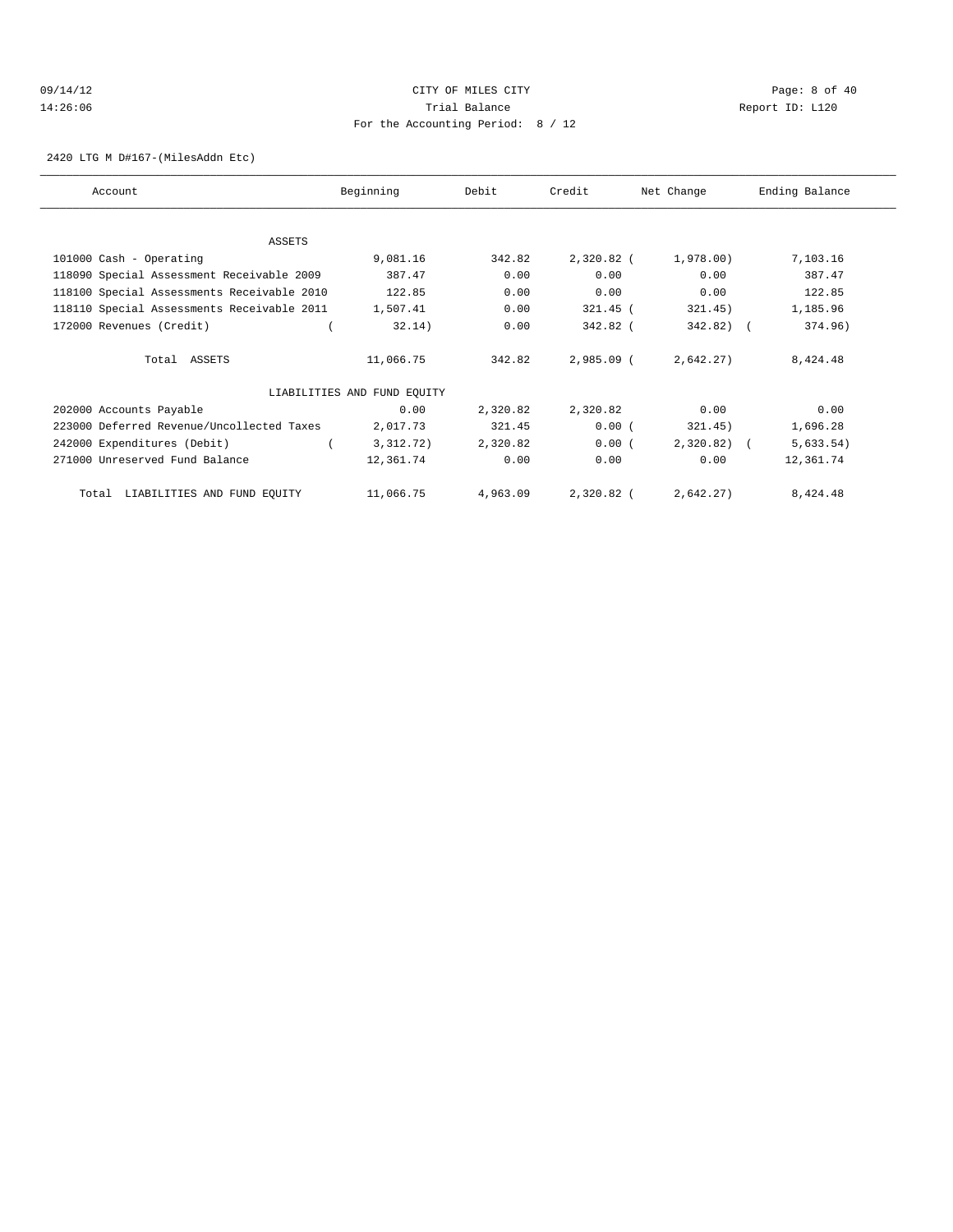### 09/14/12 Page: 9 of 40 14:26:06 Trial Balance Report ID: L120 For the Accounting Period: 8 / 12

2430 LTG M D#171-(Balsam Est)

| Account                              |        | Beginning                   | Debit  | Credit     | Net Change | Ending Balance          |
|--------------------------------------|--------|-----------------------------|--------|------------|------------|-------------------------|
|                                      |        |                             |        |            |            |                         |
|                                      | ASSETS |                             |        |            |            |                         |
| 101000 Cash - Operating              |        | 589.26                      | 0.15   | $116.45$ ( | 116.30)    | 472.96                  |
| 172000 Revenues (Credit)             |        | 0.32)                       | 0.00   | $0.15$ (   | $0.15)$ (  | 0.47)                   |
|                                      |        |                             |        |            |            |                         |
| Total ASSETS                         |        | 588.94                      | 0.15   | $116.60$ ( | 116.45)    | 472.49                  |
|                                      |        | LIABILITIES AND FUND EQUITY |        |            |            |                         |
| 202000 Accounts Payable              |        | 0.00                        | 116.45 | 116.45     | 0.00       | 0.00                    |
| 242000 Expenditures (Debit)          |        | 1,115.82)                   | 116.45 | 0.00(      | 116.45)    | 1,232.27)<br>$\sqrt{2}$ |
| 271000 Unreserved Fund Balance       |        | 1,704.76                    | 0.00   | 0.00       | 0.00       | 1,704.76                |
|                                      |        |                             |        |            |            |                         |
| LIABILITIES AND FUND EQUITY<br>Total |        | 588.94                      | 232.90 | $116.45$ ( | 116.45)    | 472.49                  |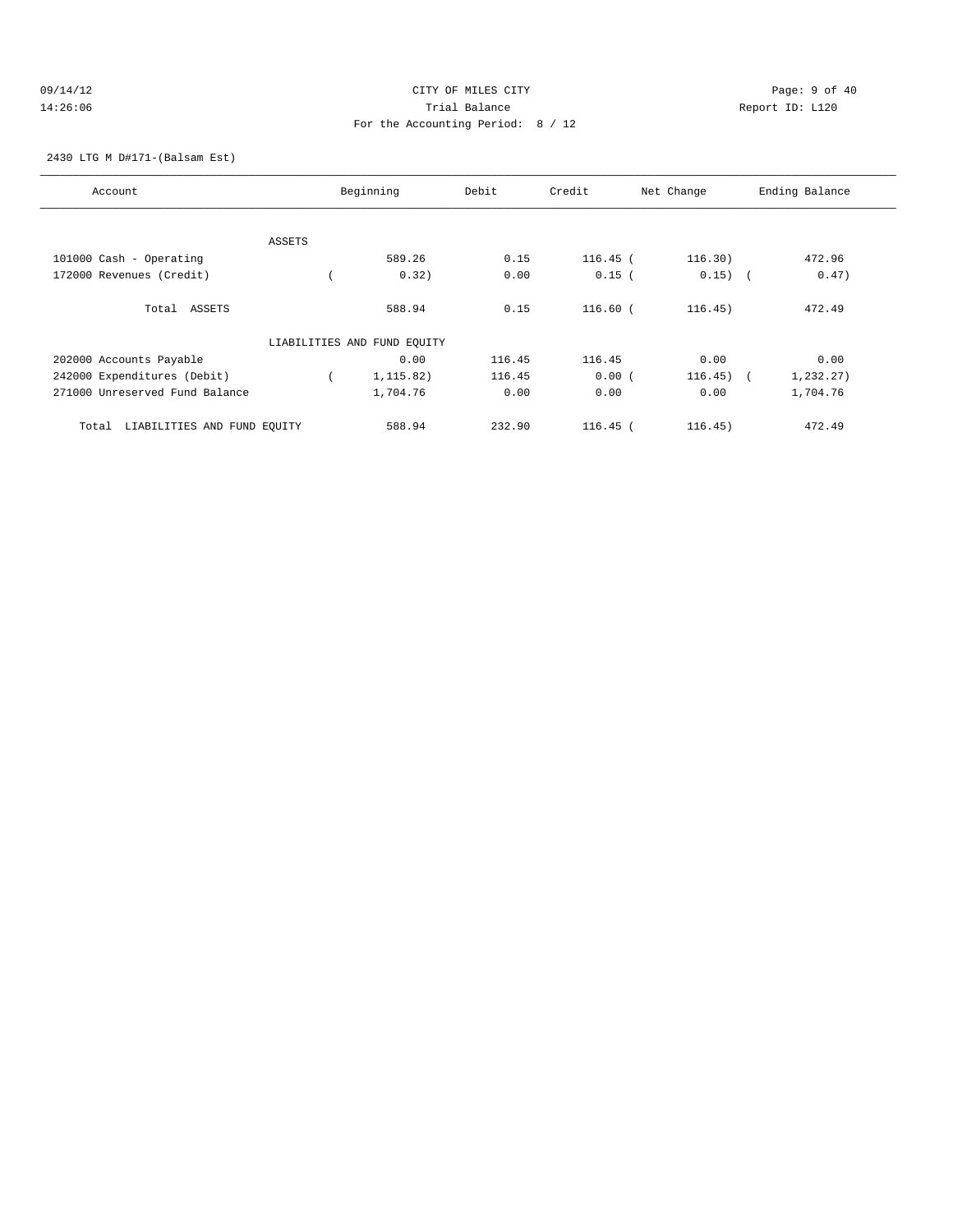### 09/14/12 Page: 10 of 40 14:26:06 Trial Balance Report ID: L120 For the Accounting Period: 8 / 12

2440 LTG M D#172-(Main Str)

| Account                                    | Beginning                   | Debit    | Credit       | Net Change    | Ending Balance |
|--------------------------------------------|-----------------------------|----------|--------------|---------------|----------------|
| ASSETS                                     |                             |          |              |               |                |
| 101000 Cash - Operating                    | 18,149.38                   | 104.66   | $1,012.93$ ( | 908.27        | 17,241.11      |
| 118090 Special Assessment Receivable 2009  | 112.20                      | 0.00     | 0.00         | 0.00          | 112.20         |
| 118100 Special Assessments Receivable 2010 | 255.20                      | 0.00     | 0.00         | 0.00          | 255.20         |
| 118110 Special Assessments Receivable 2011 | 597.94                      | 0.00     | 94.45 (      | 94.45)        | 503.49         |
| 172000 Revenues (Credit)                   | 186.50)                     | 0.00     | $104.66$ (   | $104.66)$ (   | 291.16)        |
| Total ASSETS                               | 18,928.22                   | 104.66   | 1,212.04 (   | 1,107.38)     | 17,820.84      |
|                                            | LIABILITIES AND FUND EQUITY |          |              |               |                |
| 202000 Accounts Payable                    | 0.00                        | 1,012.93 | 1,012.93     | 0.00          | 0.00           |
| 223000 Deferred Revenue/Uncollected Taxes  | 965.34                      | 94.45    | 0.00(        | 94.45)        | 870.89         |
| 242000 Expenditures (Debit)                | 2,005.30)                   | 1,012.93 | 0.00(        | $1,012.93)$ ( | 3,018.23)      |
| 271000 Unreserved Fund Balance             | 19,968.18                   | 0.00     | 0.00         | 0.00          | 19,968.18      |
| Total LIABILITIES AND FUND EQUITY          | 18,928.22                   | 2,120.31 | 1,012.93 (   | 1, 107.38)    | 17,820.84      |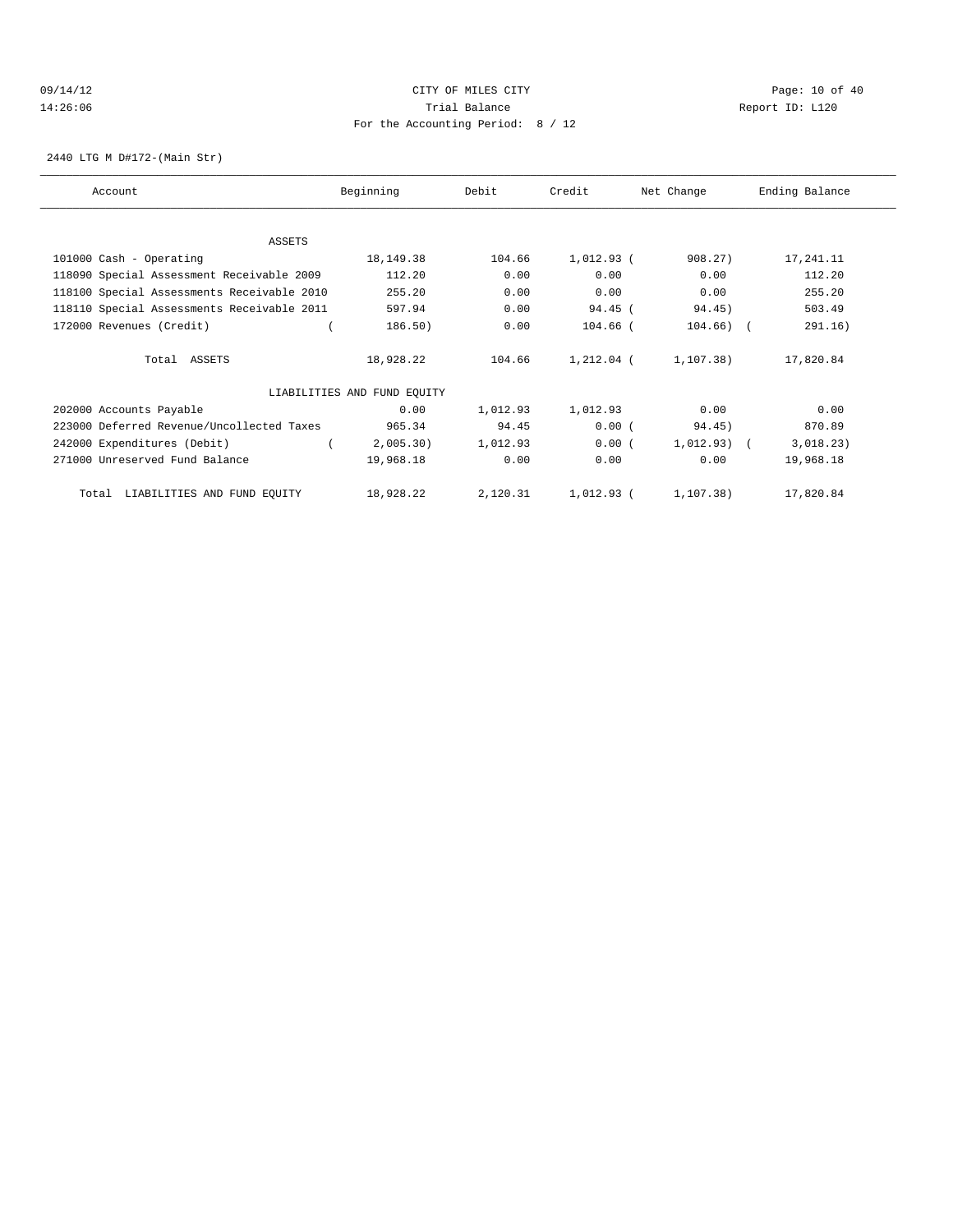### 09/14/12 Page: 11 of 40 14:26:06 Trial Balance Report ID: L120 For the Accounting Period: 8 / 12

2450 LTG M D#195-(SG-Trico)

| Account                                     | Beginning                   | Debit  | Credit     | Net Change | Ending Balance |
|---------------------------------------------|-----------------------------|--------|------------|------------|----------------|
|                                             |                             |        |            |            |                |
| ASSETS                                      |                             |        |            |            |                |
| 101000 Cash - Operating                     | 1,820.87                    | 17.29  | 401.84 (   | 384.55)    | 1,436.32       |
| 118090 Special Assessment Receivable 2009 ( | 0.02)                       | 0.00   | 0.00       | 0.00       | 0.02)          |
| 118110 Special Assessments Receivable 2011  | 112.13                      | 0.00   | $15.89$ (  | 15.89)     | 96.24          |
| 172000 Revenues (Credit)                    | 0.61)                       | 0.00   | $17.29$ (  | $17.29$ (  | 17.90)         |
| Total ASSETS                                | 1,932.37                    | 17.29  | $435.02$ ( | 417.73)    | 1,514.64       |
|                                             | LIABILITIES AND FUND EQUITY |        |            |            |                |
| 202000 Accounts Payable                     | 0.00                        | 401.84 | 401.84     | 0.00       | 0.00           |
| 223000 Deferred Revenue/Uncollected Taxes   | 112.11                      | 15.89  | 0.00(      | 15.89)     | 96.22          |
| 242000 Expenditures (Debit)                 | 1,401.84)                   | 401.84 | 0.00(      | 401.84)    | 1,803.68)      |
| 271000 Unreserved Fund Balance              | 3,222.10                    | 0.00   | 0.00       | 0.00       | 3,222.10       |
| LIABILITIES AND FUND EQUITY<br>Total        | 1,932.37                    | 819.57 | 401.84 (   | 417.73)    | 1,514.64       |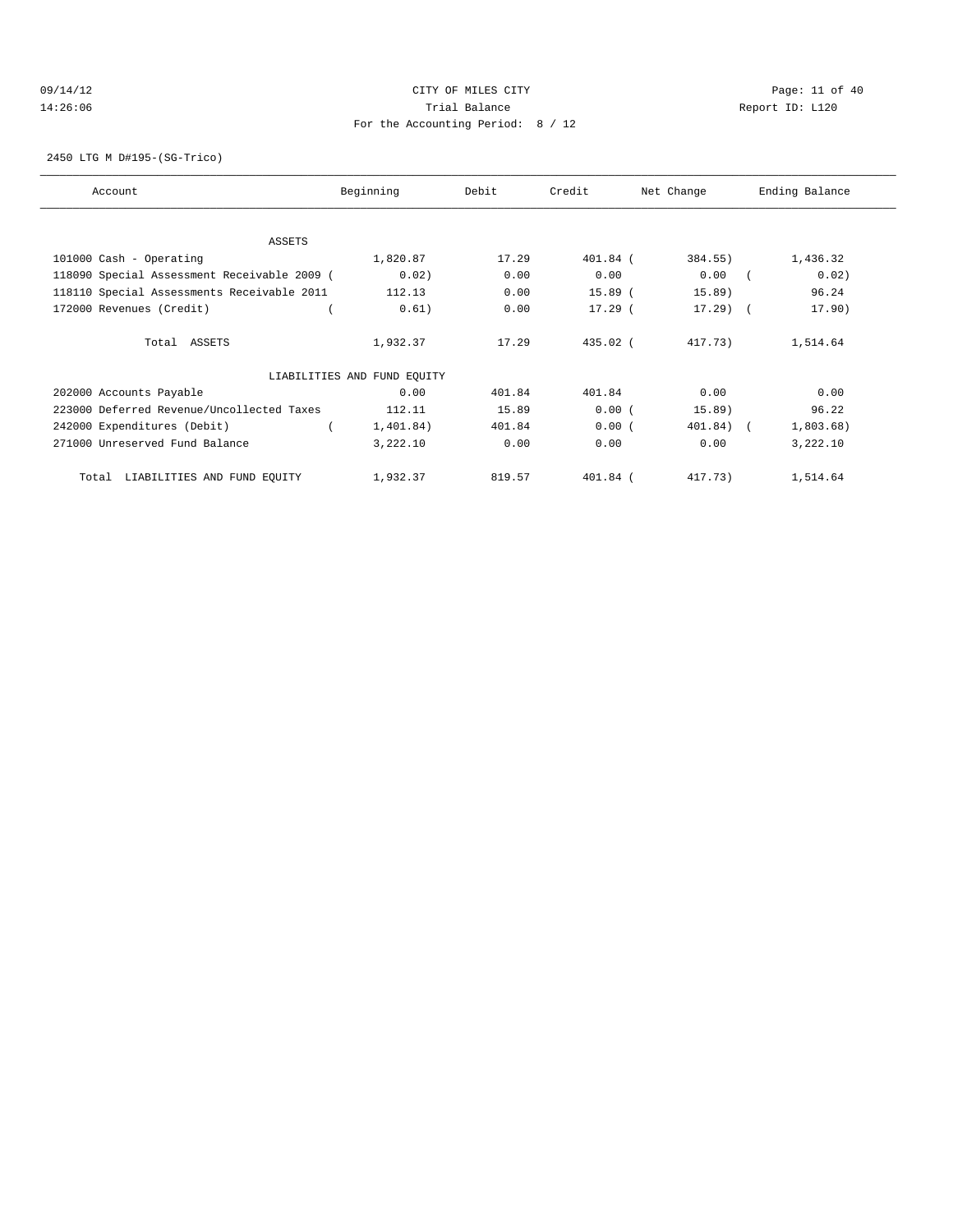### 09/14/12 Page: 12 of 40 14:26:06 Trial Balance Report ID: L120 For the Accounting Period: 8 / 12

2470 LTG M D#202-(SG-MDU&NV)

| Account                                    | Beginning                   | Debit    | Credit   | Net Change | Ending Balance |
|--------------------------------------------|-----------------------------|----------|----------|------------|----------------|
|                                            |                             |          |          |            |                |
| ASSETS                                     |                             |          |          |            |                |
| 101000 Cash - Operating                    | 1,394.70                    | 0.35     | 554.95 ( | 554.60)    | 840.10         |
| 118100 Special Assessments Receivable 2010 | 51.99                       | 0.00     | 0.00     | 0.00       | 51.99          |
| 118110 Special Assessments Receivable 2011 | 234.05                      | 0.00     | 0.00     | 0.00       | 234.05         |
| 172000 Revenues (Credit)                   | 38.34)                      | 0.00     | $0.35$ ( | 0.35)      | 38.69)         |
| Total ASSETS                               | 1,642.40                    | 0.35     | 555.30 ( | 554.95)    | 1,087.45       |
|                                            | LIABILITIES AND FUND EQUITY |          |          |            |                |
| 202000 Accounts Payable                    | 0.00                        | 554.95   | 554.95   | 0.00       | 0.00           |
| 223000 Deferred Revenue/Uncollected Taxes  | 286.04                      | 0.00     | 0.00     | 0.00       | 286.04         |
| 242000 Expenditures (Debit)                | 1,553.72)                   | 554.95   | 0.00(    | 554.95)    | 2,108.67)      |
| 271000 Unreserved Fund Balance             | 2,910.08                    | 0.00     | 0.00     | 0.00       | 2,910.08       |
| LIABILITIES AND FUND EQUITY<br>Total       | 1,642.40                    | 1,109.90 | 554.95 ( | 554.95)    | 1,087.45       |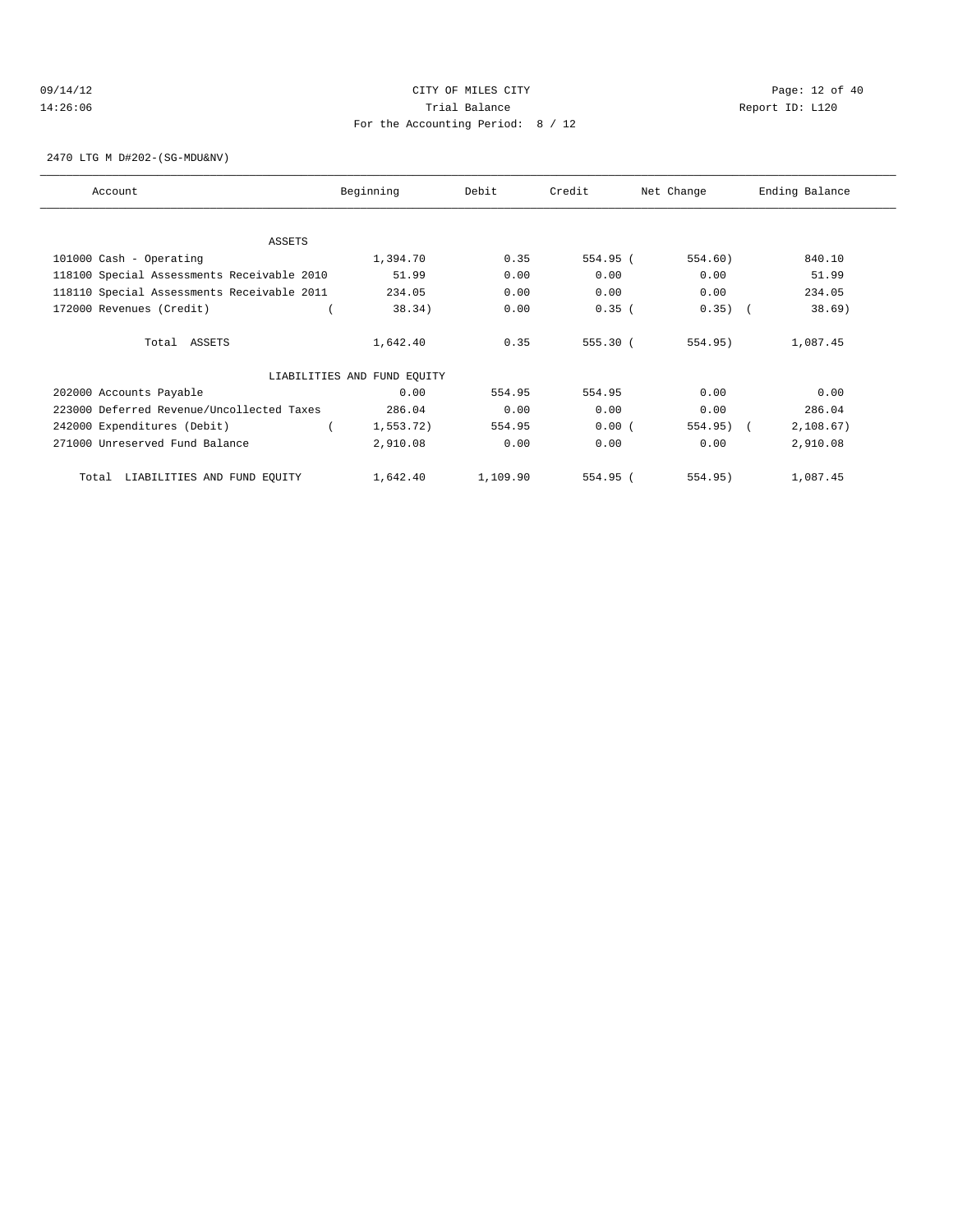| 09/14/12 | CITY OF MILES CITY                |  |
|----------|-----------------------------------|--|
| 14:26:06 | Trial Balance                     |  |
|          | For the Accounting Period: 8 / 12 |  |

Page: 13 of 40 Report ID: L120

# 2480 LTG M M#173-(Milestown Estates)

| Account                              |        | Beginning                   | Debit  | Credit    | Net Change | Ending Balance |
|--------------------------------------|--------|-----------------------------|--------|-----------|------------|----------------|
|                                      |        |                             |        |           |            |                |
|                                      | ASSETS |                             |        |           |            |                |
| 101000 Cash - Operating              |        | 274.93                      | 0.07   | $54.41$ ( | 54.34)     | 220.59         |
| 172000 Revenues (Credit)             |        | 9.55)                       | 0.00   | $0.07$ (  | $0.07)$ (  | 9.62)          |
| Total ASSETS                         |        | 265.38                      | 0.07   | $54.48$ ( | 54.41)     | 210.97         |
|                                      |        | LIABILITIES AND FUND EQUITY |        |           |            |                |
| 202000 Accounts Payable              |        | 0.00                        | 54.41  | 54.41     | 0.00       | 0.00           |
| 242000 Expenditures (Debit)          |        | 304.20                      | 54.41  | 0.00(     | $54.41)$ ( | 358.61)        |
| 271000 Unreserved Fund Balance       |        | 569.58                      | 0.00   | 0.00      | 0.00       | 569.58         |
| LIABILITIES AND FUND EOUITY<br>Total |        | 265.38                      | 108.82 | $54.41$ ( | 54.41)     | 210.97         |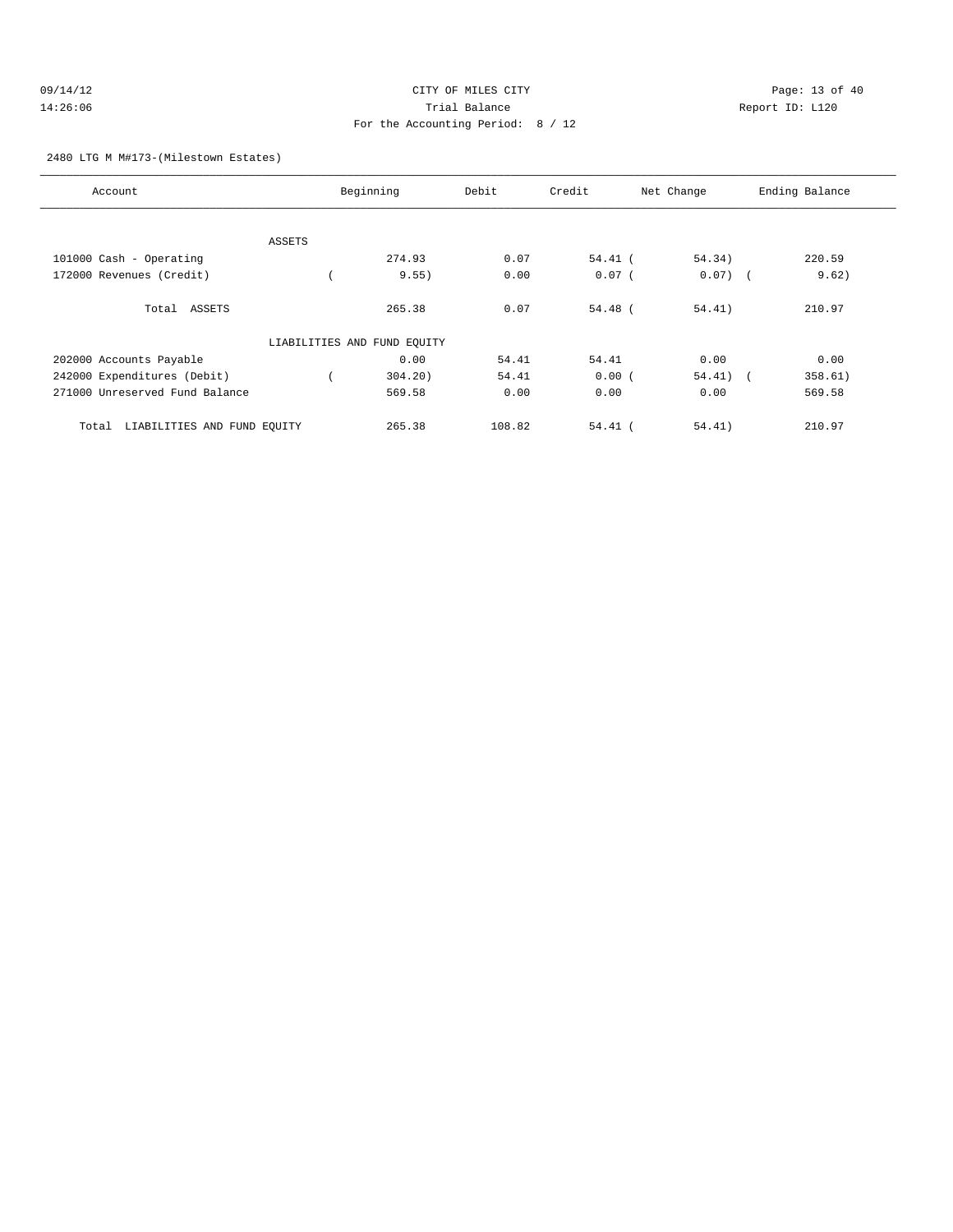### 09/14/12 Page: 14 of 40 14:26:06 Trial Balance Report ID: L120 For the Accounting Period: 8 / 12

2510 STR MAINT DIST #204

| Account                                    | Beginning                   | Debit     | Credit       | Net Change    | Ending Balance |
|--------------------------------------------|-----------------------------|-----------|--------------|---------------|----------------|
|                                            |                             |           |              |               |                |
| <b>ASSETS</b>                              |                             |           |              |               |                |
| 101000 Cash - Operating                    | 710,785.79                  | 5,140.04  | 24,459.54 (  | 19,319.50)    | 691,466.29     |
| 118080 Special Assessments Receivable 2008 | 60.60                       | 0.00      | 0.00         | 0.00          | 60.60          |
| 118090 Special Assessment Receivable 2009  | 2,189.94                    | 0.00      | 505.75 (     | 505.75)       | 1,684.19       |
| 118100 Special Assessments Receivable 2010 | 5,157.39                    | 0.00      | $1,033.58$ ( | 1,033.58)     | 4,123.81       |
| 118110 Special Assessments Receivable 2011 | 23,084.28                   | 0.00      | 2,825.23 (   | 2,825.23)     | 20,259.05      |
| 172000 Revenues (Credit)                   | 6, 535.41)                  | 0.00      | 5,011.69 (   | $5,011.69$ (  | 11,547.10)     |
| Total ASSETS                               | 734,742.59                  | 5,140.04  | 33,835.79 (  | 28,695.75)    | 706,046.84     |
|                                            | LIABILITIES AND FUND EQUITY |           |              |               |                |
| 202000 Accounts Payable                    | 0.00                        | 5,210.96  | 5,210.96     | 0.00          | 0.00           |
| 223000 Deferred Revenue/Uncollected Taxes  | 30,492.22                   | 4,364.56  | 0.00(        | 4,364.56)     | 26,127.66      |
| 242000 Expenditures (Debit)                | 50, 359.06)                 | 24,972.85 | 641.66 (     | $24,331,19$ ( | 74,690.25)     |
| 271000 Unreserved Fund Balance             | 754,609.43                  | 0.00      | 0.00         | 0.00          | 754,609.43     |
| Total LIABILITIES AND FUND EQUITY          | 734,742.59                  | 34,548.37 | 5,852.62 (   | 28,695.75)    | 706,046.84     |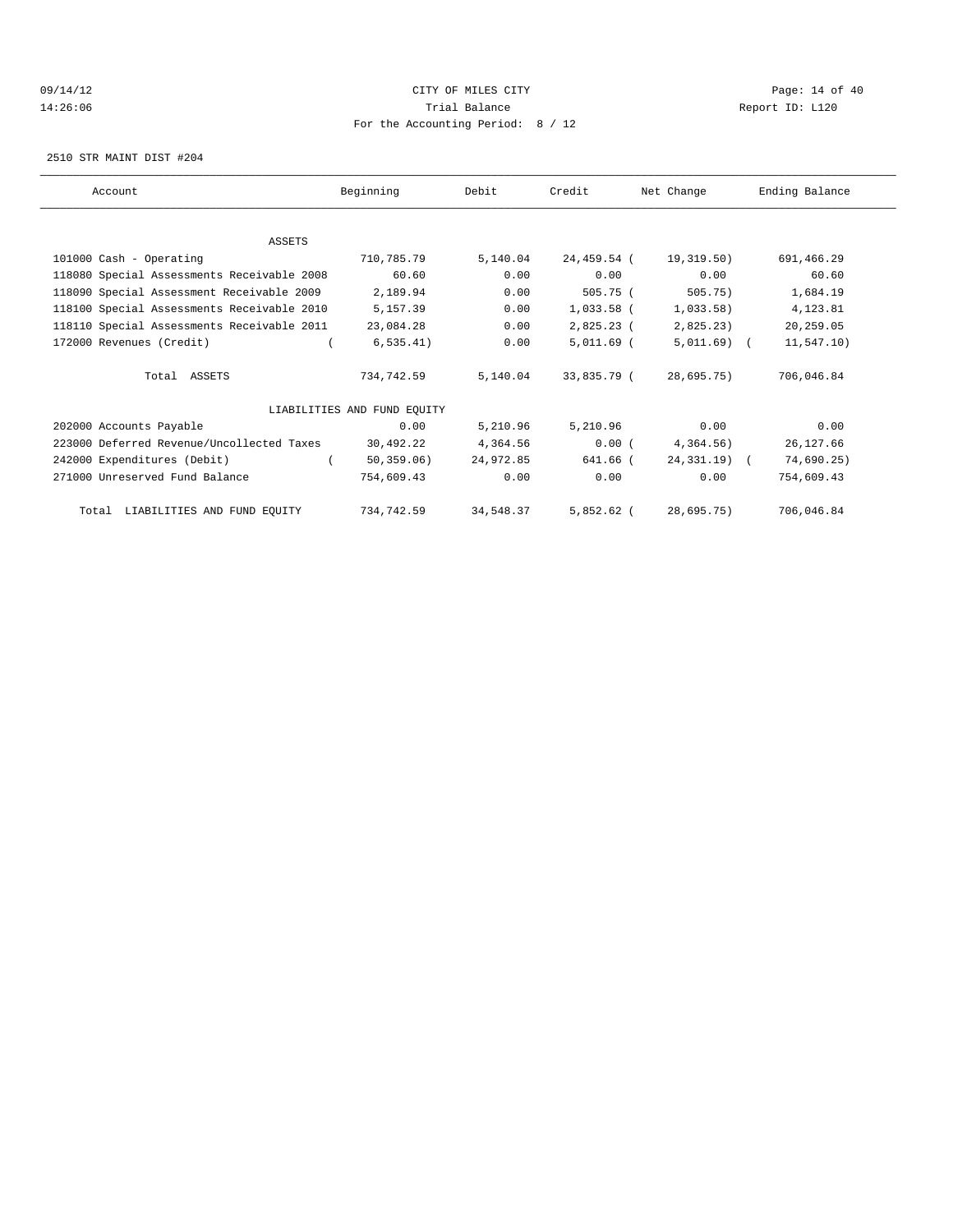### 09/14/12 Page: 15 of 40 14:26:06 Trial Balance Report ID: L120 For the Accounting Period: 8 / 12

2520 STR MAINT DIST #205

| Account                                    | Beginning                   | Debit     | Credit       | Net Change     | Ending Balance |
|--------------------------------------------|-----------------------------|-----------|--------------|----------------|----------------|
|                                            |                             |           |              |                |                |
| <b>ASSETS</b>                              |                             |           |              |                |                |
| 101000 Cash - Operating                    | 107,939.31                  | 1,968.82  | 7,528.19 (   | 5,559.37)      | 102,379.94     |
| 118080 Special Assessments Receivable 2008 | 309.91                      | 0.00      | 0.00         | 0.00           | 309.91         |
| 118090 Special Assessment Receivable 2009  | 840.50                      | 0.00      | 0.00         | 0.00           | 840.50         |
| 118100 Special Assessments Receivable 2010 | 2,020.21                    | 0.00      | 154.41 (     | 154.41)        | 1,865.80       |
| 118110 Special Assessments Receivable 2011 | 9,373.58                    | 0.00      | $1,381.02$ ( | 1,381.02)      | 7,992.56       |
| 172000 Revenues (Credit)                   | 5,755.54)                   | 0.00      | 1,669.37 (   | $1,669.37$ ) ( | 7,424.91)      |
| Total ASSETS                               | 114,727.97                  | 1,968.82  | 10,732.99 (  | 8,764.17)      | 105,963.80     |
|                                            | LIABILITIES AND FUND EQUITY |           |              |                |                |
| 202000 Accounts Payable                    | 0.00                        | 1,205.20  | 1,205.20     | 0.00           | 0.00           |
| 223000 Deferred Revenue/Uncollected Taxes  | 12,544.20                   | 1,535.43  | 0.00(        | 1, 535.43)     | 11,008.77      |
| 242000 Expenditures (Debit)                | 11,397.43)                  | 7,656.54  | $427.80$ (   | $7,228.74$ (   | 18,626.17)     |
| 271000 Unreserved Fund Balance             | 113,581.20                  | 0.00      | 0.00         | 0.00           | 113,581.20     |
| Total LIABILITIES AND FUND EQUITY          | 114,727.97                  | 10,397.17 | 1,633.00 (   | 8,764.17)      | 105,963.80     |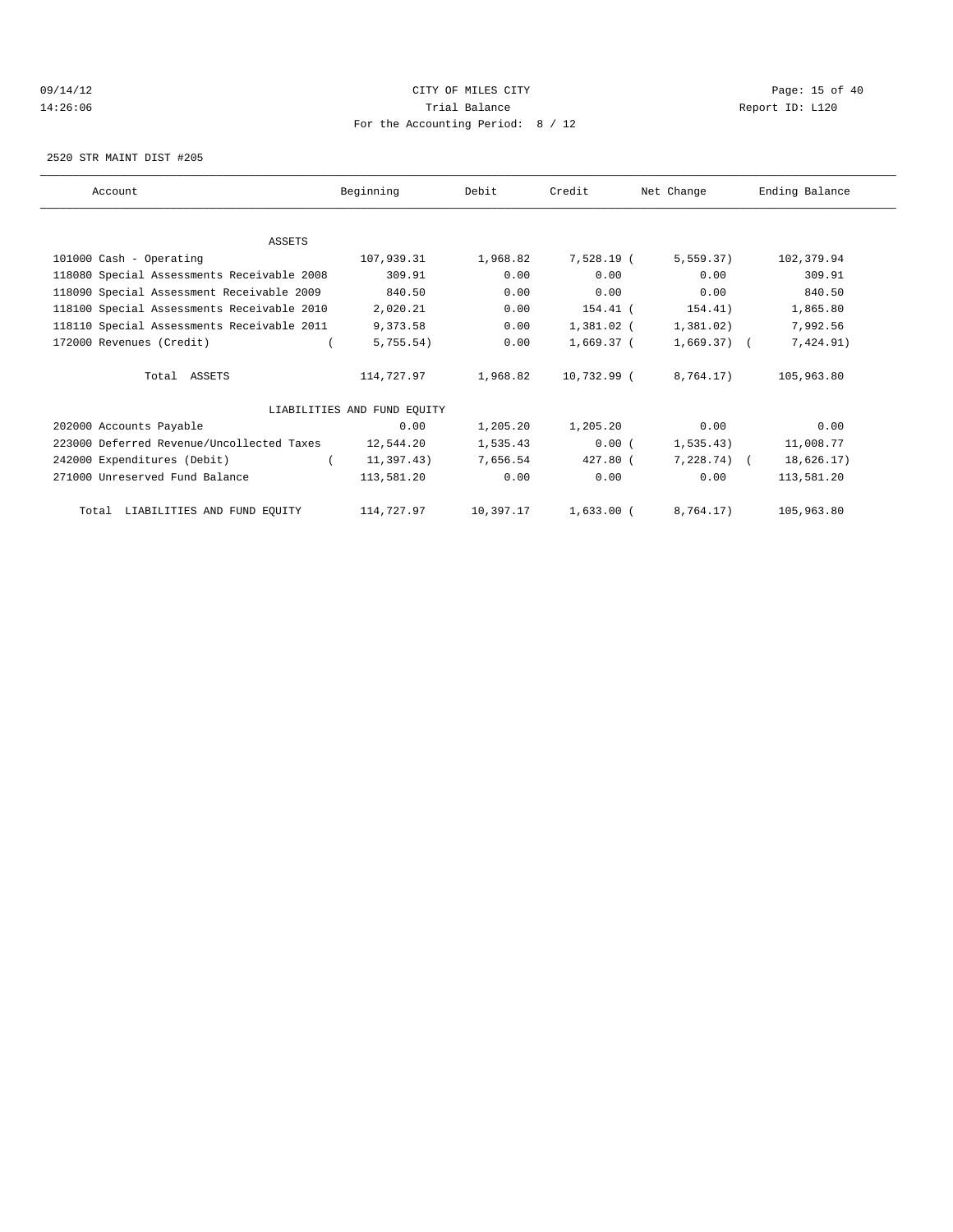| 09/14/12 | CITY OF MILES CITY                | Page: 16 of 40  |
|----------|-----------------------------------|-----------------|
| 14:26:06 | Trial Balance                     | Report ID: L120 |
|          | For the Accounting Period: 8 / 12 |                 |

2540 STR MAINT DIST#207-(MILESTOWN ESTATES)

| Account                              |        | Beginning                   | Debit  | Credit     | Net Change   | Ending Balance |
|--------------------------------------|--------|-----------------------------|--------|------------|--------------|----------------|
|                                      |        |                             |        |            |              |                |
|                                      | ASSETS |                             |        |            |              |                |
| 101000 Cash - Operating              |        | 1,390.57                    | 0.35   | $264.52$ ( | 264.17)      | 1,126.40       |
| 172000 Revenues (Credit)             |        | 324.01)                     | 0.00   | $0.35$ (   | $0.35)$ (    | 324.36)        |
|                                      |        |                             |        |            |              |                |
| Total ASSETS                         |        | 1,066.56                    | 0.35   | $264.87$ ( | 264.52)      | 802.04         |
|                                      |        | LIABILITIES AND FUND EQUITY |        |            |              |                |
| 242000 Expenditures (Debit)          |        | 322.27                      | 264.52 | 0.00(      | $264.52$ ) ( | 586.79)        |
| 271000 Unreserved Fund Balance       |        | 1,388.83                    | 0.00   | 0.00       | 0.00         | 1,388.83       |
| LIABILITIES AND FUND EQUITY<br>Total |        | 1,066.56                    | 264.52 | 0.00(      | 264.52)      | 802.04         |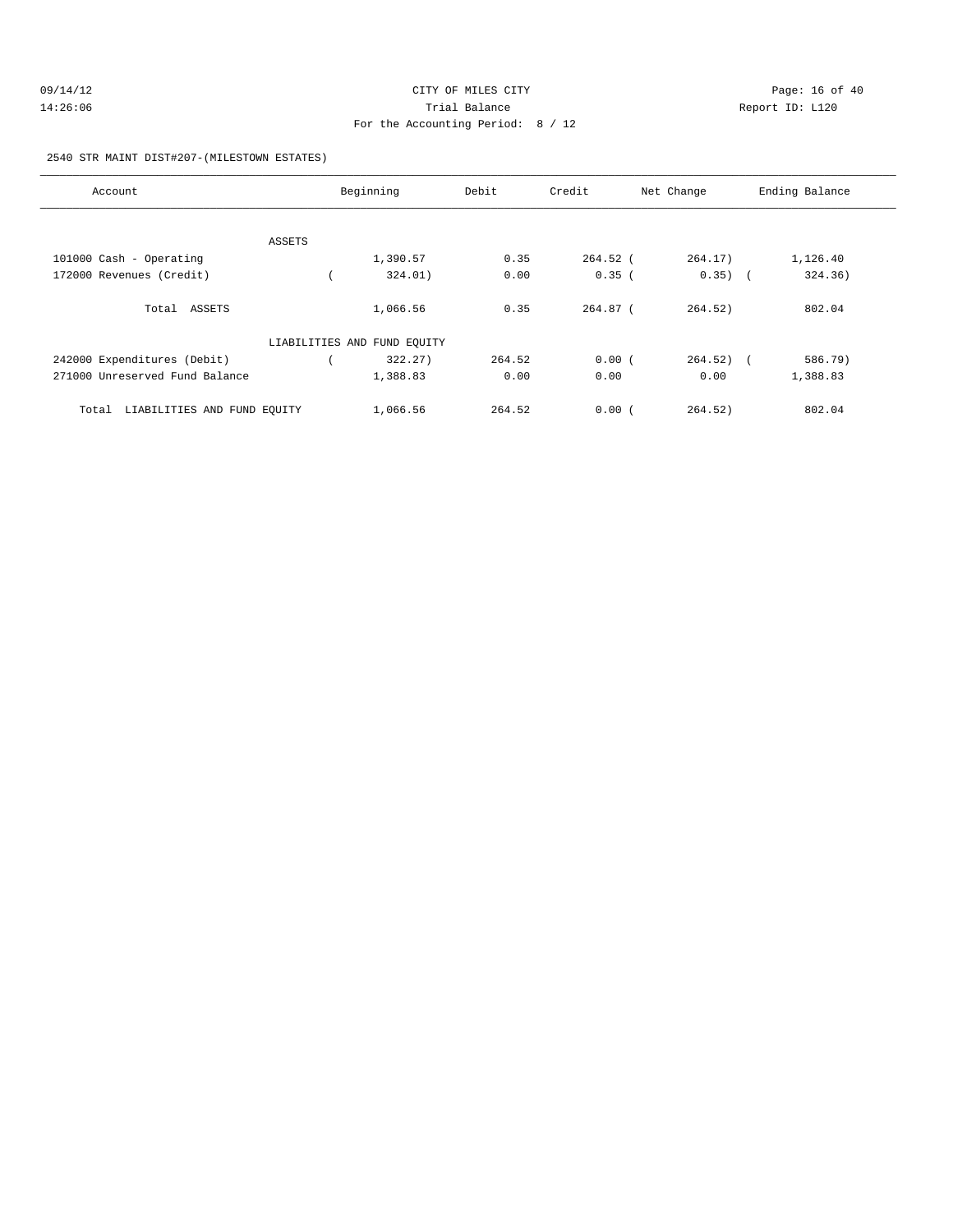| 09/14/12 | CITY OF MILES CITY                | Page: 17 of 40  |
|----------|-----------------------------------|-----------------|
| 14:26:06 | Trial Balance                     | Report ID: L120 |
|          | For the Accounting Period: 8 / 12 |                 |

2701 Fire Grants

| Account                              | Beginning                   | Debit  | Credit   | Net Change | Ending Balance |
|--------------------------------------|-----------------------------|--------|----------|------------|----------------|
|                                      |                             |        |          |            |                |
| ASSETS                               |                             |        |          |            |                |
| 101000 Cash - Operating              | 13,518.20                   | 0.00   | 189.13 ( | 189.13)    | 13,329.07      |
| 101044 Cash - FD(Mitigation Grant)   | 189.13)                     | 189.13 | 0.00     | 189.13     | 0.00           |
| ASSETS<br>Total                      | 13,329.07                   | 189.13 | 189.13   | 0.00       | 13,329.07      |
|                                      | LIABILITIES AND FUND EQUITY |        |          |            |                |
| 271000 Unreserved Fund Balance       | 13,329.07                   | 0.00   | 0.00     | 0.00       | 13,329.07      |
| LIABILITIES AND FUND EQUITY<br>Total | 13,329.07                   | 0.00   | 0.00     | 0.00       | 13,329.07      |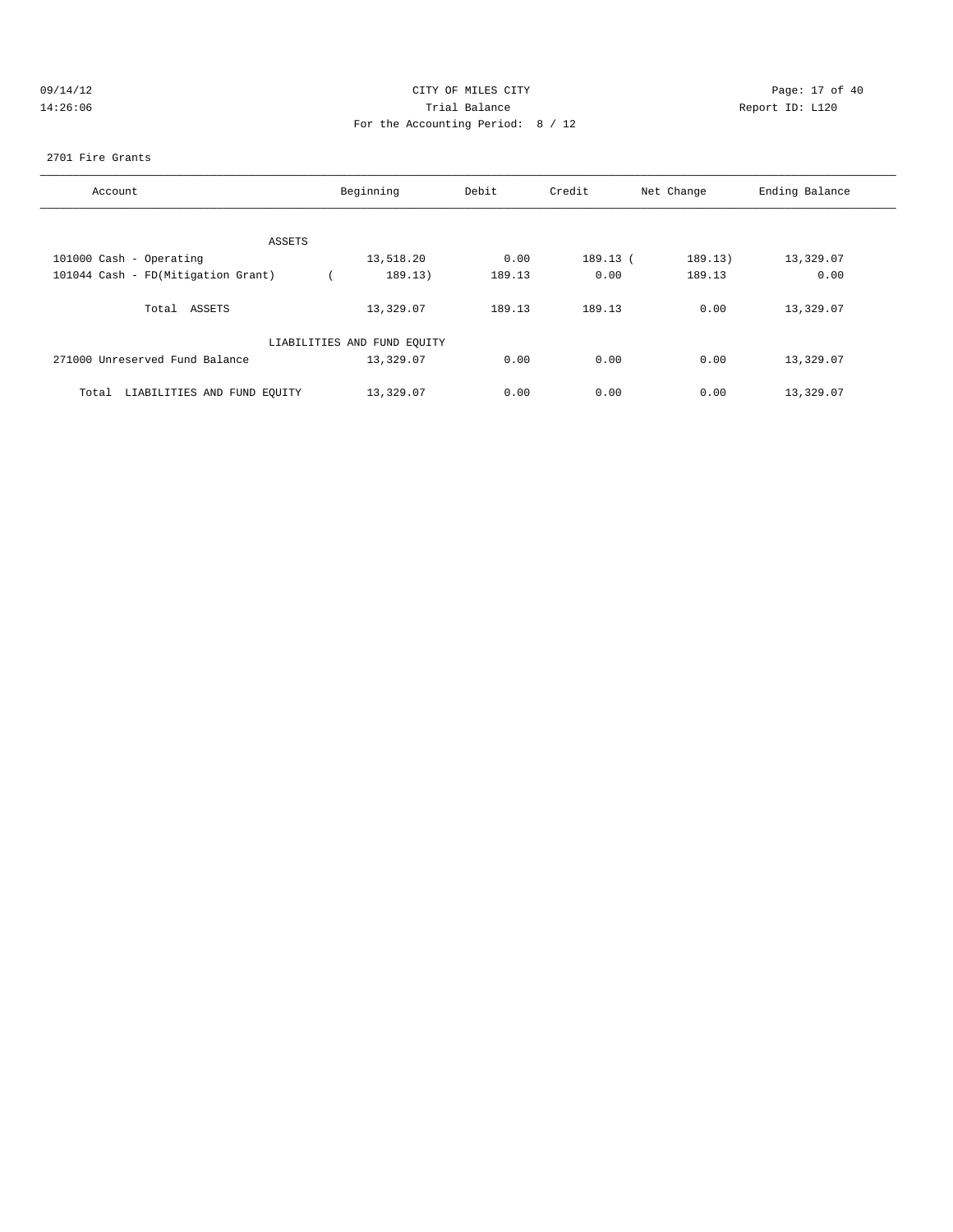| 09/14/12 |  |
|----------|--|
| 14:26:06 |  |

## CITY OF MILES CITY CONTROL CONTROL CONTROL CONTROL CITY 14:26:06 Report ID: L120 For the Accounting Period: 8 / 12

### 2820 GAS TAX

| Account                              | Beginning                   | Debit     | Credit      | Net Change       | Ending Balance |
|--------------------------------------|-----------------------------|-----------|-------------|------------------|----------------|
|                                      |                             |           |             |                  |                |
| ASSETS                               |                             |           |             |                  |                |
| 101000 Cash - Operating              | 14,633.38                   | 15,105.45 | 472.08      | 14,633.37        | 29,266.75      |
| 172000 Revenues (Credit)             | 15, 105. 46)                | 0.00      | 15,105.45 ( | $15, 105, 45)$ ( | 30, 210.91)    |
| Total ASSETS                         | 472.08)                     | 15,105.45 | 15,577.53 ( | $472.08$ (       | 944.16)        |
|                                      | LIABILITIES AND FUND EQUITY |           |             |                  |                |
| 242000 Expenditures (Debit)          | 472.08)                     | 472.08    | 0.00(       | $472.08$ (       | 944.16)        |
| LIABILITIES AND FUND EQUITY<br>Total | 472.08)                     | 472.08    | 0.00(       | 472.08)          | 944.16)        |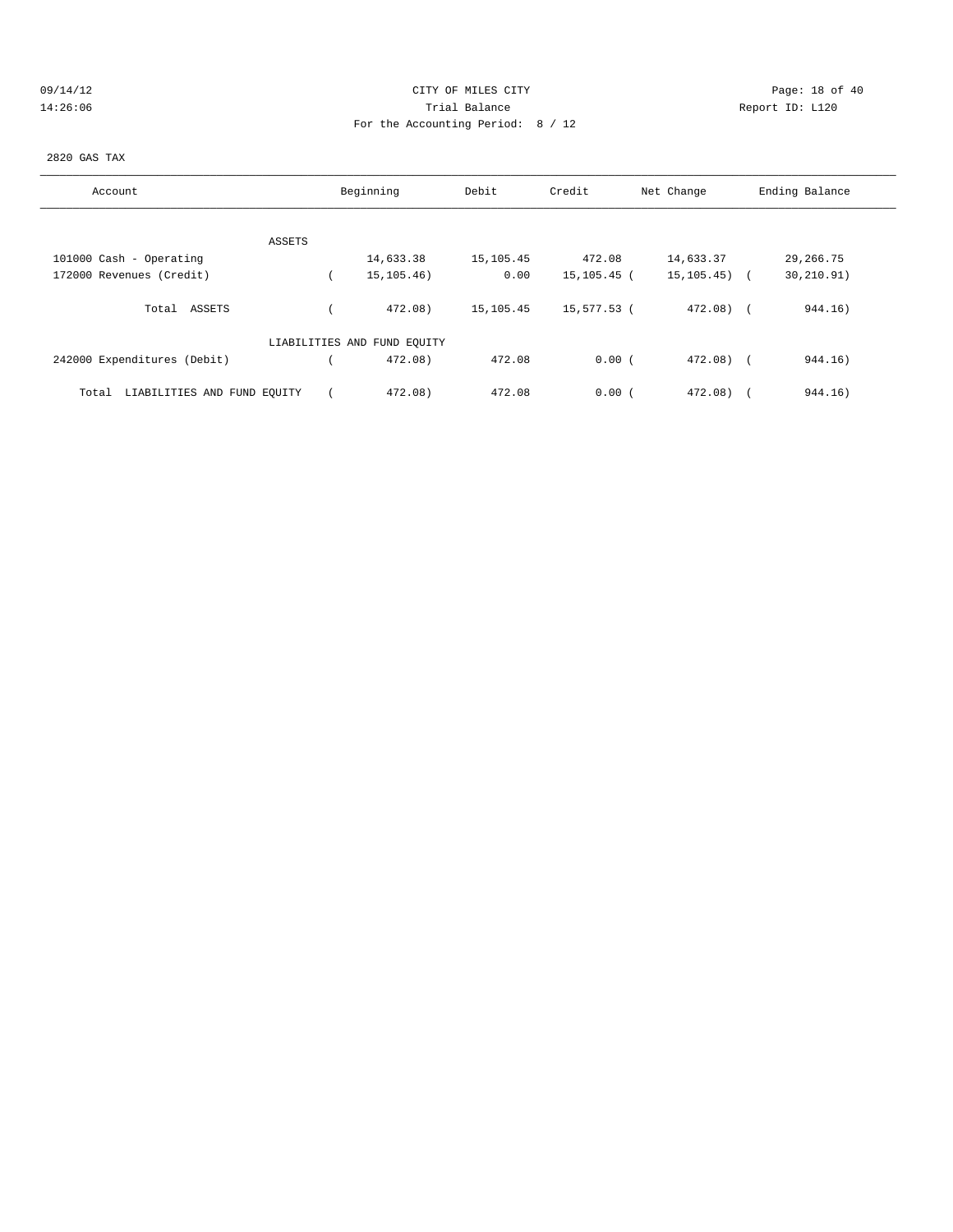## 09/14/12 Page: 19 of 40 14:26:06 Trial Balance Report ID: L120 For the Accounting Period: 8 / 12

#### 2850 911 EMERGENCY

| Account                              |        | Beginning                   | Debit     | Credit       | Net Change | Ending Balance |
|--------------------------------------|--------|-----------------------------|-----------|--------------|------------|----------------|
|                                      |        |                             |           |              |            |                |
|                                      | ASSETS |                             |           |              |            |                |
| 101000 Cash - Operating              |        | 58,684.87                   | 14.90     | $8,907.05$ ( | 8,892.15)  | 49,792.72      |
| 172000 Revenues (Credit)             |        | 13.58)                      | 0.00      | $14.90$ (    | $14.90)$ ( | 28.48)         |
| Total ASSETS                         |        | 58,671.29                   | 14.90     | 8,921.95 (   | 8,907.05)  | 49,764.24      |
|                                      |        | LIABILITIES AND FUND EQUITY |           |              |            |                |
| 202000 Accounts Payable              |        | 0.00                        | 6,773.85  | 6,773.85     | 0.00       | 0.00           |
| 242000 Expenditures (Debit)          |        | 13,469.48)                  | 8,907.05  | 0.00(        | 8,907.05)  | 22, 376.53)    |
| 271000 Unreserved Fund Balance       |        | 72,140.77                   | 0.00      | 0.00         | 0.00       | 72,140.77      |
| LIABILITIES AND FUND EQUITY<br>Total |        | 58,671.29                   | 15,680.90 | $6,773.85$ ( | 8,907.05)  | 49,764.24      |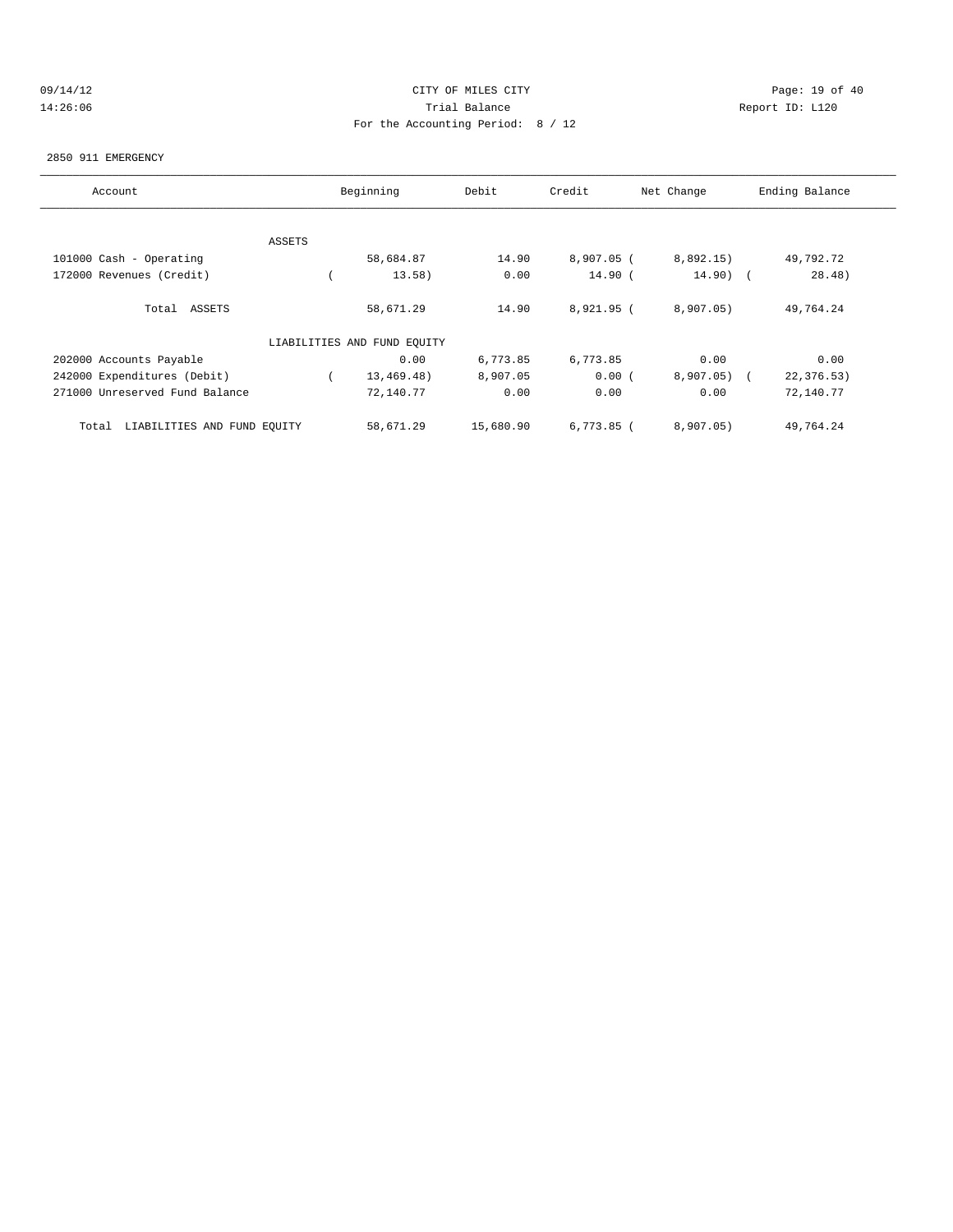## 09/14/12 Page: 20 of 40 14:26:06 Trial Balance Report ID: L120 For the Accounting Period: 8 / 12

#### 2880 LIBRARY GRANTS

| Account                                | Beginning                   | Debit | Credit | Net Change | Ending Balance |
|----------------------------------------|-----------------------------|-------|--------|------------|----------------|
|                                        |                             |       |        |            |                |
|                                        |                             |       |        |            |                |
| ASSETS                                 |                             |       |        |            |                |
| $101020$ Cash - Op/ILL                 | 44.58                       | 0.00  | 0.00   | 0.00       | 44.58          |
| 101030 Cash - Sagebrush Fed/Base Grant | 1,050.47                    | 0.00  | 0.00   | 0.00       | 1,050.47       |
| 101033 Library - Humanities Grant      | 2,374.01                    | 0.00  | 0.00   | 0.00       | 2,374.01       |
|                                        |                             |       |        |            |                |
| Total ASSETS                           | 3,469.06                    | 0.00  | 0.00   | 0.00       | 3,469.06       |
|                                        |                             |       |        |            |                |
|                                        | LIABILITIES AND FUND EQUITY |       |        |            |                |
| 242000 Expenditures (Debit)            | 214.30)                     | 0.00  | 0.00   | 0.00       | 214.30)        |
| 271000 Unreserved Fund Balance         | 3,683.36                    | 0.00  | 0.00   | 0.00       | 3,683.36       |
|                                        |                             |       |        |            |                |
| LIABILITIES AND FUND EQUITY<br>Total   | 3,469.06                    | 0.00  | 0.00   | 0.00       | 3,469.06       |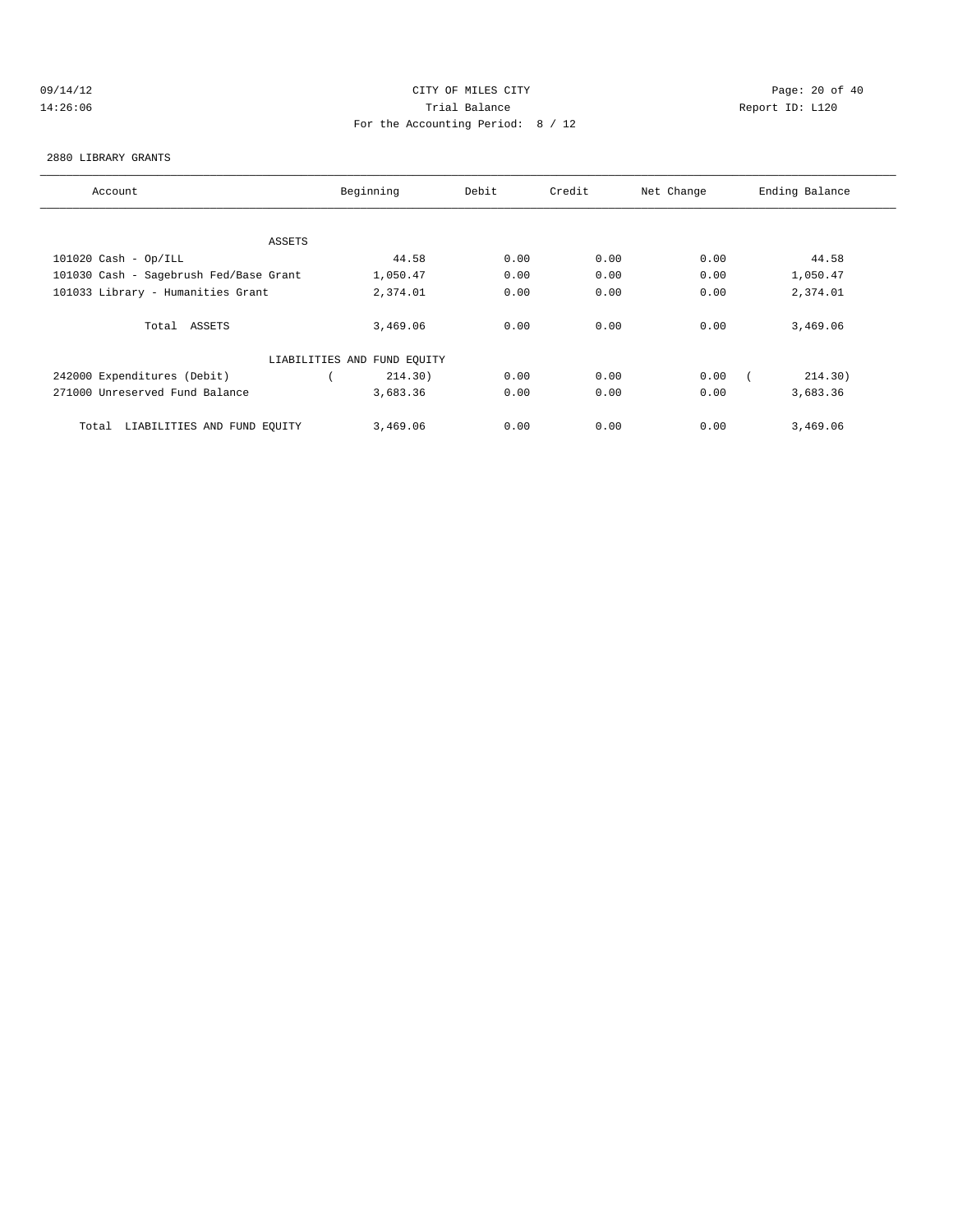### 09/14/12 Page: 21 of 40 14:26:06 Trial Balance Report ID: L120 For the Accounting Period: 8 / 12

2935 Historic Preservation

| Account                              |        | Beginning                   | Debit  | Credit     | Net Change  | Ending Balance |
|--------------------------------------|--------|-----------------------------|--------|------------|-------------|----------------|
|                                      | ASSETS |                             |        |            |             |                |
| 101000 Cash - Operating              |        | 3,474.18                    | 0.00   | 866.51 (   | 866.51)     | 2,607.67       |
| Total ASSETS                         |        | 3,474.18                    | 0.00   | $866.51$ ( | 866.51)     | 2,607.67       |
|                                      |        | LIABILITIES AND FUND EQUITY |        |            |             |                |
| 202000 Accounts Payable              |        | 0.00                        | 26.63  | 26.63      | 0.00        | 0.00           |
| 242000 Expenditures (Debit)          |        | 19.38)                      | 866.51 | 0.00(      | $866.51)$ ( | 885.89)        |
| 271000 Unreserved Fund Balance       |        | 3,493.56                    | 0.00   | 0.00       | 0.00        | 3,493.56       |
| LIABILITIES AND FUND EQUITY<br>Total |        | 3,474.18                    | 893.14 | $26.63$ (  | 866.51)     | 2,607.67       |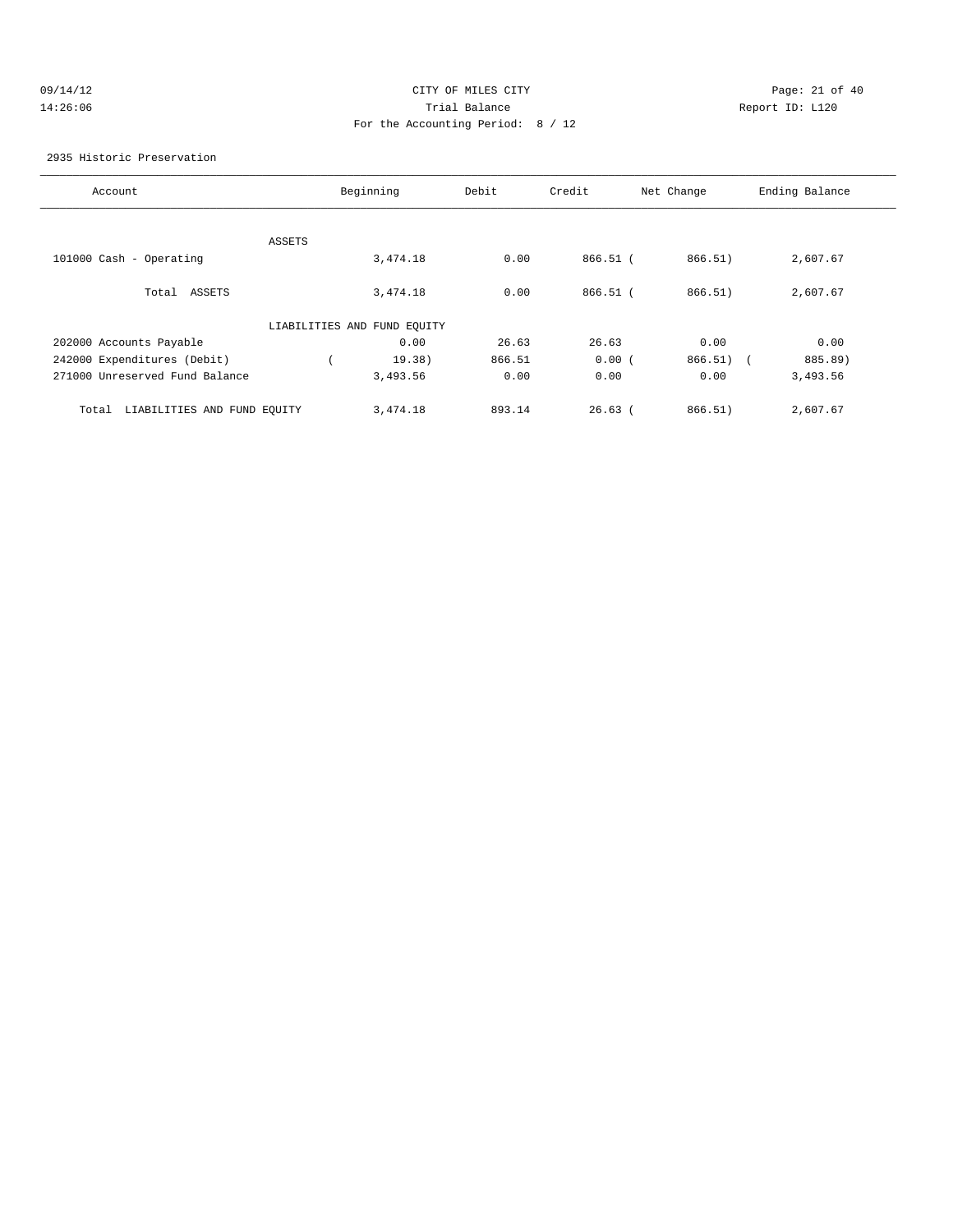| 9/14/12 |  |
|---------|--|
| 4:26:06 |  |

## 09/14/12 Page: 22 of 40 14:26:06 Trial Balance Report ID: L120 For the Accounting Period: 8 / 12

#### 2985 RETIRED SENIOR VOLUNTEER PROG (RSVP)

| Account                                | Beginning                   | Debit    | Credit       | Net Change   | Ending Balance |
|----------------------------------------|-----------------------------|----------|--------------|--------------|----------------|
|                                        |                             |          |              |              |                |
| ASSETS                                 |                             |          |              |              |                |
| 101000 Cash - Operating                | 9,414.85                    | 4.14     | 4,511.86 (   | 4,507.72)    | 4,907.13       |
| 101004 RSVP Non-Federal Cash Operating | 6,896.55                    | 3,944.32 | 1,445.56     | 2,498.76     | 9,395.31       |
| 103100 Petty Cash-                     | 200.00                      | 0.00     | 0.00         | 0.00         | 200.00         |
| 172000 Revenues (Credit)               | 15,608.47)                  | 0.00     | $3,948.46$ ( | $3,948.46$ ( | 19,556.93)     |
| Total ASSETS                           | 902.93                      | 3,948.46 | 9,905.88 (   | $5,957.42$ ( | 5,054.49)      |
|                                        | LIABILITIES AND FUND EQUITY |          |              |              |                |
| 202000 Accounts Payable                | 0.00                        | 1,445.56 | 1,445.56     | 0.00         | 0.00           |
| 242000 Expenditures (Debit)            | 6,062.25)                   | 5,957.42 | 0.00(        | $5,957.42$ ( | 12,019.67)     |
| 271000 Unreserved Fund Balance         | 6,965.18                    | 0.00     | 0.00         | 0.00         | 6,965.18       |
| LIABILITIES AND FUND EQUITY<br>Total   | 902.93                      | 7,402.98 | 1,445.56 (   | 5,957.42)    | 5,054.49)      |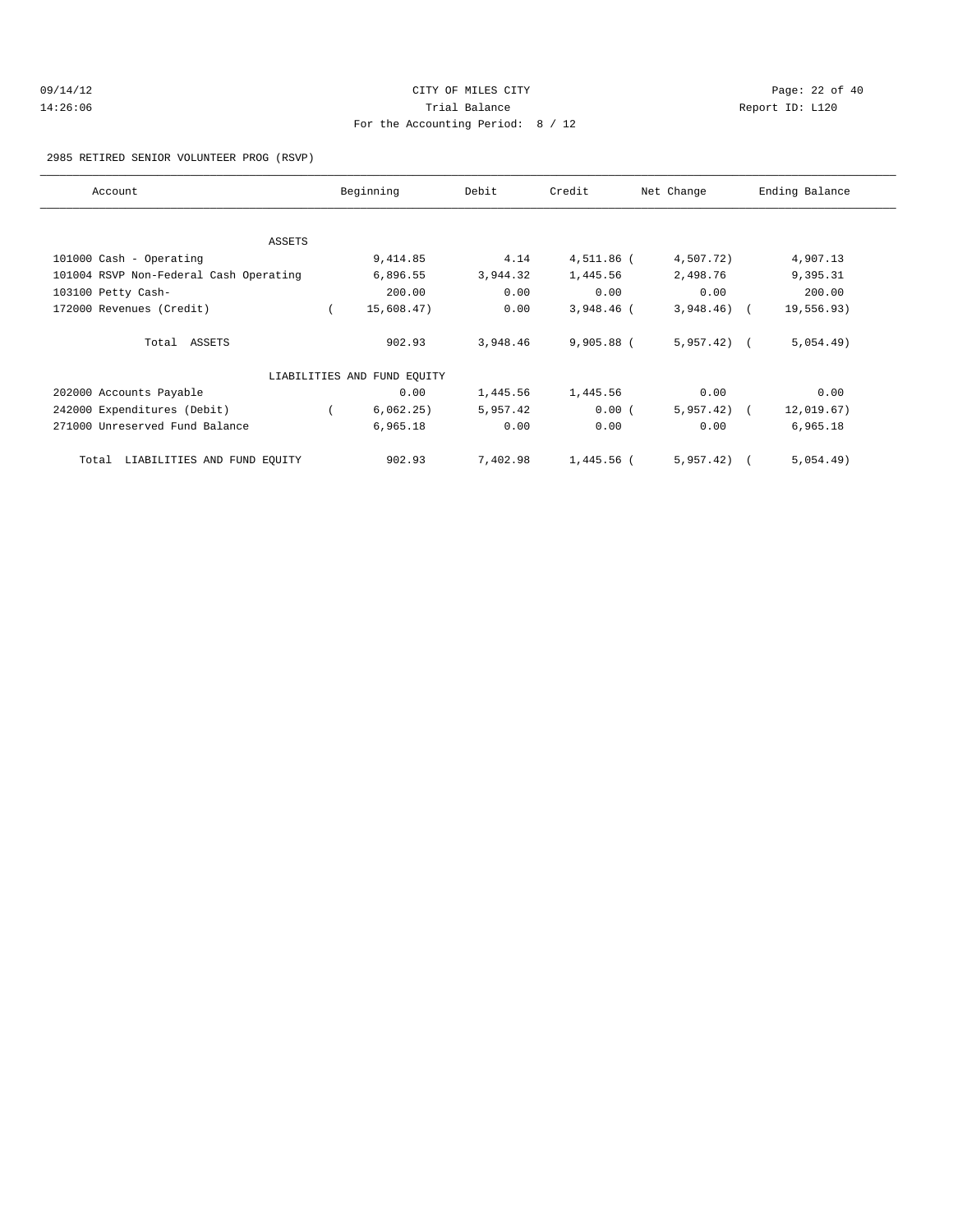| 09/14/12 |  |
|----------|--|
| 14:26:06 |  |

## CITY OF MILES CITY **Page: 23 of 40** 14:36 Trial Balance and South 10:46:06 Trial Balance Report ID: L120 For the Accounting Period: 8 / 12

3300 Judgement & Losses-Power Settlement

| Account                                     | Beginning                   | Debit | Credit | Net Change | Ending Balance |
|---------------------------------------------|-----------------------------|-------|--------|------------|----------------|
|                                             |                             |       |        |            |                |
| <b>ASSETS</b>                               |                             |       |        |            |                |
| 101000 Cash - Operating                     | 223.19)                     | 0.00  | 0.00   | 0.00       | 223.19         |
| 113207 Taxes Receivable - Real 2007         | 79.06                       | 0.00  | 0.00   | 0.00       | 79.06          |
| 113208 taxes Receivable - Real 2008         | 1.98                        | 0.00  | 0.00   | 0.00       | 1.98           |
| 115207 Taxes Receivable - Personal 2007     | 1.31)                       | 0.00  | 0.00   | 0.00       | 1.31)          |
| 115208 Taxes Receivable - Personal 2008     | 0.52                        | 0.00  | 0.00   | 0.00       | 0.52           |
| 115209 Taxes Receivable Personal 2009       | 0.01)                       | 0.00  | 0.00   | 0.00       | 0.01)          |
| 172000 Revenues (Credit)                    | 14.64)                      | 0.00  | 0.00   | 0.00       | 14.64)         |
| Total ASSETS                                | $157.59$ )                  | 0.00  | 0.00   | 0.00       | $157.59$ )     |
|                                             | LIABILITIES AND FUND EQUITY |       |        |            |                |
| 223100 Deferred Revenue - Real Prop Taxes   | 81.04                       | 0.00  | 0.00   | 0.00       | 81.04          |
| 223200 Deferred Revenue - Pers Prop Taxes ( | 0.80)                       | 0.00  | 0.00   | 0.00       | 0.80)          |
| 271000 Unreserved Fund Balance              | 237.83                      | 0.00  | 0.00   | 0.00       | 237.83         |
| LIABILITIES AND FUND EQUITY<br>Total        | 157.59)                     | 0.00  | 0.00   | 0.00       | 157.59)        |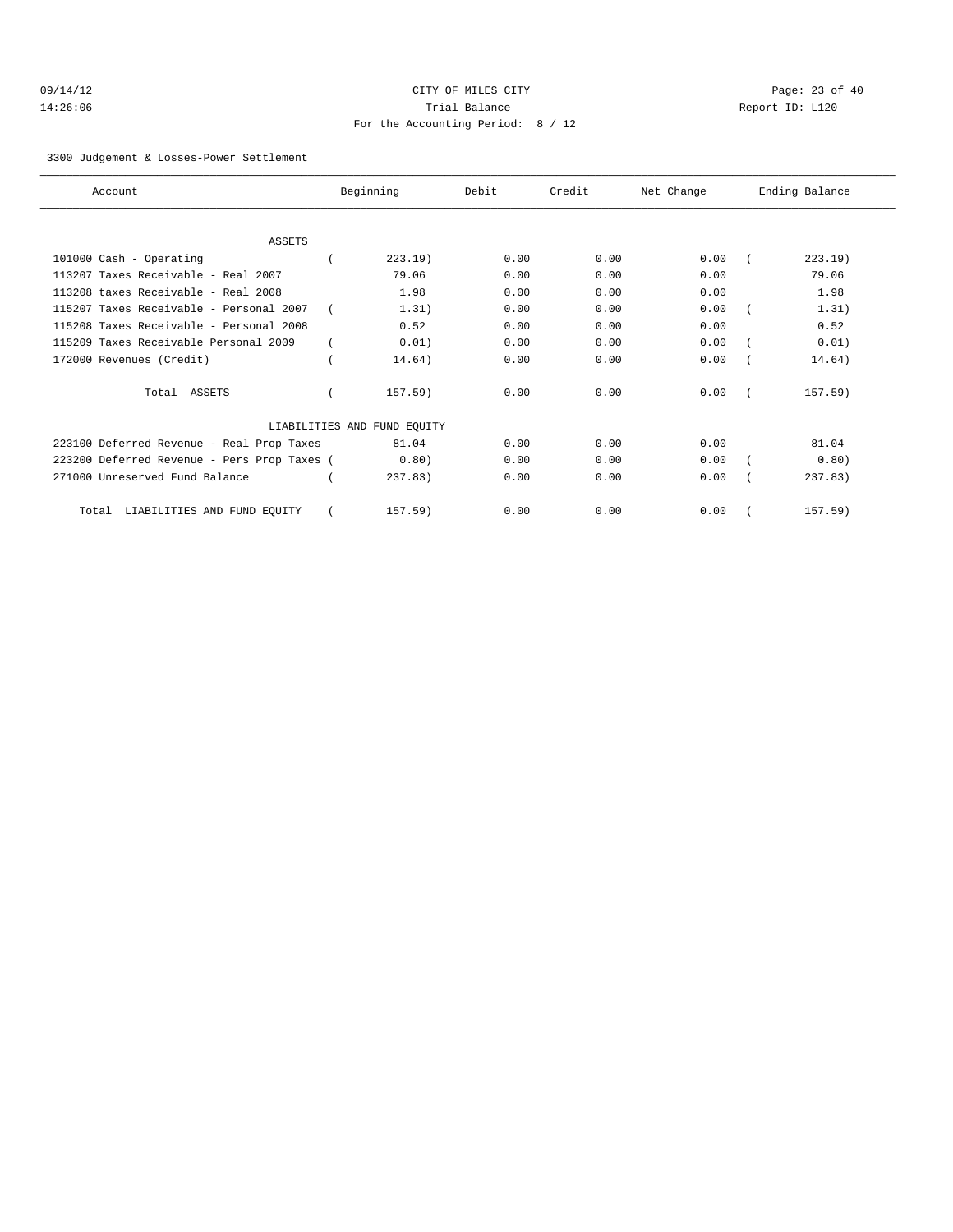| 09/14/12 | CITY OF MILES CITY                | Page: $24o$     |
|----------|-----------------------------------|-----------------|
| 14:26:06 | Trial Balance                     | Report ID: L120 |
|          | For the Accounting Period: 8 / 12 |                 |

Page: 24 of 40

### 4000 General Fund Capitol Improvement Fund

| Account                              | Beginning                   | Debit | Credit    | Net Change  | Ending Balance |
|--------------------------------------|-----------------------------|-------|-----------|-------------|----------------|
|                                      |                             |       |           |             |                |
| ASSETS                               |                             |       |           |             |                |
| 101000 Cash - Operating              | 250,000.00                  | 63.47 | 0.00      | 63.47       | 250,063.47     |
| 172000 Revenues (Credit)             | 0.00                        | 0.00  | $63.47$ ( | $63.47$ ) ( | 63.47)         |
|                                      |                             |       |           |             |                |
| Total ASSETS                         | 250,000.00                  | 63.47 | 63.47     | 0.00        | 250,000.00     |
|                                      |                             |       |           |             |                |
|                                      | LIABILITIES AND FUND EQUITY |       |           |             |                |
| 271000 Unreserved Fund Balance       | 250,000.00                  | 0.00  | 0.00      | 0.00        | 250,000.00     |
|                                      |                             |       |           |             |                |
| LIABILITIES AND FUND EQUITY<br>Total | 250,000.00                  | 0.00  | 0.00      | 0.00        | 250,000.00     |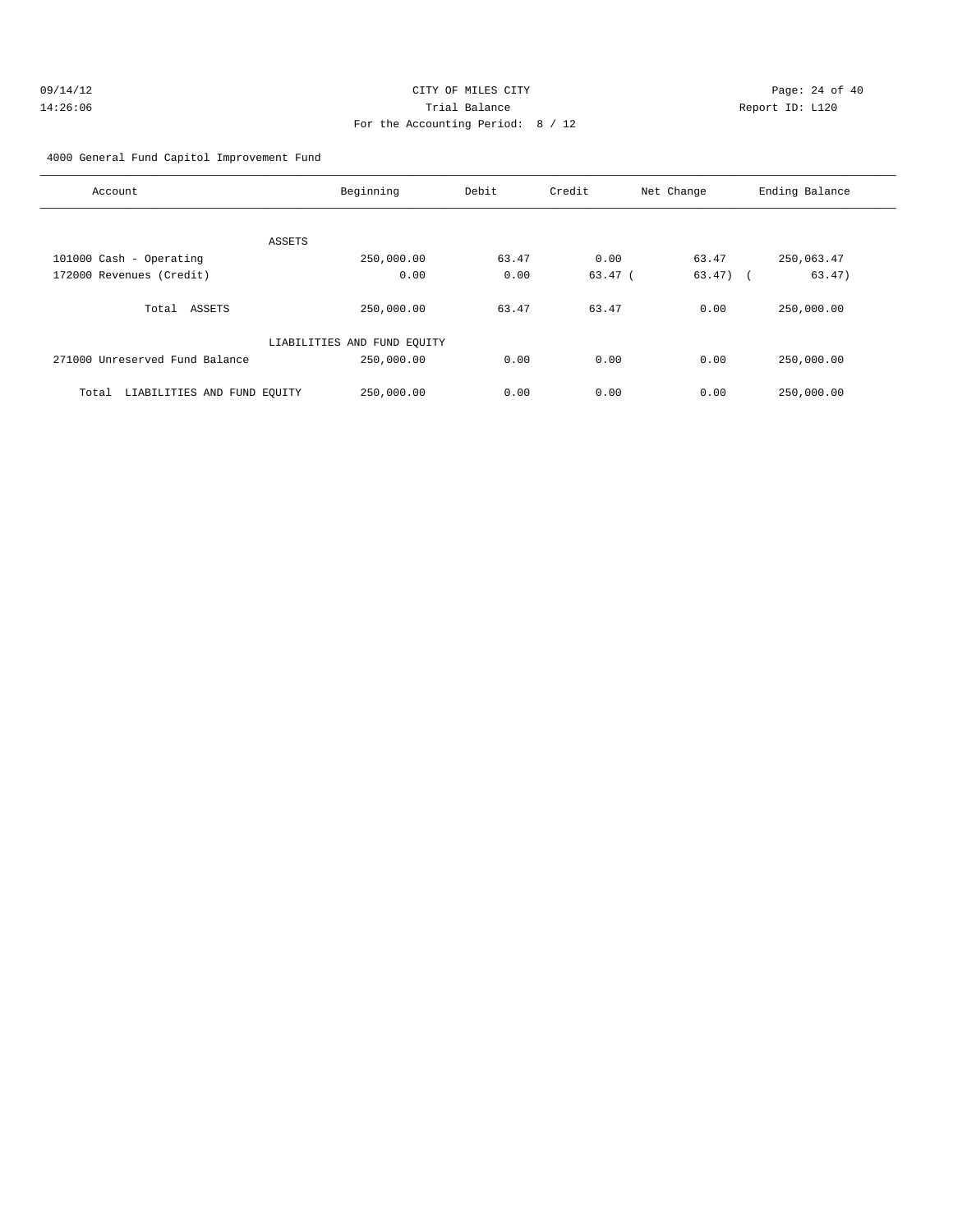| 09/14/12 | CITY OF MILES CITY                | Page: 25 of 40  |  |
|----------|-----------------------------------|-----------------|--|
| 14:26:06 | Trial Balance                     | Report ID: L120 |  |
|          | For the Accounting Period: 8 / 12 |                 |  |

### 4060 CAPITAL IMPROV-PUBLIC WORKS

| Account                              |        | Beginning                   | Debit  | Credit   | Net Change            | Ending Balance |
|--------------------------------------|--------|-----------------------------|--------|----------|-----------------------|----------------|
|                                      |        |                             |        |          |                       |                |
|                                      | ASSETS |                             |        |          |                       |                |
| 101000 Cash - Operating              |        | 75,597.55                   | 896.19 | 0.00     | 896.19                | 76,493.74      |
| 172000 Revenues (Credit)             |        | 32.63)                      | 0.00   | 896.19 ( | 896.19)<br>$\sqrt{2}$ | 928.82)        |
| ASSETS<br>Total                      |        | 75,564.92                   | 896.19 | 896.19   | 0.00                  | 75,564.92      |
|                                      |        | LIABILITIES AND FUND EQUITY |        |          |                       |                |
| 271000 Unreserved Fund Balance       |        | 75,564.92                   | 0.00   | 0.00     | 0.00                  | 75,564.92      |
| LIABILITIES AND FUND EQUITY<br>Total |        | 75,564.92                   | 0.00   | 0.00     | 0.00                  | 75,564.92      |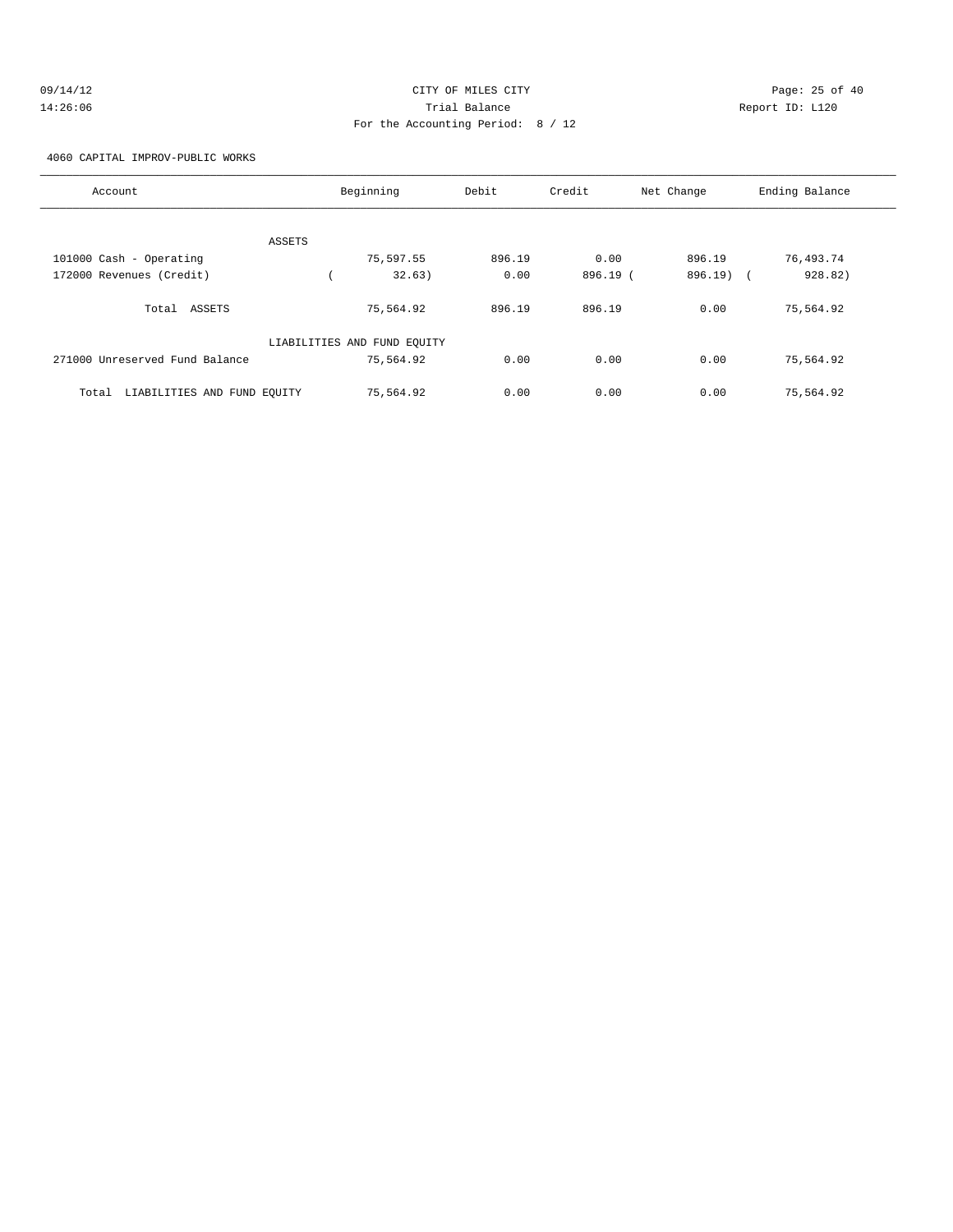### $O(14/12$  Page: 26 of 40 14:26:06 Trial Balance Report ID: L120 For the Accounting Period: 8 / 12

#### 5210 WATER UTILITY

| Account                                                   | Beginning                   | Debit      | Credit       | Net Change    | Ending Balance          |
|-----------------------------------------------------------|-----------------------------|------------|--------------|---------------|-------------------------|
| ASSETS                                                    |                             |            |              |               |                         |
| 101000 Cash - Operating                                   | 1,423,756.15                | 298,804.74 | 158,864.68   | 139,940.06    | 1,563,696.21            |
| 101010 Deposit Cash                                       | 26,300.00                   | 1,500.00   | 1,200.00     | 300.00        | 26,600.00               |
| 102113 Cash - NE Water Line Proj                          | 5,248.64                    | 0.00       | $1,667.15$ ( | 1,667.15)     | 3,581.49                |
| 102240 Cash - Replacement & Depreciation                  | 1,497,460.39                | 0.00       | 0.00         | 0.00          | 1,497,460.39            |
| 102250 Cash - System Devlopment Fees                      | 226,058.25                  | 1,800.00   | 0.00         | 1,800.00      | 227,858.25              |
| 102270 Cash - Curb Stop Replacement Fee                   | 139,246.37                  | 3,539.34   | 0.00         | 3,539.34      | 142,785.71              |
| 102312 RevBnd/CurYearDebt-DNRC/CarbonTank                 | 12,745.52                   | 12,745.52  | 0.00         | 12,745.52     | 25,491.04               |
| 102313 RevBnd/CurYearDebt-DNRC/NE WtrLine                 | 12,745.52                   | 12,745.52  | 0.00         | 12,745.52     | 25,491.04               |
| 102315 RevBnd/CurYearDebt-ARRA/NE Water Li                | 1,513.96                    | 1,513.96   | 0.00         | 1,513.96      | 3,027.92                |
| 102322 RevBnd/Reserve-DNRC/CarbonTank                     | 153,009.00                  | 0.00       | 0.00         | 0.00          | 153,009.00              |
| 102323 RevBnd/Reserve-DNRC/NE WtrLine                     | 153,808.00                  | 0.00       | 0.00         | 0.00          | 153,808.00              |
| 102325 RevBnd/Reserve-ARRA B-NE Waterline                 | 18,245.00                   | 0.00       | 0.00         | 0.00          | 18,245.00               |
| 103000 Petty Cash                                         | 330.00                      | 0.00       | 0.00         | 0.00          | 330.00                  |
| 122000 Accounts Receivable                                | 358,449.67                  | 297,610.91 | 301,271.84 ( | 3,660.93)     | 354,788.74              |
| 122020 Accounts Receivable-\$2.00 State Ass               | 48.00                       | 0.00       | 4.00(        | 4.00)         | 44.00                   |
| 132000 Due From Government (Short Term)                   | 0.03                        | 0.00       | 0.00         | 0.00          | 0.03                    |
| 145000 Deferred Charges                                   | 24,815.35                   | 0.00       | 0.00         | 0.00          | 24,815.35               |
| 172000 Revenues (Credit)                                  | 314,937.71)                 | 837.88     | 298,984.05 ( | 298, 146. 17) | 613,083.88)             |
| 176000 UNAMORTIZED CHARGES-REFUNDING BONDS                | 8,500.00                    | 0.00       | 0.00         | 0.00          | 8,500.00                |
| 181000 Land                                               | 41,844.00                   | 0.00       | 0.00         | 0.00          | 41,844.00               |
| 182000 Buildings                                          | 22,997.00                   | 0.00       | 0.00         | 0.00          | 22,997.00               |
| 182100 Allowance for Depr - Buildings (Cre(               | 22,997.00)                  | 0.00       | 0.00         | 0.00          | 22,997.00)<br>$\left($  |
| 186000 Machinery and Equipment                            | 356,327.90                  | 0.00       | 0.00         | 0.00          | 356, 327.90             |
| 186100 Allowance for Depr - Machinery & Eq(               | 216, 133.00)                | 0.00       | 0.00         | 0.00          | 216,133.00)             |
| 188000 Const. Work in Progress-NE Wtr Line                | 74,819.73                   | 0.00       | 0.00         | 0.00          | 74,819.73               |
| 189100 Source of Supply                                   | 3,600,885.49                | 0.00       | 0.00         | 0.00          | 3,600,885.49            |
| 189110 Allowance for Depreciation - Source(               | 360,210.00)                 | 0.00       | 0.00         | 0.00          | 360,210.00)<br>$\left($ |
| 189300 Treatment Plant                                    | 3,660,621.00                | 0.00       | 0.00         | 0.00          | 3,660,621.00            |
| 189310 Allowance for Depr - Treatment Plan( 1,667,351.00) |                             | 0.00       | 0.00         | 0.00          | (1,667,351.00)          |
| 189400 Transmission & Distribution                        | 11, 279, 149.97             | 0.00       | 0.00         | 0.00          | 11, 279, 149.97         |
| 189410 Allowance for Depr - Trans & Distri( 2,873,127.00) |                             | 0.00       | 0.00         | 0.00          | 2,873,127.00)           |
|                                                           |                             |            |              |               |                         |
| Total ASSETS                                              | 17,644,169.23               | 631,097.87 | 761,991.72 ( | 130,893.85)   | 17, 513, 275.38         |
|                                                           | LIABILITIES AND FUND EQUITY |            |              |               |                         |
| 202000 Accounts Payable                                   | 0.00                        | 77,435.35  | 77, 435.35   | 0.00          | 0.00                    |
| 202100 Accounts Payable                                   | 23, 242.50                  | 0.00       | 0.00         | 0.00          | 23, 242.50              |
| 214000 Deposits Payable                                   | 26,300.00                   | 1,200.00   | 1,500.00     | 300.00        | 26,600.00               |
| 214010 Refunds Payable                                    | 21.20                       | 16.48      | 16.48        | 0.00          | 21.20                   |
| 231000 BONDS PAYABLE                                      | 5,102,628.00                | 0.00       | 0.00         | 0.00          | 5,102,628.00            |
| 238000 Other Post Employment Benefits                     | 13,665.00                   | 0.00       | 0.00         | 0.00          | 13,665.00               |
| 239000 Compensated Absences Payable                       | 87,594.00                   | 0.00       | 0.00         | 0.00          | 87,594.00               |
| 242000 Expenditures (Debit)                               | 108,442.66)                 | 131,621.65 | 427.80 (     | 131,193.85)   | 239,636.51)             |
| 250300 Reserve Revenue Bond - Current Debt                | 323, 303.85                 | 0.00       | 0.00         | 0.00          | 323,303.85              |
| 250500 Reserve - System Dev Fees                          | 171,098.25                  | 0.00       | 0.00         | 0.00          | 171,098.25              |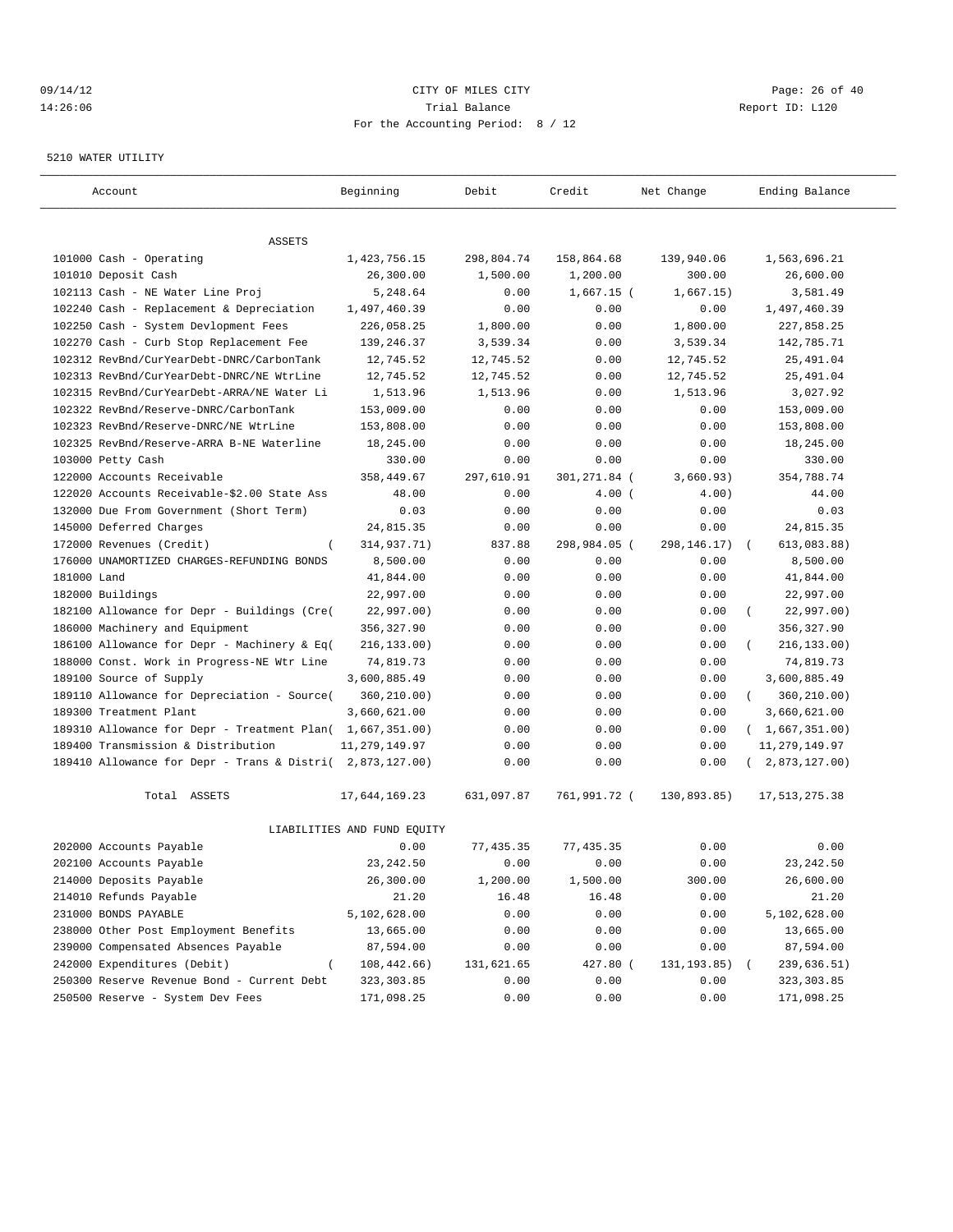| 09/14/12 |  |
|----------|--|
| 14:26:06 |  |

## CITY OF MILES CITY CONTROL CONTROL CONTROL CONTROL CONTROL PAGE: 27 of 40 Trial Balance **14:26:06 Trial Balance** Report ID: L120 For the Accounting Period: 8 / 12

#### 5210 WATER UTILITY

| Account                                    | Beginning     | Debit       | Credit      | Net Change | Ending Balance |
|--------------------------------------------|---------------|-------------|-------------|------------|----------------|
| 250600 Reserve for Replacement & Depreciat | 1,351,889.30  | 0.00        | 0.00        | 0.00       | 1,351,889.30   |
| 271000 Unreserved Fund Balance             | 3,954,118.28  | 0.00        | 0.00        | 0.00       | 3,954,118.28   |
| 272000 Unreserved Retained Earnings        | 6,698,751.51  | 0.00        | 0.00        | 0.00       | 6,698,751.51   |
| LIABILITIES AND FUND EQUITY<br>Total       | 17,644,169.23 | 210, 273.48 | 79,379.63 ( | 130.893.85 | 17,513,275.38  |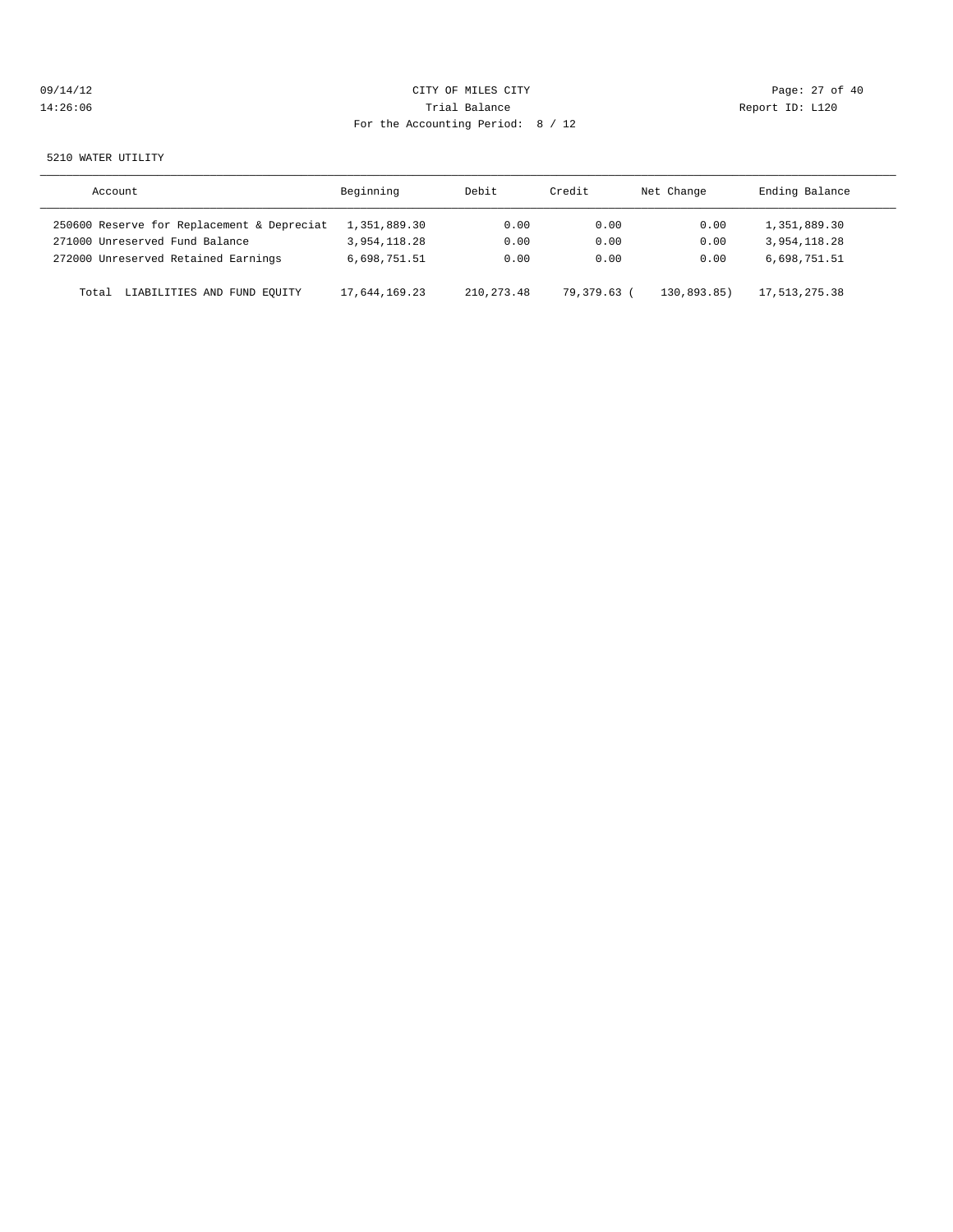## 09/14/12 Page: 28 of 40 14:26:06 Trial Balance Report ID: L120 For the Accounting Period: 8 / 12

#### 5310 SEWER UTILITY

| Account                                                   | Beginning                   | Debit       | Credit        | Net Change     | Ending Balance   |
|-----------------------------------------------------------|-----------------------------|-------------|---------------|----------------|------------------|
| <b>ASSETS</b>                                             |                             |             |               |                |                  |
| 101000 Cash - Operating                                   | 797,358.05                  | 82,631.34   | 61, 241.42    | 21,389.92      | 818,747.97       |
| 102240 Cash - Replacement & Depreciation                  | 1,695,098.39                | 0.00        | 0.00          | 0.00           | 1,695,098.39     |
| 102250 Cash - System Devlopment Fees                      | 116,330.91                  | 480.00      | 0.00          | 480.00         | 116,810.91       |
| 102316 RevBnd/CurYearDebt-Phase 1 Haynes L                | 7,850.90                    | 7,850.90    | 0.00          | 7,850.90       | 15,701.80        |
| 122000 Accounts Receivable                                | 95, 172. 21                 | 79,473.36   | 78,290.30     | 1,183.06       | 96, 355. 27      |
| 172000 Revenues (Credit)                                  | 85,746.06)                  | 1,871.60    | 84,506.87 (   | 82,635.27)     | 168, 381.33)     |
| 181000 Land                                               | 2.00                        | 0.00        | 0.00          | 0.00           | 2.00             |
| 186000 Machinery and Equipment                            | 602, 378.38                 | 0.00        | 0.00          | 0.00           | 602, 378.38      |
| 186100 Allowance for Depr - Machinery & Eq(               | 316, 142.00)                | 0.00        | 0.00          | 0.00           | 316, 142.00)     |
| 188000 Const. Work in Progress-NE Wtr Line                | 192,623.55                  | 0.00        | 0.00          | 0.00           | 192,623.55       |
| 189300 Treatment Plant                                    | 2,595,500.05                | 0.00        | 0.00          | 0.00           | 2,595,500.05     |
| 189310 Allowance for Depr - Treatment Plan(               | 1,156,785.00)               | 0.00        | 0.00          | 0.00           | (1, 156, 785.00) |
| 189400 Transmission & Distribution                        | 2,505,127.65                | 0.00        | 0.00          | 0.00           | 2,505,127.65     |
| 189410 Allowance for Depr - Trans & Distri( 1,050,830.00) |                             | 0.00        | 0.00          | 0.00           | 1,050,830.00     |
| Total ASSETS                                              | 5,997,939.03                | 172,307.20  | 224,038.59 (  | 51,731.39)     | 5,946,207.64     |
|                                                           | LIABILITIES AND FUND EQUITY |             |               |                |                  |
| 202000 Accounts Payable                                   | 0.00                        | 12,032.58   | 12,032.58     | 0.00           | 0.00             |
| 238000 Other Post Employment Benefits                     | 10,075.00                   | 0.00        | 0.00          | 0.00           | 10,075.00        |
| 239000 Compensated Absences Payable                       | 56,770.00                   | 0.00        | 0.00          | 0.00           | 56,770.00        |
| 242000 Expenditures (Debit)                               | 140,360.65)                 | 52, 159. 19 | 427.80 (      | $51, 731.39$ ( | 192,092.04)      |
| 250500 Reserve - System Dev Fees                          | 82,925.91                   | 0.00        | 0.00          | 0.00           | 82,925.91        |
| 250600 Reserve for Replacement & Depreciat                | 1,666,491.83                | 0.00        | 0.00          | 0.00           | 1,666,491.83     |
| 271000 Unreserved Fund Balance                            | 1,121,110.25                | 0.00        | 0.00          | 0.00           | 1, 121, 110.25   |
| 272000 Unreserved Retained Earnings                       | 3,200,926.69                | 0.00        | 0.00          | 0.00           | 3,200,926.69     |
| Total LIABILITIES AND FUND EQUITY                         | 5,997,939.03                | 64, 191.77  | $12,460.38$ ( | 51,731.39)     | 5,946,207.64     |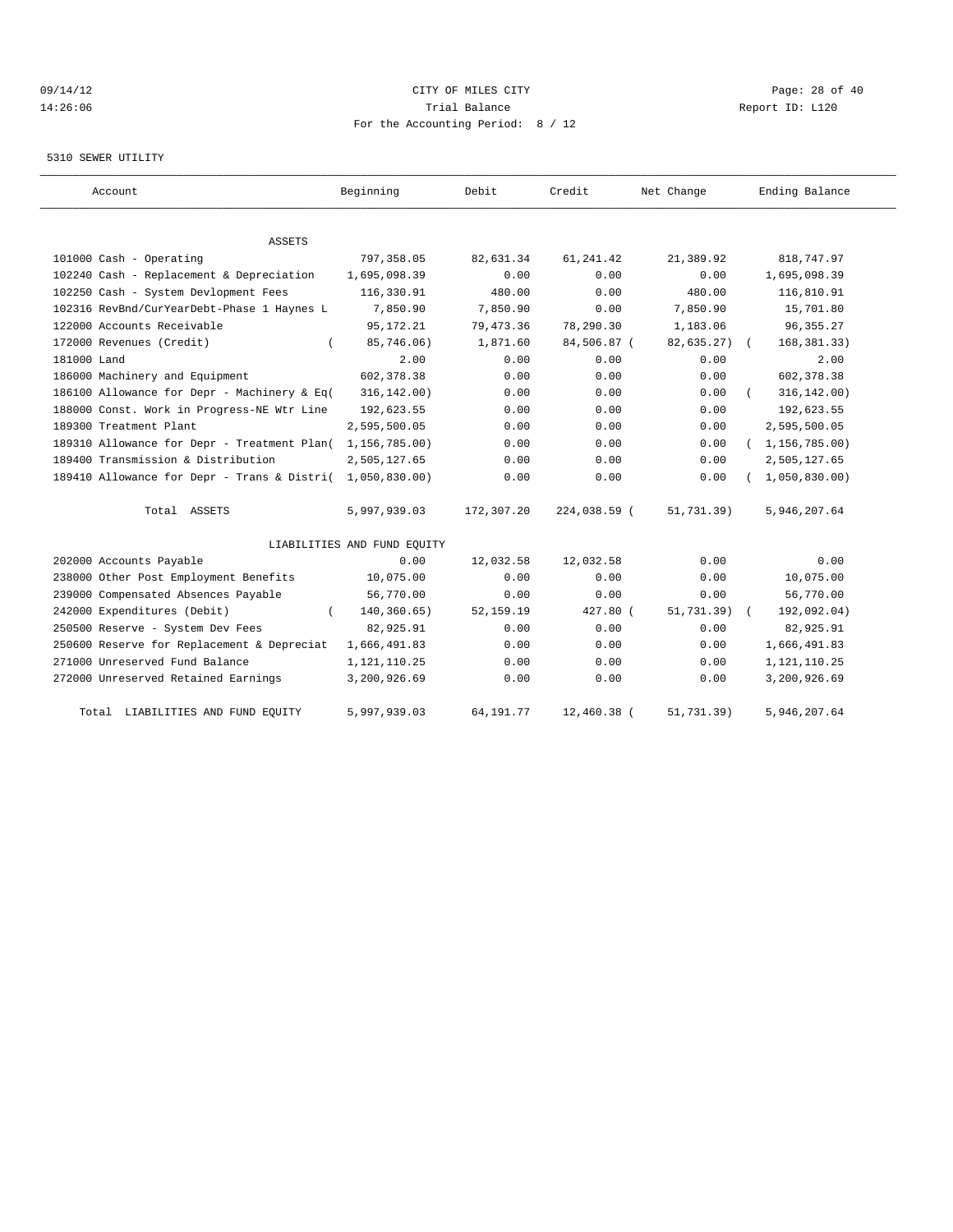## 09/14/12 Page: 29 of 40 14:26:06 Trial Balance Report ID: L120 For the Accounting Period: 8 / 12

5510 AMBULANCE FUND

| Account                                                 | Beginning                   | Debit       | Credit        | Net Change | Ending Balance              |
|---------------------------------------------------------|-----------------------------|-------------|---------------|------------|-----------------------------|
| <b>ASSETS</b>                                           |                             |             |               |            |                             |
| 101000 Cash - Operating<br>$\left($                     | 168,638.91)                 | 48,979.02   | $52,621.51$ ( | 3,642.49)  | 172, 281.40)<br>$\sqrt{ }$  |
| 113206 Taxes Receivable - Real 2006                     | 27.41)                      | 0.00        | 0.00          | 0.00       | 27.41)                      |
| 113207 Taxes Receivable - Real 2007                     | 18.01                       | 0.00        | 0.00          | 0.00       | 18.01                       |
| 113208 taxes Receivable - Real 2008                     | 0.47                        | 0.00        | 0.00          | 0.00       | 0.47                        |
| 113209 Taxes Receivable - Real 2009                     | 26.21                       | 0.00        | $3.65$ $($    | 3.65)      | 22.56                       |
| 113210 Taxes Receivable - Real 2010                     | 46.31                       | 0.00        | $6.62$ (      | 6.62)      | 39.69                       |
| 113211 Taxes Receivable 2011                            | 113.94                      | 0.00        | 19.86 (       | 19.86)     | 94.08                       |
| 115207 Taxes Receivable - Personal 2007<br>$\left($     | 0.80)                       | 0.00        | 0.00          | 0.00       | 0.80)<br>$\left($           |
| 115208 Taxes Receivable - Personal 2008                 | 0.12                        | 0.00        | 0.00          | 0.00       | 0.12                        |
| 115209 Taxes Receivable Personal 2009<br>$\overline{ }$ | 0.01)                       | 0.00        | 0.00          | 0.00       | 0.01)                       |
| 115211 Taxes Receivable Personal 2011<br>$\left($       | 0.10)                       | 0.00        | 0.07(         | 0.07)      | 0.17)<br>$\sqrt{ }$         |
| 115212 Taxes Receivable Mobile Home 2012                | 23.14                       | 0.00        | $3.31$ (      | 3.31)      | 19.83                       |
| 116000 Protested Taxes Receivable - Reals (             | 5.97)                       | 0.00        | 0.00          | 0.00       | 5.97)<br>$\left($           |
| 122000 Accounts Receivable                              | 301,821.98                  | 59,190.99   | 97,283.58 (   | 38,092.59) | 263,729.39                  |
| 122100 Acct Receivable<br>$\left($                      | 100,687.13)                 | 0.00        | 0.00          | 0.00       | 100, 687.13)                |
| 172000 Revenues (Credit)<br>$\left($                    | 60,077.34)                  | 0.00        | 51,064.02 (   | 51,064.02) | 111, 141. 36)<br>$\sqrt{2}$ |
| 186000 Machinery and Equipment                          | 372,186.93                  | 0.00        | 0.00          | 0.00       | 372,186.93                  |
| 186100 Allowance for Depr - Machinery & Eq(             | 181,649.00)                 | 0.00        | 0.00          | 0.00       | 181,649.00)                 |
| Total ASSETS                                            | 163, 150.44                 | 108,170.01  | 201,002.62 (  | 92,832.61) | 70, 317.83                  |
|                                                         | LIABILITIES AND FUND EQUITY |             |               |            |                             |
| 202000 Accounts Payable                                 | 0.00                        | 5,057.23    | 5,057.23      | 0.00       | 0.00                        |
| 223100 Deferred Revenue - Real Prop Taxes (             | 44.23)                      | 30.13       | 0.00(         | 30.13)     | 74.36)                      |
| 223200 Deferred Revenue - Pers Prop Taxes (             | 1.49)                       | 3.38        | 0.00(         | 3.38)      | 4.87)<br>$\sqrt{ }$         |
| 235000 CONTRACTS/NOTES/LOANS PAYABLE                    | 115,463.19                  | 0.00        | 0.00          | 0.00       | 115, 463.19                 |
| 238000 Other Post Employment Benefits                   | 10,029.00                   | 0.00        | 0.00          | 0.00       | 10,029.00                   |
| 239000 Compensated Absences Payable                     | 42,159.00                   | 0.00        | 0.00          | 0.00       | 42,159.00                   |
| 242000 Expenditures (Debit)<br>$\left($                 | 86, 216.10)                 | 109, 347.34 | 16,548.24 (   | 92,799.10) | 179,015.20)                 |
| 271000 Unreserved Fund Balance                          | 78,043.49                   | 0.00        | 0.00          | 0.00       | 78,043.49                   |
| 272000 Unreserved Retained Earnings                     | 3,717.58                    | 0.00        | 0.00          | 0.00       | 3,717.58                    |
| Total LIABILITIES AND FUND EQUITY                       | 163, 150.44                 | 114,438.08  | 21,605.47 (   | 92,832.61) | 70, 317.83                  |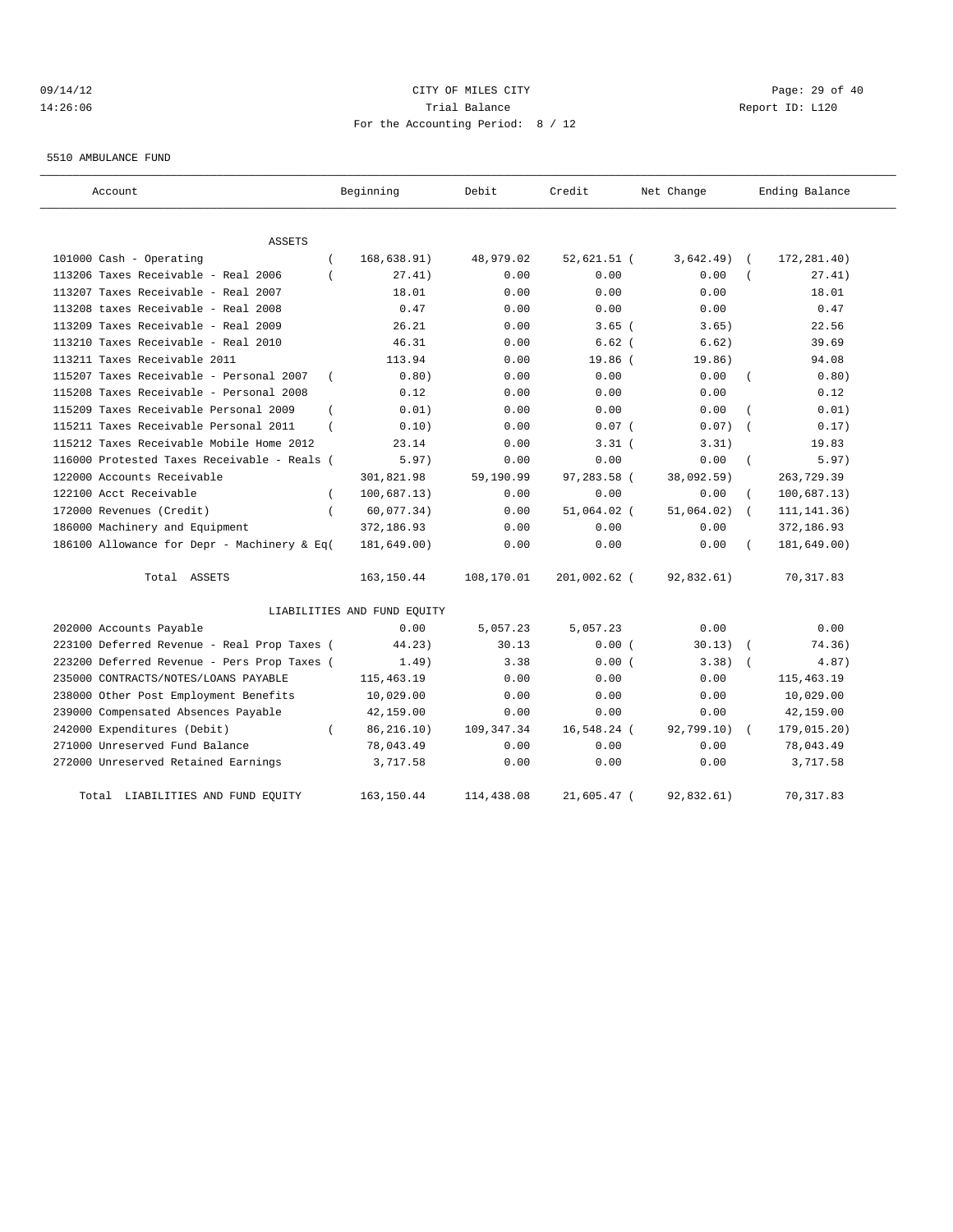## 09/14/12 Page: 30 of 40 14:26:06 Trial Balance Report ID: L120 For the Accounting Period: 8 / 12

5610 AIRPORT OPERATING

| Account                                                 | Beginning                   | Debit        | Credit       | Net Change    | Ending Balance          |
|---------------------------------------------------------|-----------------------------|--------------|--------------|---------------|-------------------------|
| ASSETS                                                  |                             |              |              |               |                         |
| 101000 Cash - Operating<br>$\left($                     | 24,868.87)                  | 225,818.64   | 128, 219. 21 | 97,599.43     | 72,730.56               |
| 101100 Cash-FAA Grant/St Loan-2008                      | 4,704.74                    | 1,969.00     | 0.00         | 1,969.00      | 6,673.74                |
| 102230 Cash - Surplus/Credit Card Acct                  | 10,857.14                   | 123, 154. 27 | 128,000.31 ( | 4,846.04)     | 6,011.10                |
| 103000 Petty Cash                                       | 100.00                      | 0.00         | 0.00         | 0.00          | 100.00                  |
| 113206 Taxes Receivable - Real 2006<br>$\left($         | 8.15)                       | 0.00         | 0.00         | 0.00          | 8.15)                   |
| 113207 Taxes Receivable - Real 2007                     | 29.37                       | 0.00         | 0.00         | 0.00          | 29.37                   |
| 113208 taxes Receivable - Real 2008                     | 0.74                        | 0.00         | 0.00         | 0.00          | 0.74                    |
| 113209 Taxes Receivable - Real 2009                     | 39.32                       | 0.00         | $5.47$ (     | 5.47)         | 33.85                   |
| 113211 Taxes Receivable 2011                            | 170.90                      | 0.00         | 29.79(       | 29.79)        | 141.11                  |
| 115207 Taxes Receivable - Personal 2007                 | 0.03                        | 0.00         | 0.00         | 0.00          | 0.03                    |
| 115208 Taxes Receivable - Personal 2008                 | 0.19                        | 0.00         | 0.00         | 0.00          | 0.19                    |
| 115209 Taxes Receivable Personal 2009<br>$\overline{ }$ | 0.01)                       | 0.00         | 0.00         | 0.00          | 0.01)                   |
| 115210 Taxes Receivable Personal 2010<br>$\overline{ }$ | 0.01)                       | 0.00         | 0.00         | 0.00          | 0.01)                   |
| 115212 Taxes Receivable Mobile Home 2012                | 34.70                       | 0.00         | $4.96$ (     | 4.96)         | 29.74                   |
| 116000 Protested Taxes Receivable - Reals (             | 18.13)                      | 0.00         | 0.00         | 0.00          | 18.13)                  |
| 141000 Prepaid Expense                                  | 5,278.00                    | 0.00         | 0.00         | 0.00          | 5,278.00                |
| 172000 Revenues (Credit)<br>$\overline{ }$              | 177,765.04)                 | 0.00         | 222,941.60 ( | 222,941.60)   | $\left($<br>400,706.64) |
| 181000 Land                                             | 19,983.00                   | 0.00         | 0.00         | 0.00          | 19,983.00               |
| 182000 Buildings                                        | 677,537.00                  | 0.00         | 0.00         | 0.00          | 677,537.00              |
|                                                         |                             | 0.00         | 0.00         | 0.00          | $\left($                |
| 182100 Allowance for Depr - Buildings (Cre(             | 316,649.00)                 |              |              |               | 316, 649.00)            |
| 184000 Improvements Other Than Buildings                | 8,543,759.48                | 0.00         | 0.00         | 0.00<br>0.00  | 8,543,759.48            |
| 184100 Allowance for Depr - Imp Other Than (            | 1,822,058.00)               | 0.00         | 0.00         |               | (1,822,058.00)          |
| 186000 Machinery and Equipment                          | 836, 463.59                 | 0.00         | 0.00         | 0.00          | 836, 463.59             |
| 186100 Allowance for Depr - Machinery & Eq(             | 241,355.00)                 | 0.00         | 0.00         | 0.00          | 241,355.00)             |
| 188000 Const. Work in Progress-NE Wtr Line              | 27,005.00                   | 0.00         | 0.00         | 0.00          | 27,005.00               |
| Total ASSETS                                            | 7,543,240.99                | 350,941.91   | 479,201.34 ( | 128, 259. 43) | 7,414,981.56            |
|                                                         | LIABILITIES AND FUND EQUITY |              |              |               |                         |
| 202000 Accounts Payable                                 | 0.00                        | 115,717.37   | 115, 717.37  | 0.00          | 0.00                    |
| 223100 Deferred Revenue - Real Prop Taxes (             | 60.13)                      | 35.26        | 0.00(        | 35.26)        | 95.39)                  |
| 223200 Deferred Revenue - Pers Prop Taxes (             | 2.24)                       | 4.96         | 0.00(        | 4.96)         | 7.20)                   |
| 235150 LTrm Pay/MT Aeronautics                          | 29,526.00                   | 0.00         | 0.00         | 0.00          | 29,526.00               |
| 238000 Other Post Employment Benefits                   | 2,752.00                    | 0.00         | 0.00         | 0.00          | 2,752.00                |
| 239000 Compensated Absences Payable                     | 3,862.00                    | 0.00         | 0.00         | 0.00          | 3,862.00                |
| 242000 Expenditures (Debit)<br>$\overline{(\ }$         | 223, 476.84)                | 128, 219. 21 | 0.00(        | 128, 219. 21) | 351,696.05)             |
| 250600 Reserve for Replacement & Depreciat              | 18,913.67                   | 0.00         | 0.00         | 0.00          | 18,913.67               |
| 271000 Unreserved Fund Balance                          | 1,719.00)                   | 0.00         | 0.00         | 0.00          | 1,719.00)               |
| 272000 Unreserved Retained Earnings                     | 7,713,445.53                | 0.00         | 0.00         | 0.00          | 7, 713, 445.53          |
| Total LIABILITIES AND FUND EQUITY                       | 7,543,240.99                | 243,976.80   | 115,717.37 ( | 128, 259. 43) | 7, 414, 981.56          |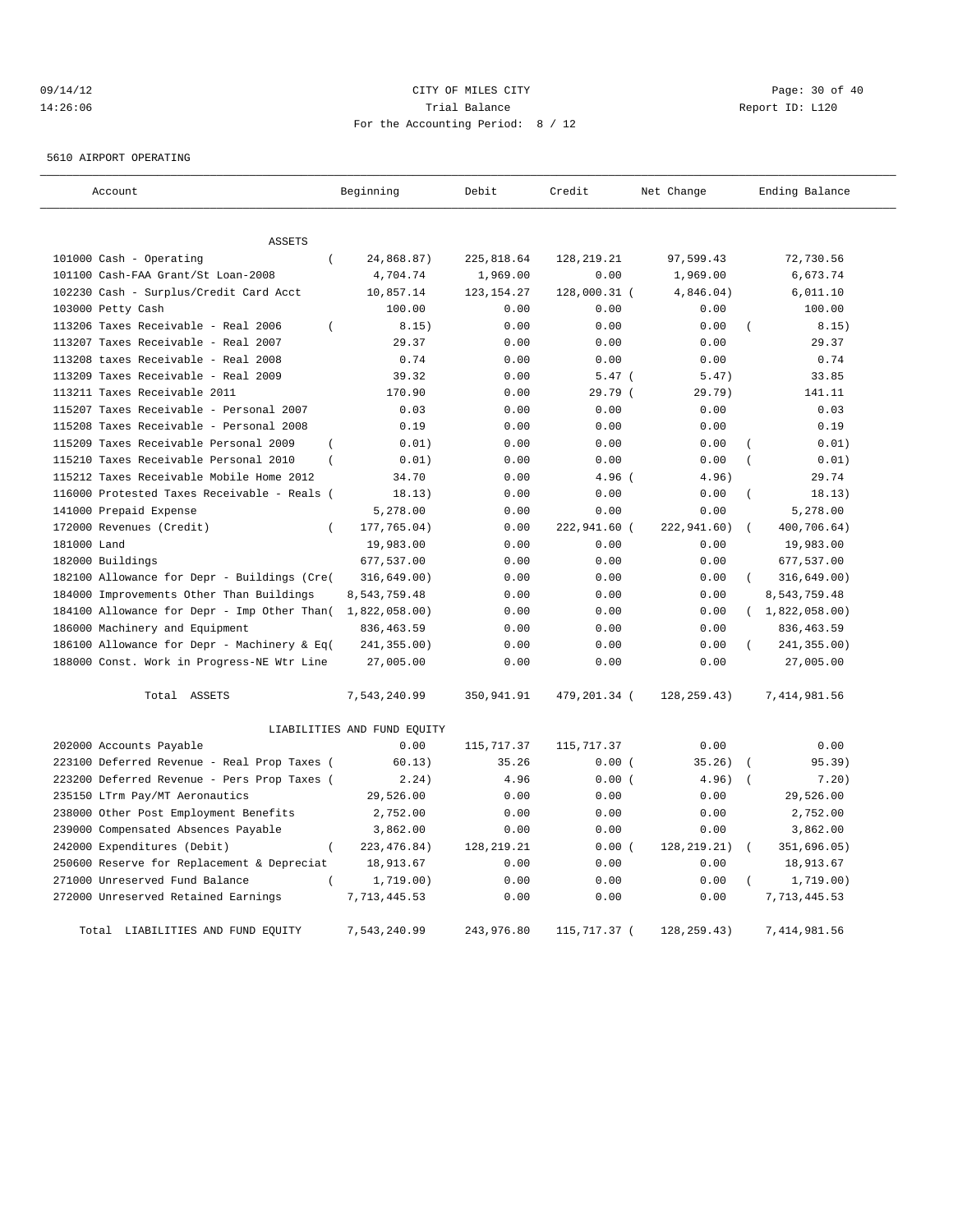## 09/14/12 Page: 31 of 40 14:26:06 Trial Balance Report ID: L120 For the Accounting Period: 8 / 12

#### 6040 PUBLIC WORKS

| Account                              | Beginning                   | Debit     | Credit      | Net Change   | Ending Balance |  |
|--------------------------------------|-----------------------------|-----------|-------------|--------------|----------------|--|
|                                      |                             |           |             |              |                |  |
| ASSETS                               |                             |           |             |              |                |  |
| 101000 Cash - Operating              | 67, 142.29                  | 0.00      | 10,137.14 ( | 10,137.14)   | 57,005.15      |  |
|                                      |                             |           |             |              |                |  |
| Total ASSETS                         | 67, 142.29                  | 0.00      | 10,137.14 ( | 10,137.14)   | 57,005.15      |  |
|                                      |                             |           |             |              |                |  |
|                                      | LIABILITIES AND FUND EQUITY |           |             |              |                |  |
| 202000 Accounts Payable              | 0.00                        | 1,634.79  | 1,634.79    | 0.00         | 0.00           |  |
| 239000 Compensated Absences Payable  | 11,932.00                   | 0.00      | 0.00        | 0.00         | 11,932.00      |  |
| 242000 Expenditures (Debit)          | 10,780.62)                  | 10,137.14 | 0.00(       | 10,137.14)   | 20,917.76)     |  |
| 271000 Unreserved Fund Balance       | 618, 685.52)                | 0.00      | 0.00        | 0.00         | 618, 685.52)   |  |
| 272000 Unreserved Retained Earnings  | 684, 676.43                 | 0.00      | 0.00        | 0.00         | 684, 676.43    |  |
|                                      |                             |           |             |              |                |  |
| LIABILITIES AND FUND EQUITY<br>Total | 67,142.29                   | 11,771.93 | 1,634.79 (  | 10, 137, 14) | 57,005.15      |  |
|                                      |                             |           |             |              |                |  |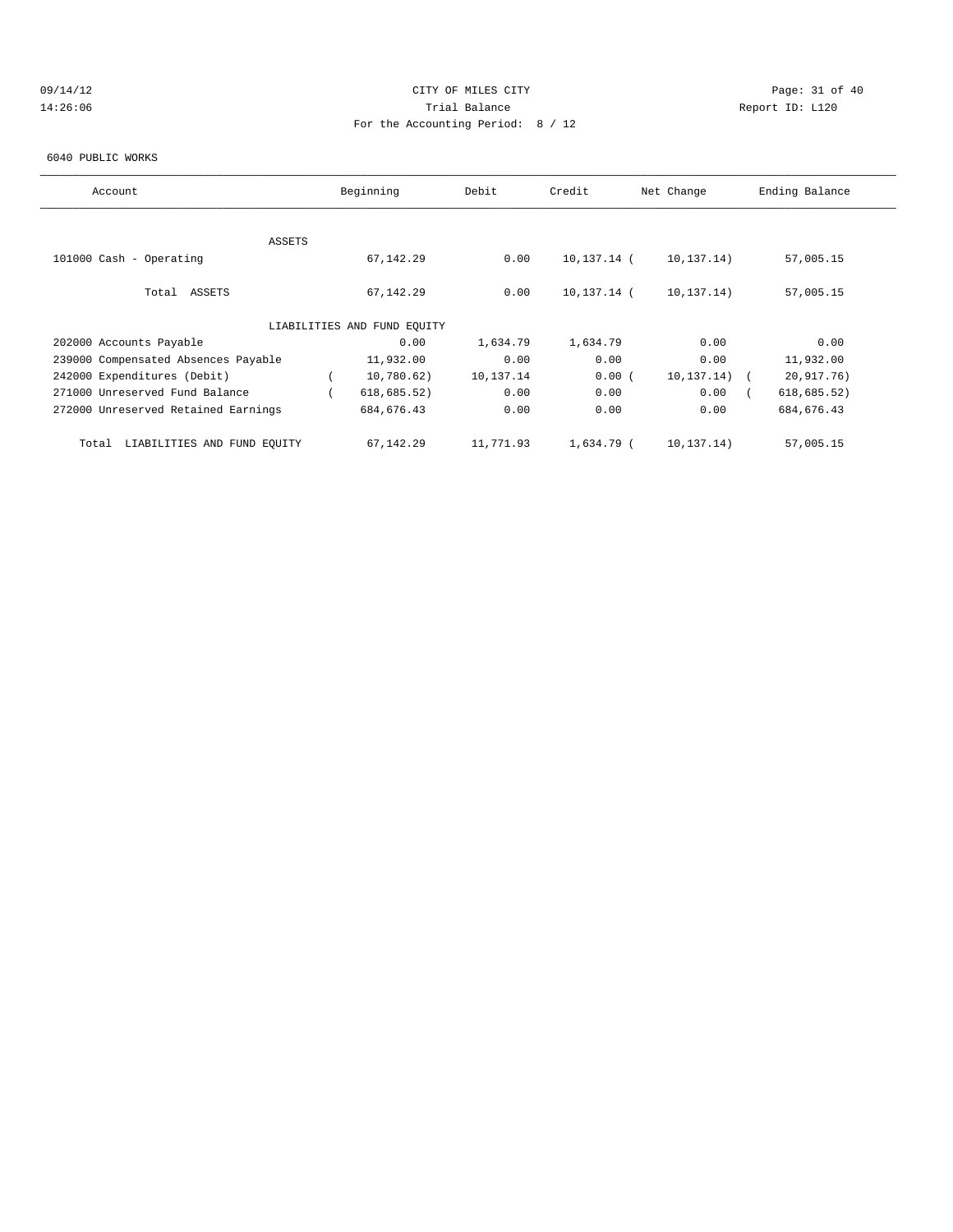### 09/14/12 Page: 32 of 40 14:26:06 Trial Balance Report ID: L120 For the Accounting Period: 8 / 12

## 7370 TBID

| Account                              | Beginning                   | Debit     | Credit    | Net Change | Ending Balance |
|--------------------------------------|-----------------------------|-----------|-----------|------------|----------------|
|                                      |                             |           |           |            |                |
|                                      | ASSETS                      |           |           |            |                |
| 101000 Cash - Operating              | 0.00                        | 8,467.00  | 8,467.00  | 0.00       | 0.00           |
| Total ASSETS                         | 0.00                        | 8,467.00  | 8,467.00  | 0.00       | 0.00           |
|                                      | LIABILITIES AND FUND EQUITY |           |           |            |                |
| 202000 Accounts Payable              | 0.00                        | 8,467.00  | 8,467.00  | 0.00       | 0.00           |
| 212500 Due to Others                 | 0.00                        | 8,467.00  | 8,467.00  | 0.00       | 0.00           |
| LIABILITIES AND FUND EQUITY<br>Total | 0.00                        | 16,934.00 | 16,934.00 | 0.00       | 0.00           |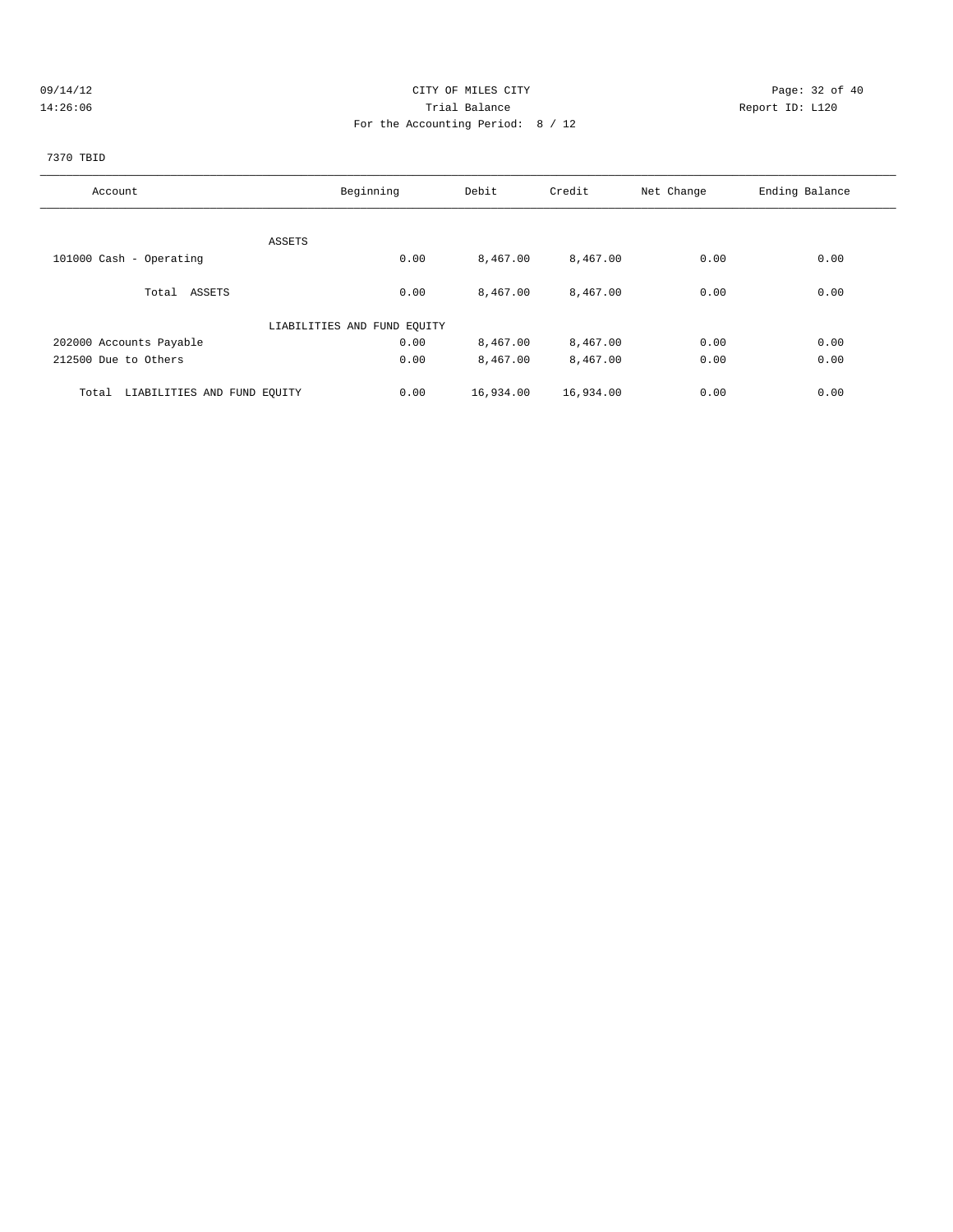| 09/14/12 | CITY OF MILES CITY                | Page: $33o$     |
|----------|-----------------------------------|-----------------|
| 14:26:06 | Trial Balance                     | Report ID: L120 |
|          | For the Accounting Period: 8 / 12 |                 |

Page: 33 of 40

7467 Law Enforcement Academy Surcharge

| Account                                   | Beginning                   | Debit    | Credit   | Net Change | Ending Balance |
|-------------------------------------------|-----------------------------|----------|----------|------------|----------------|
| ASSETS                                    |                             |          |          |            |                |
| 101000 Cash - Operating                   | 0.00                        | 1,282.50 | 0.00     | 1,282.50   | 1,282.50       |
| ASSETS<br>Total                           | 0.00                        | 1,282.50 | 0.00     | 1,282.50   | 1,282.50       |
|                                           | LIABILITIES AND FUND EQUITY |          |          |            |                |
| 212200 Due to Federal, Soc Sec & Medicare | 0.00                        | 0.00     | 1,282.50 | 1,282.50   | 1,282.50       |
| LIABILITIES AND FUND EQUITY<br>Total      | 0.00                        | 0.00     | 1,282.50 | 1,282.50   | 1,282.50       |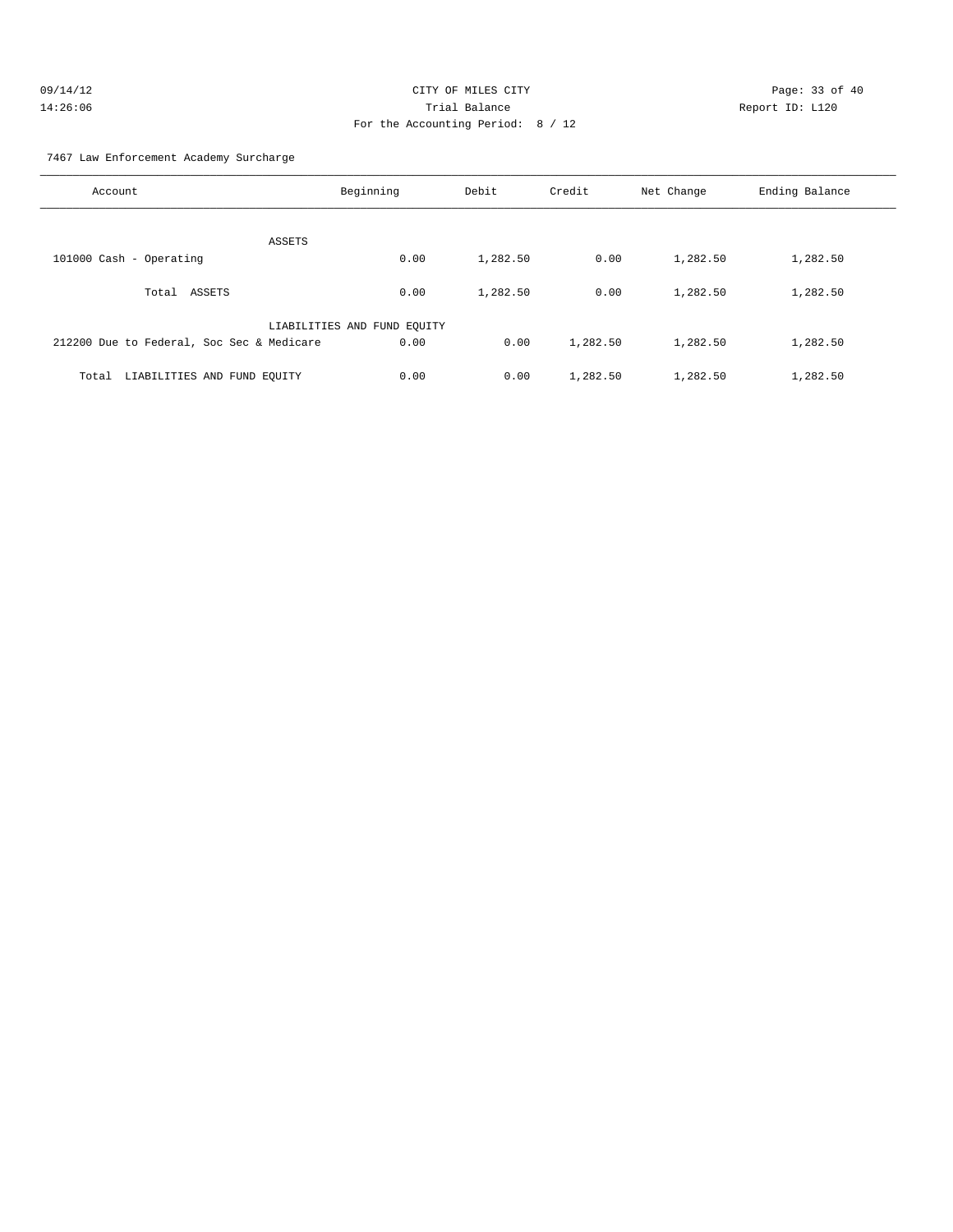| 09/14/12 | CITY OF MILES CITY                | Page: 34 of 40 |  |
|----------|-----------------------------------|----------------|--|
| 14:26:06 | Trial Balance<br>Report ID: L120  |                |  |
|          | For the Accounting Period: 8 / 12 |                |  |

7471 CIVIL LEGAL ASSIST/VICTIM DOM VIOLENCE PROG

| Account                              | Beginning                   | Debit    | Credit   | Net Change | Ending Balance |
|--------------------------------------|-----------------------------|----------|----------|------------|----------------|
| <b>ASSETS</b>                        |                             |          |          |            |                |
| 101000 Cash - Operating              | 0.00                        | 2,519.00 | 0.00     | 2,519.00   | 2,519.00       |
| ASSETS<br>Total                      | 0.00                        | 2,519.00 | 0.00     | 2,519.00   | 2,519.00       |
|                                      | LIABILITIES AND FUND EQUITY |          |          |            |                |
| 212500 Due to Others                 | 0.00                        | 0.00     | 2,519.00 | 2,519.00   | 2,519.00       |
| LIABILITIES AND FUND EOUITY<br>Total | 0.00                        | 0.00     | 2,519.00 | 2,519.00   | 2,519.00       |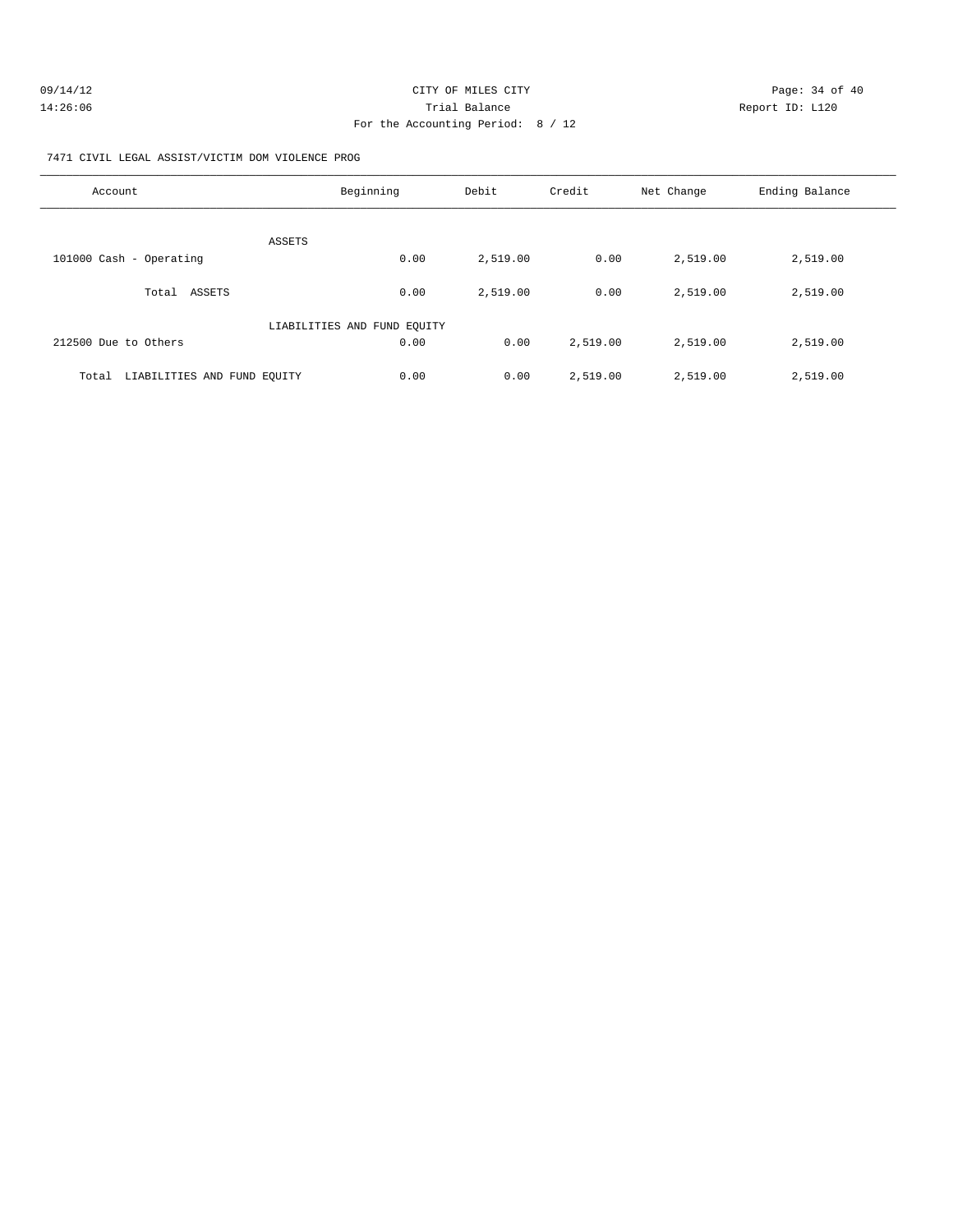### 09/14/12 Page: 35 of 40 14:26:06 Trial Balance Report ID: L120 For the Accounting Period: 8 / 12

7910 PAYROLL FUND

| Account                                   | Beginning                   | Debit       | Credit          | Net Change | Ending Balance |  |
|-------------------------------------------|-----------------------------|-------------|-----------------|------------|----------------|--|
|                                           |                             |             |                 |            |                |  |
| ASSETS                                    |                             |             |                 |            |                |  |
| 101000 Cash - Operating                   | 96,945.15                   | 430,411.05  | 414,400.72      | 16,010.33  | 112,955.48     |  |
|                                           |                             |             |                 |            |                |  |
| Total ASSETS                              | 96,945.15                   | 430, 411.05 | 414,400.72      | 16,010.33  | 112,955.48     |  |
|                                           |                             |             |                 |            |                |  |
|                                           | LIABILITIES AND FUND EOUITY |             |                 |            |                |  |
| 201000 Warrants Payable                   | 82,093.36                   | 116,520.59  | 120,534.23      | 4,013.64   | 86,107.00      |  |
| 202000 Accounts Payable                   | 0.00                        | 1,570.91    | 1,570.91        | 0.00       | 0.00           |  |
| 212200 Due to Federal, Soc Sec & Medicare | 1,570.91                    | 61,793.39   | $60, 222, 48$ ( | 1,570.91)  | 0.00           |  |
| 212202 Due to State Unemployment          | 1,098.34                    | 0.00        | 1,121.84        | 1,121.84   | 2,220.18       |  |
| 212203 Due to Worker's Compensation       | 12,182.54                   | 0.00        | 12,445.76       | 12,445.76  | 24,628.30      |  |
| 212204 Due to State Income Tax            | 0.00                        | 13,614.00   | 13,614.00       | 0.00       | 0.00           |  |
| 212205 due to MPORS-GABA                  | 0.00                        | 11,751.87   | 11,751.87       | 0.00       | 0.00           |  |
| 212207 Due to AFLAC, AFLAC PRETAX         | 0.00                        | 291.12      | 291.12          | 0.00       | 0.00           |  |
| 212208 Due to Health Ins, Dental, Vision  | 0.00                        | 52,346.26   | 52, 346.26      | 0.00       | 0.00           |  |
| 212209 Due to PERS Retirement             | 0.00                        | 25,099.25   | 25,099.25       | 0.00       | 0.00           |  |
| 212210 Due to FURS-GABA Retirement        | 0.00                        | 13,097.26   | 13,097.26       | 0.00       | 0.00           |  |
|                                           |                             |             |                 |            |                |  |
| Total LIABILITIES AND FUND EQUITY         | 96, 945. 15                 | 296,084.65  | 312,094.98      | 16,010.33  | 112,955.48     |  |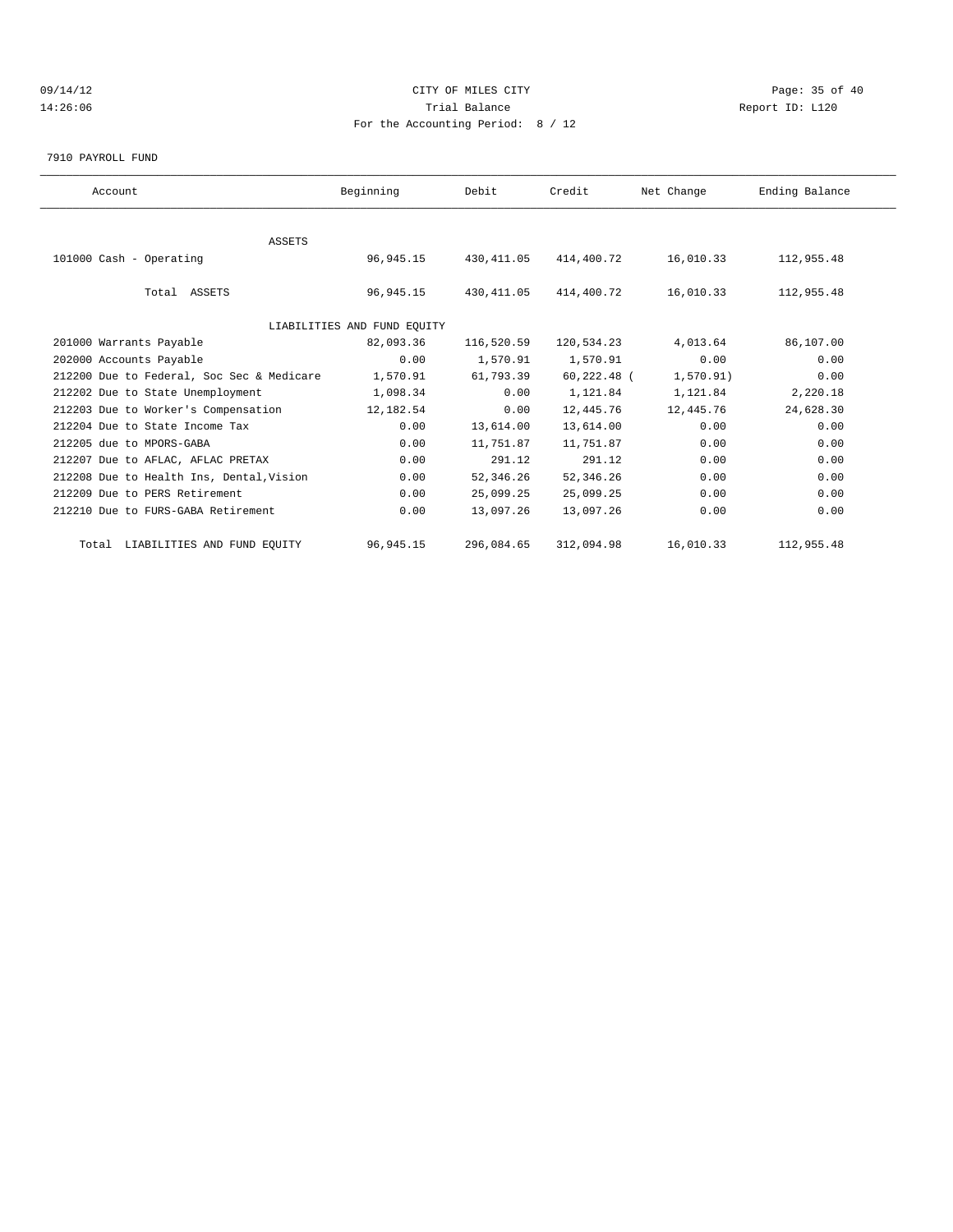| 09/14/12 | CITY OF MILES CITY                | Page: 36 of 40  |
|----------|-----------------------------------|-----------------|
| 14:26:06 | Trial Balance                     | Report ID: L120 |
|          | For the Accounting Period: 8 / 12 |                 |
|          |                                   |                 |

#### 7930 CLAIMS FUND

| Account                              | Beginning                   | Debit      | Credit       | Net Change  | Ending Balance |
|--------------------------------------|-----------------------------|------------|--------------|-------------|----------------|
|                                      |                             |            |              |             |                |
| ASSETS                               |                             |            |              |             |                |
| 101000 Cash - Operating              | 531,295.77                  | 397,533,37 | 653,531.66 ( | 255.998.29  | 275, 297.48    |
| ASSETS<br>Total                      | 531, 295.77                 | 397,533,37 | 653,531.66 ( | 255.998.29  | 275, 297.48    |
|                                      | LIABILITIES AND FUND EQUITY |            |              |             |                |
| 201000 Warrants Payable              | 531,295.77                  | 653,531.66 | 397,533.37 ( | 255.998.29  | 275, 297.48    |
| LIABILITIES AND FUND EQUITY<br>Total | 531, 295.77                 | 653,531.66 | 397,533.37 ( | 255,998.29) | 275, 297.48    |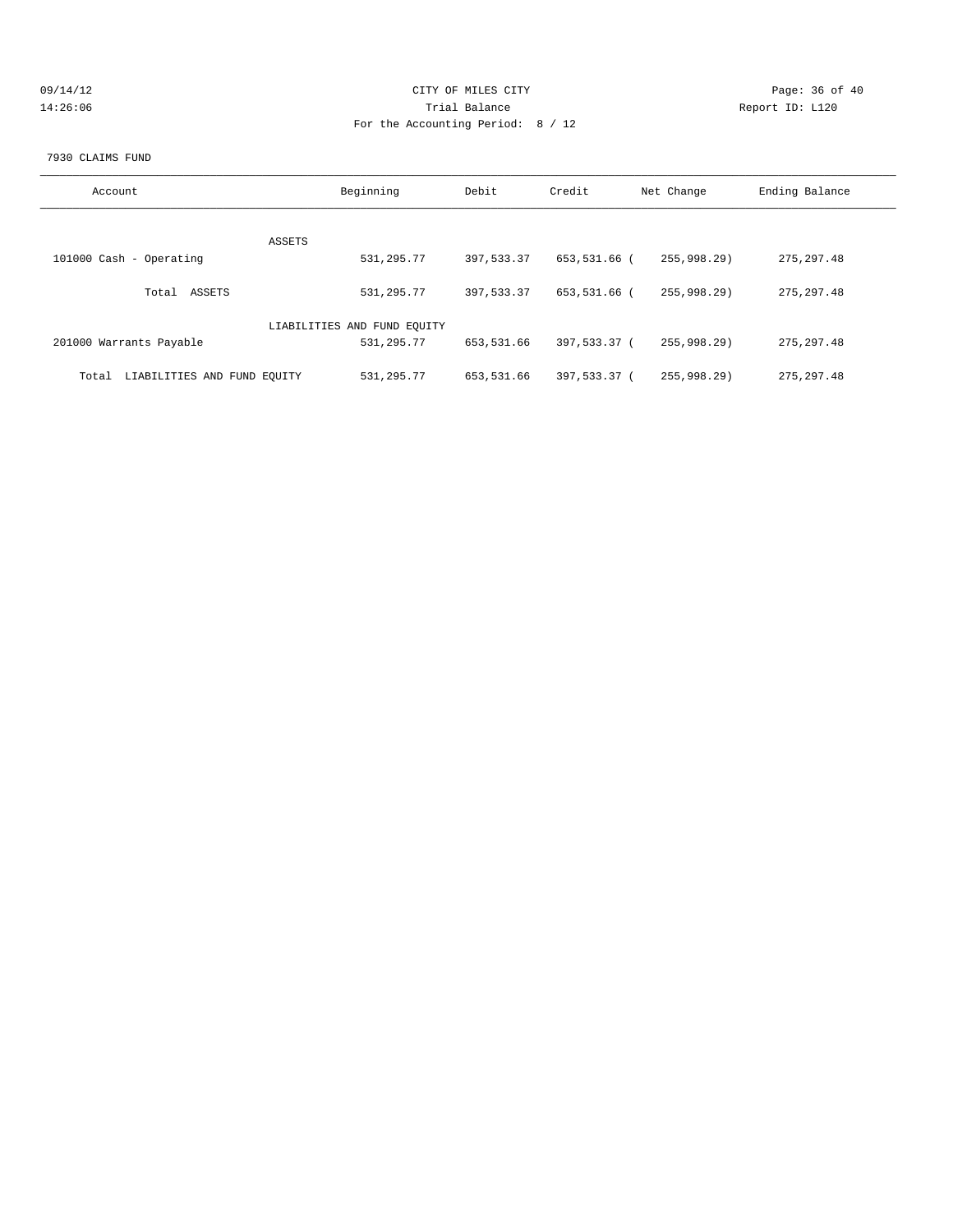## 09/14/12 Page: 37 of 40 14:26:06 Trial Balance Report ID: L120 For the Accounting Period: 8 / 12

7980 CUSTER CO WATER & SEWER DISTRICT

| Account                                 | Beginning | Debit     | Credit        | Net Change | Ending Balance |  |  |
|-----------------------------------------|-----------|-----------|---------------|------------|----------------|--|--|
|                                         |           |           |               |            |                |  |  |
|                                         | ASSETS    |           |               |            |                |  |  |
| 101000 Cash - Operating                 | 0.00      | 11,718.01 | 11,718.01     | 0.00       | 0.00           |  |  |
| 122000 Accounts Receivable              | 13,297.53 | 11,224.53 | 11,718.01 (   | 493.48)    | 12,804.05      |  |  |
|                                         |           |           |               |            |                |  |  |
| Total ASSETS                            | 13,297.53 | 22,942.54 | 23,436.02 (   | $493.48$ ) | 12,804.05      |  |  |
|                                         |           |           |               |            |                |  |  |
| LIABILITIES AND FUND EOUITY             |           |           |               |            |                |  |  |
| 202000 Accounts Payable                 | 0.00      | 11,718.01 | 11,718.01     | 0.00       | 0.00           |  |  |
| 211020 Due to Custer Water & Sewer Dist | 13,297.53 | 11,718.01 | $11,224.53$ ( | 493.48)    | 12,804.05      |  |  |
|                                         |           |           |               |            |                |  |  |
| LIABILITIES AND FUND EOUITY<br>Total    | 13,297.53 | 23,436.02 | 22,942.54 (   | $493.48$ ) | 12,804.05      |  |  |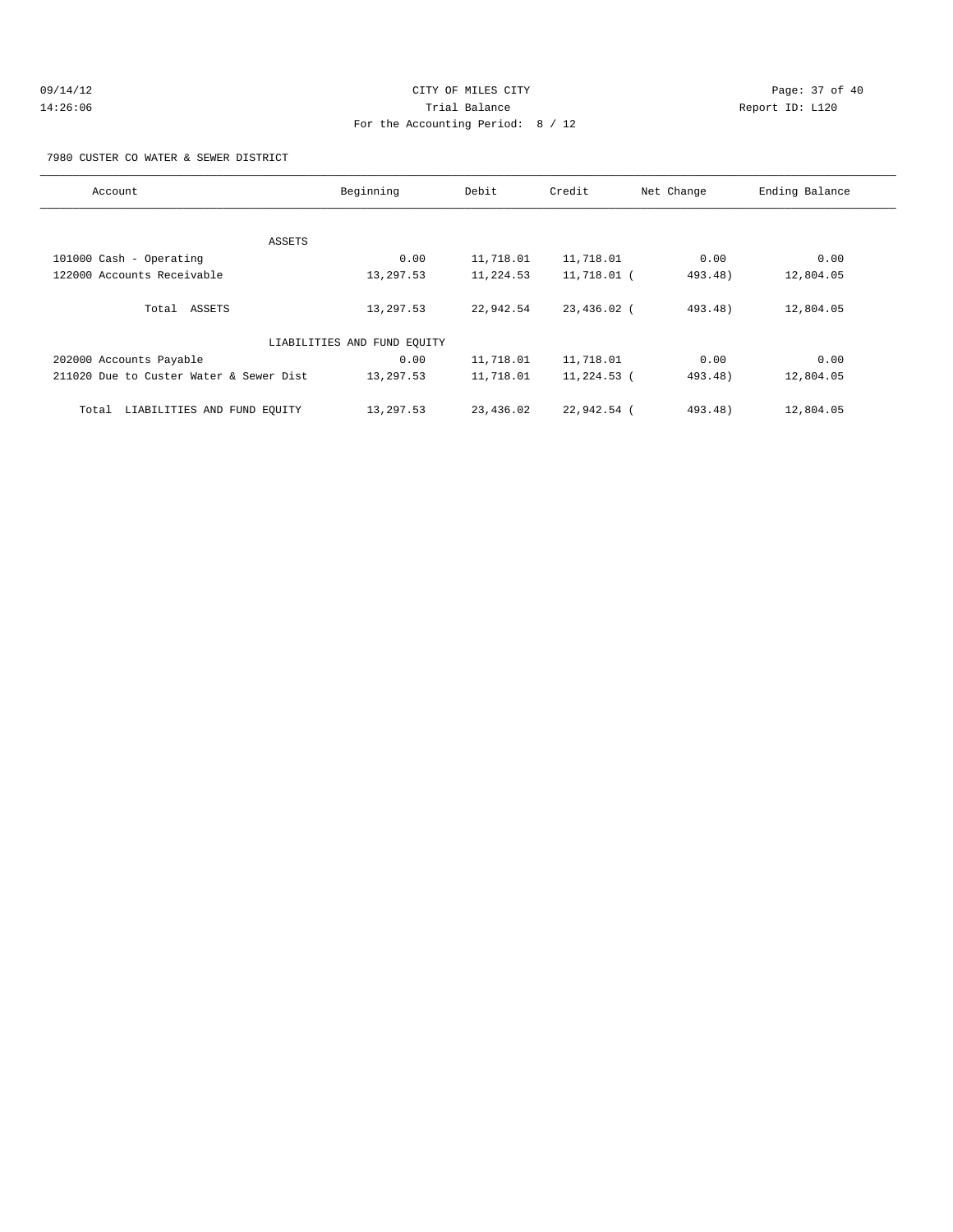| 09/14/12 | CITY OF MILES CITY                | Page: 38 of 40  |
|----------|-----------------------------------|-----------------|
| 14:26:06 | Trial Balance                     | Report ID: L120 |
|          | For the Accounting Period: 8 / 12 |                 |

7981 Interest Clearing

| Account                              | Beginning | Debit    | Credit   | Net Change | Ending Balance |
|--------------------------------------|-----------|----------|----------|------------|----------------|
| ASSETS                               |           |          |          |            |                |
| 101000 Cash - Operating              | 0.00      | 2,152.17 | 2,152.17 | 0.00       | 0.00           |
| Total<br>ASSETS                      | 0.00      | 2,152.17 | 2,152.17 | 0.00       | 0.00           |
| LIABILITIES AND FUND EQUITY          |           |          |          |            |                |
| 212500 Due to Others                 | 0.00      | 2,152.17 | 2,152.17 | 0.00       | 0.00           |
| LIABILITIES AND FUND EQUITY<br>Total | 0.00      | 2,152.17 | 2,152.17 | 0.00       | 0.00           |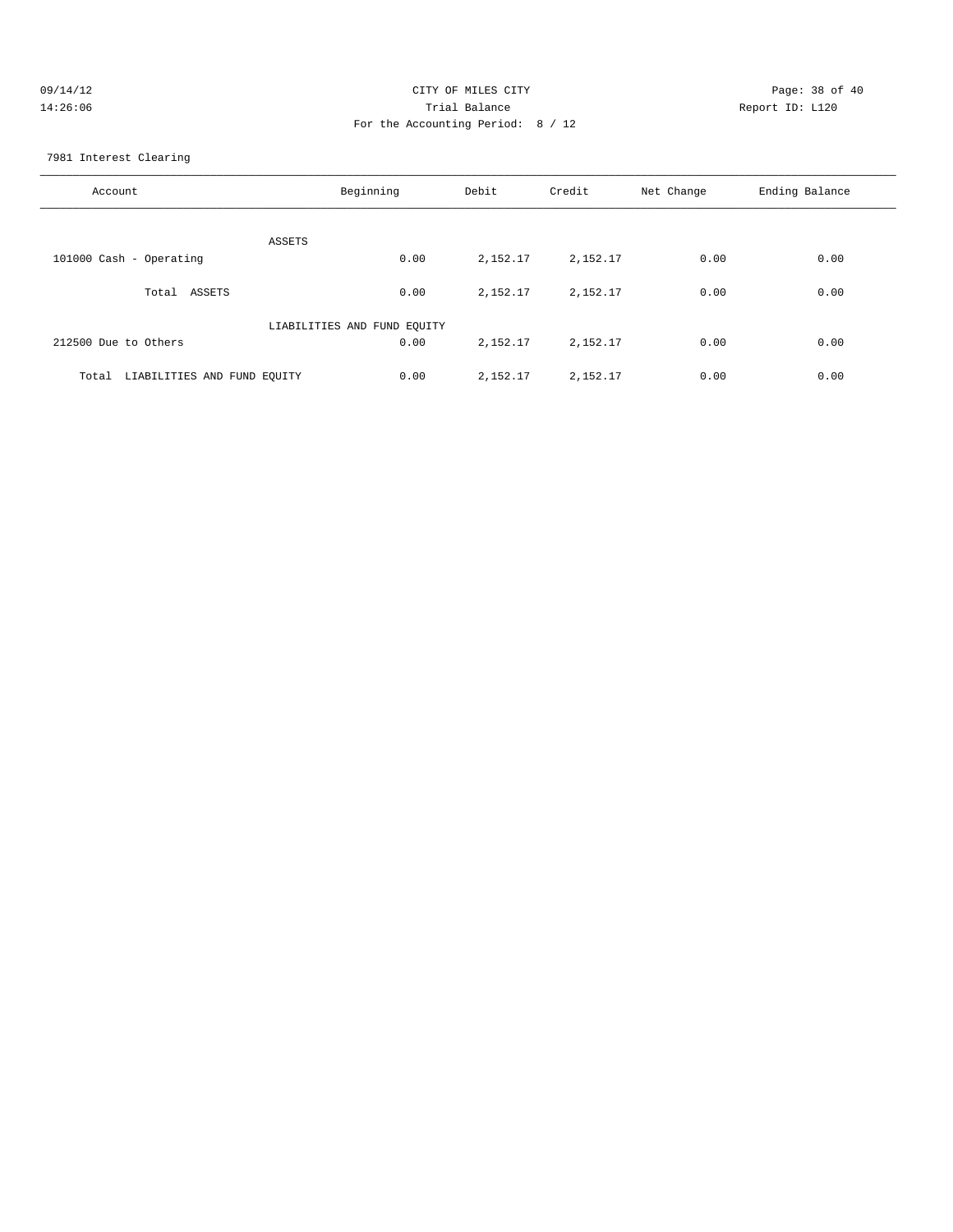## 09/14/12 Page: 39 of 40 14:26:06 Trial Balance Report ID: L120 For the Accounting Period: 8 / 12

9000 GENERAL FIXED ASSETS GROUP OF ACCOUNTS FUND

| Account                                                    | Beginning     | Debit | Credit | Net Change | Ending Balance  |  |
|------------------------------------------------------------|---------------|-------|--------|------------|-----------------|--|
|                                                            |               |       |        |            |                 |  |
| ASSETS                                                     |               |       |        |            |                 |  |
| 181000 Land                                                | 526,599.00    | 0.00  | 0.00   | 0.00       | 526,599.00      |  |
| 182000 Buildings                                           | 1,986,836.00  | 0.00  | 0.00   | 0.00       | 1,986,836.00    |  |
| 182100 Allowance for Depr - Buildings (Cre(                | 684,991.00)   | 0.00  | 0.00   | 0.00       | 684,991.00)     |  |
| 186000 Machinery and Equipment                             | 3,038,732.00  | 0.00  | 0.00   | 0.00       | 3,038,732.00    |  |
| 186100 Allowance for Depr - Machinery & Eq(                | 1,463,750.00) | 0.00  | 0.00   | 0.00       | 1,463,750.00    |  |
| 187000 Infrastructure                                      | 33,670,108.00 | 0.00  | 0.00   | 0.00       | 33,670,108.00   |  |
| 187100 Allowance For Depreciation - Infras( 16,321,771.00) |               | 0.00  | 0.00   | 0.00       | 16,321,771.00   |  |
| Total ASSETS                                               | 20,751,763.00 | 0.00  | 0.00   | 0.00       | 20, 751, 763.00 |  |
| LIABILITIES AND FUND EOUITY                                |               |       |        |            |                 |  |
| 280000 INVESTMENT IN GENERAL FIXED ASSETS                  | 20,751,763.00 | 0.00  | 0.00   | 0.00       | 20, 751, 763.00 |  |
| LIABILITIES AND FUND EQUITY<br>Total                       | 20,751,763.00 | 0.00  | 0.00   | 0.00       | 20, 751, 763.00 |  |